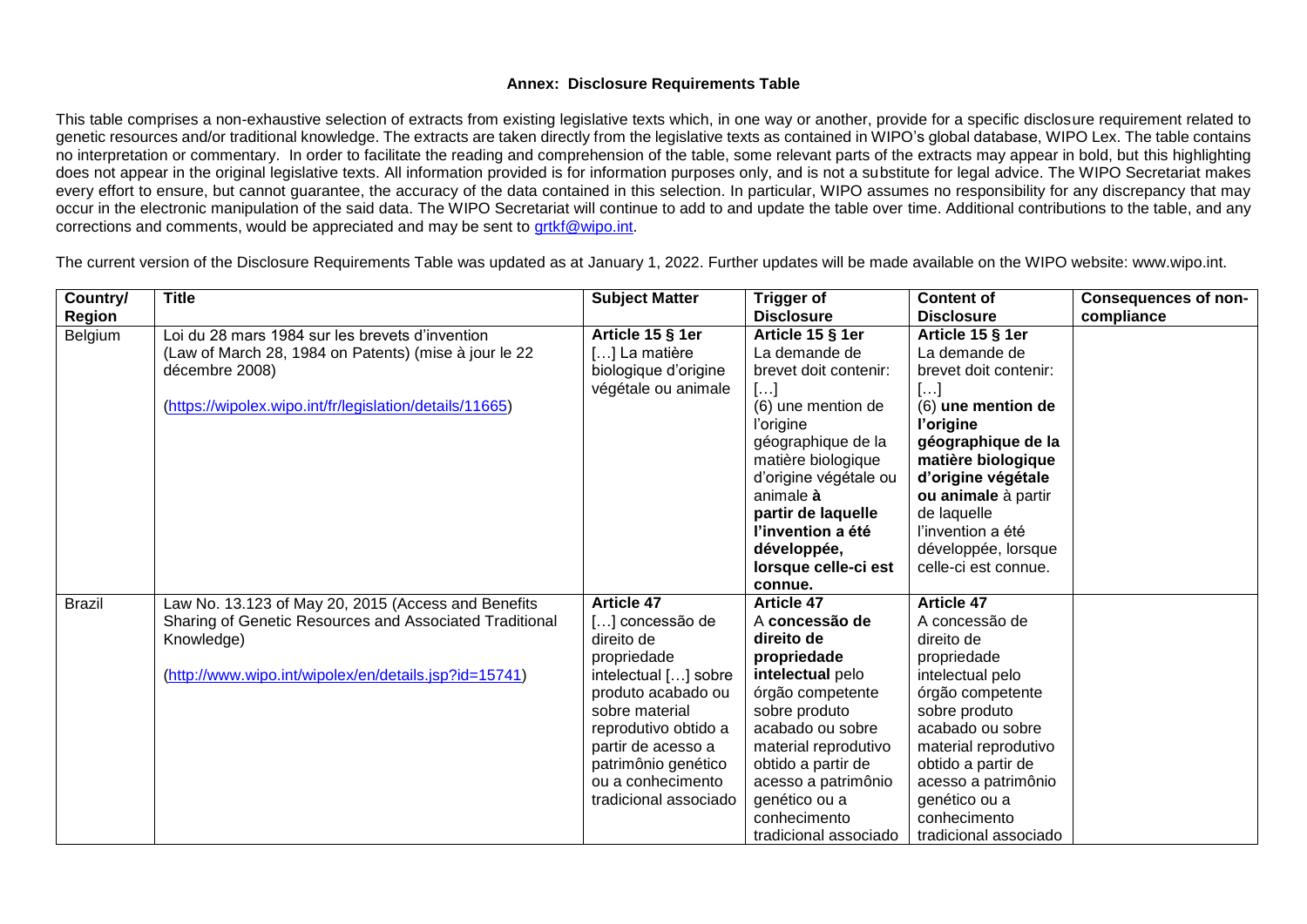|                                                         | fica condicionada ao | fica condicionada ao |                           |
|---------------------------------------------------------|----------------------|----------------------|---------------------------|
|                                                         | cadastramento ou     | cadastramento ou     |                           |
|                                                         | autorização, nos     | autorização, nos     |                           |
|                                                         | termos desta Lei.    | termos desta Lei.    |                           |
| Decreto nº 8.772 de 11 de maio de 2016 que regulamenta  |                      |                      | Art. 80. Requerer         |
| a Lei nº 13.123, de 20 de maio de 2015                  |                      |                      | direito de propriedade    |
|                                                         |                      |                      |                           |
|                                                         |                      |                      | intelectual resultante de |
| (https://wipolex.wipo.int/en/legislation/details/16116) |                      |                      | acesso ao patrimônio      |
|                                                         |                      |                      | genético ou               |
|                                                         |                      |                      | conhecimento              |
|                                                         |                      |                      | tradicional associado,    |
|                                                         |                      |                      | no Brasil ou no exterior, |
|                                                         |                      |                      | sem realização de         |
|                                                         |                      |                      | cadastro prévio.          |
|                                                         |                      |                      |                           |
|                                                         |                      |                      | Multa mínima de R\$       |
|                                                         |                      |                      | 3.000,00 (três mil        |
|                                                         |                      |                      | reais) e máxima de R\$    |
|                                                         |                      |                      | 30.000,00 (trinta mil     |
|                                                         |                      |                      | reais),                   |
|                                                         |                      |                      | quando se tratar de       |
|                                                         |                      |                      | pessoa natural.           |
|                                                         |                      |                      | Multa mínima de R\$       |
|                                                         |                      |                      | 10.000,00 (dez mil        |
|                                                         |                      |                      | reais) e máxima de R\$    |
|                                                         |                      |                      | 200.000,00 (duzentos      |
|                                                         |                      |                      | mil                       |
|                                                         |                      |                      | reais), quando se         |
|                                                         |                      |                      | tratar de pessoa          |
|                                                         |                      |                      | jurídica enquadrada       |
|                                                         |                      |                      | como microempresa,        |
|                                                         |                      |                      | empresa de                |
|                                                         |                      |                      | pequeno porte ou          |
|                                                         |                      |                      | cooperativas de           |
|                                                         |                      |                      | agricultores              |
|                                                         |                      |                      | tradicionais com          |
|                                                         |                      |                      | receita bruta anual       |
|                                                         |                      |                      | igual ou                  |
|                                                         |                      |                      | inferior ao limite        |
|                                                         |                      |                      | máximo estabelecido       |
|                                                         |                      |                      | no inciso II do art. 3º   |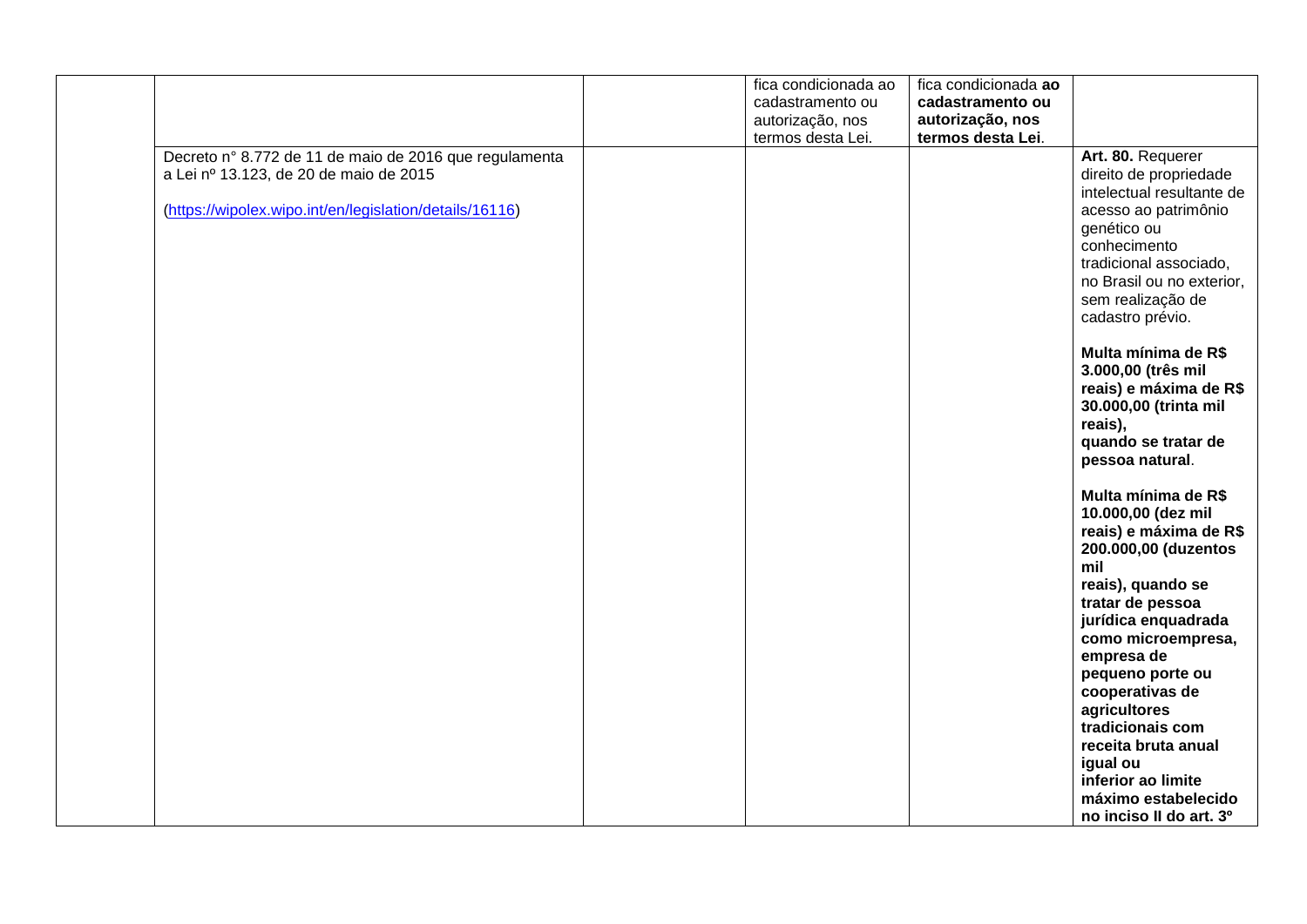|         |                                                                                                                                       |                                                                                      |                                                                                                                                                                                                                                                                                                                                                                                                                                                                                                                                                                                                                                                   |                                                                                                                                                                                                                                                                                                                                                                                                                                                                                                                                                                                                                                                | da Lei Complementar<br>nº 123, de<br>2006.<br>Multa mínima de R\$<br>20.000,00 (vinte mil<br>reais) e máxima de R\$<br>10.000.000,00 (dez<br>milhões de reais),<br>para as demais<br>pessoas jurídicas.                                                         |
|---------|---------------------------------------------------------------------------------------------------------------------------------------|--------------------------------------------------------------------------------------|---------------------------------------------------------------------------------------------------------------------------------------------------------------------------------------------------------------------------------------------------------------------------------------------------------------------------------------------------------------------------------------------------------------------------------------------------------------------------------------------------------------------------------------------------------------------------------------------------------------------------------------------------|------------------------------------------------------------------------------------------------------------------------------------------------------------------------------------------------------------------------------------------------------------------------------------------------------------------------------------------------------------------------------------------------------------------------------------------------------------------------------------------------------------------------------------------------------------------------------------------------------------------------------------------------|-----------------------------------------------------------------------------------------------------------------------------------------------------------------------------------------------------------------------------------------------------------------|
| Burundi | Law No. 1/13 of July 28, 2009 relating To<br>Industrial Property in Burundi<br>(https://wipolex.wipo.int/en/legislation/details/8324) | <b>Article 21</b><br>genetic or<br>biological resources,<br>traditional<br>knowledge | <b>Article 21</b><br>The description must<br>contain a clear<br>indication of the<br>origin of the genetic<br>or biological<br>resources collected<br>in the territory of<br><b>Burundi and used</b><br>directly or<br>indirectly in the<br>making of the<br>claimed invention<br>as well as any<br>element of the<br>traditional<br>knowledge which<br>may or may not be<br>linked to these<br>resources that is<br>protected under Title<br>V of this part and<br>that has been used<br>directly or indirectly<br>in the making of the<br>claimed invention<br>without the prior<br>informed consent<br>of its individual or<br>joint creators. | <b>Article 21</b><br>The description must<br>contain a clear<br>indication of the<br>origin of the<br>genetic or<br>biological<br>resources collected<br>in the territory of<br><b>Burundi</b> and used<br>directly or indirectly<br>in the making of the<br>claimed invention as<br>well as any element<br>of the traditional<br>knowledge which<br>may or may not be<br>linked to these<br>resources that is<br>protected under Title<br>V of this part and<br>that has been used<br>directly or indirectly<br>in the making of the<br>claimed invention<br>without the prior<br>informed consent of<br>its individual or joint<br>creators. | Article 406. The<br>competent authority<br>shall be entitled to claim<br>ownership of any patent<br>application filed or any<br>patent granted in a<br>manner which does not<br>comply with the<br>provisions of Article 21<br>concerning genetic<br>resources. |
| China   | Patent Law of the People's Republic of China (as amended                                                                              | <b>Article 26</b>                                                                    | Article 26. With                                                                                                                                                                                                                                                                                                                                                                                                                                                                                                                                                                                                                                  | Article 26. With                                                                                                                                                                                                                                                                                                                                                                                                                                                                                                                                                                                                                               | Article 5. Patent rights                                                                                                                                                                                                                                        |
|         | up to the Decision of December 27, 2008, regarding the                                                                                | Genetic resources                                                                    | regard to an                                                                                                                                                                                                                                                                                                                                                                                                                                                                                                                                                                                                                                      | regard to an                                                                                                                                                                                                                                                                                                                                                                                                                                                                                                                                                                                                                                   | shall not be granted for                                                                                                                                                                                                                                        |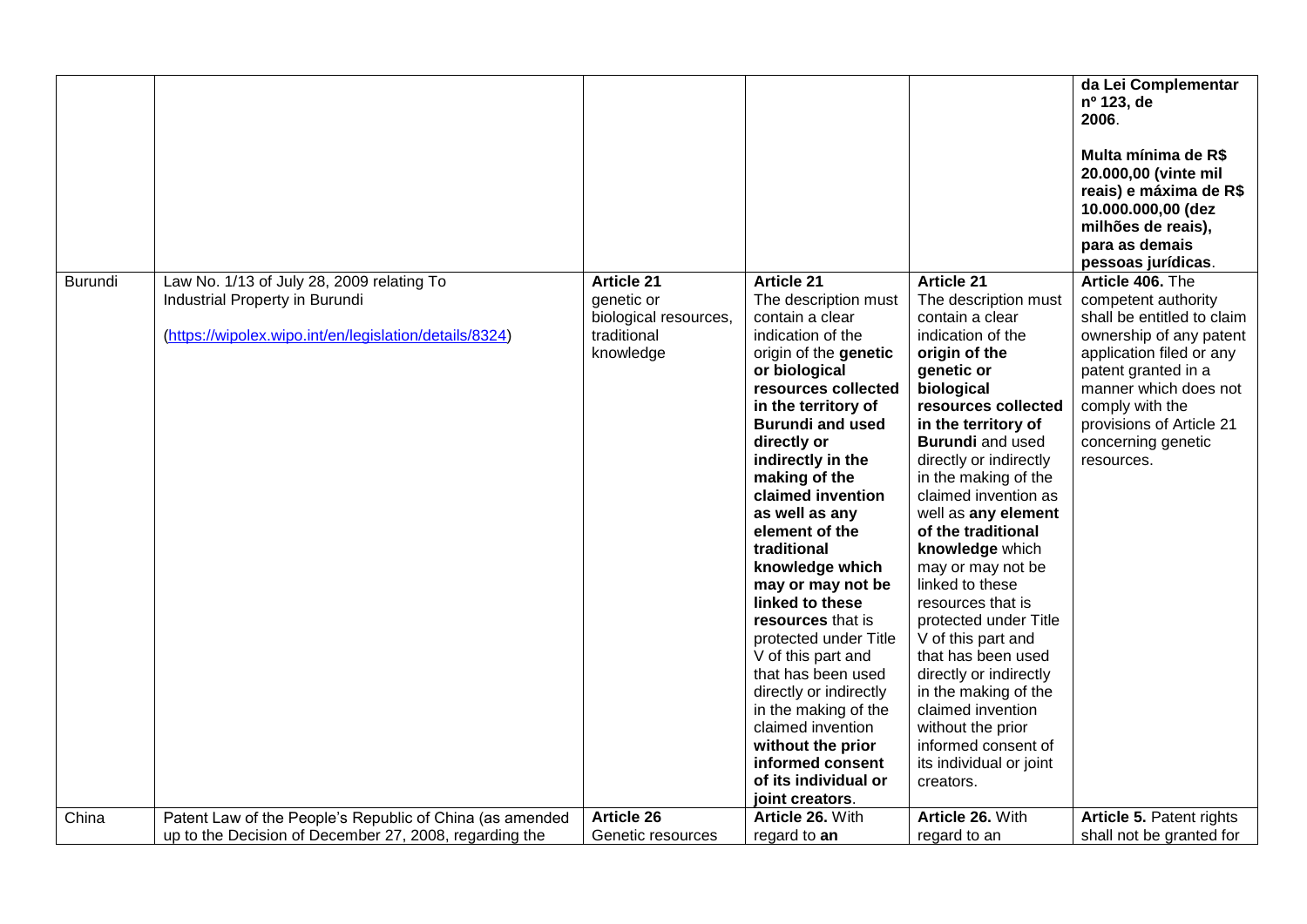| Revision of the Patent Law of the People's Republic of<br>China)<br>(http://www.wipo.int/wipolex/en/details.jsp?id=5484)                                                                                                                                                                                                                                                                            |                                                                                                                                                                                                                                                                                                                                                                                                                                                                                                                                                                            | invention-creation<br>accomplished by<br>relying on genetic<br>resources, the<br>applicant shall, in the<br>patent application<br>documents, indicate<br>the direct and<br>original source of the<br>genetic resources.                                                                                                                                                                                                                                                                                                                                                    | invention-creation<br>accomplished by<br>relying on genetic<br>resources, the<br>applicant shall, in the<br>patent application<br>documents, indicate<br>the direct and<br>original source of<br>the genetic<br>resources.                                                                                                                                                                                                                                                                                                                                                         | inventions that are<br>accomplished by relying<br>on genetic resources<br>which are obtained or<br>used in violation of the<br>provisions of laws and<br>administrative<br>regulations.<br>Article 26. If the<br>applicant cannot<br>indicate the original<br>source, he shall state<br>the reasons.                                                                                                                                                                                                    |
|-----------------------------------------------------------------------------------------------------------------------------------------------------------------------------------------------------------------------------------------------------------------------------------------------------------------------------------------------------------------------------------------------------|----------------------------------------------------------------------------------------------------------------------------------------------------------------------------------------------------------------------------------------------------------------------------------------------------------------------------------------------------------------------------------------------------------------------------------------------------------------------------------------------------------------------------------------------------------------------------|----------------------------------------------------------------------------------------------------------------------------------------------------------------------------------------------------------------------------------------------------------------------------------------------------------------------------------------------------------------------------------------------------------------------------------------------------------------------------------------------------------------------------------------------------------------------------|------------------------------------------------------------------------------------------------------------------------------------------------------------------------------------------------------------------------------------------------------------------------------------------------------------------------------------------------------------------------------------------------------------------------------------------------------------------------------------------------------------------------------------------------------------------------------------|---------------------------------------------------------------------------------------------------------------------------------------------------------------------------------------------------------------------------------------------------------------------------------------------------------------------------------------------------------------------------------------------------------------------------------------------------------------------------------------------------------|
| Implementing Rules of the Patent Law of the People's<br>Republic of China (promulgated by Decree No. 306 of the<br>State Council of China on June 15, 2001, and revised by<br>the Decision of January 9, 2010, of the State Council on<br>Amending the Rules for the Implementation of the Patent<br>Law of the People's Republic of China)<br>(http://www.wipo.int/wipolex/en/details.jsp?id=6504) | Article 26 (Newly<br>added)<br>The genetic<br>resources referred to<br>in the Patent Law<br>means any material<br>taken from human,<br>animal, plant or<br>microorganism,<br>containing<br>genetically<br>functioning units<br>with actual or<br>potential value; the<br>invention-creation<br>accomplished<br>depending on the<br>genetic resources<br>means those<br>invention-creation of<br>which the<br>accomplishment<br>uses the genetic<br>function of genetic<br>resources.<br>Where the applicant<br>seeks to apply for<br>patent for such<br>invention-creation | <b>Article 26 (Newly</b><br>added)<br>The genetic<br>resources referred to<br>in the Patent Law<br>means any material<br>taken from human,<br>animal, plant or<br>microorganism,<br>containing<br>genetically<br>functioning units with<br>actual or potential<br>value; the invention-<br>creation<br>accomplished<br>depending on the<br>genetic resources<br>means those<br>invention-creation of<br>which the<br>accomplishment<br>uses the genetic<br>function of genetic<br>resources.<br>Where the<br>applicant seeks to<br>apply for patent for<br>such invention- | <b>Article 26 (Newly</b><br>added)<br>The genetic<br>resources referred to<br>in the Patent Law<br>means any material<br>taken from human,<br>animal, plant or<br>microorganism,<br>containing<br>genetically<br>functioning units with<br>actual or potential<br>value; the invention-<br>creation<br>accomplished<br>depending on the<br>genetic resources<br>means those<br>invention-creation of<br>which the<br>accomplishment<br>uses the genetic<br>function of genetic<br>resources.<br>Where the applicant<br>seeks to apply for<br>patent for such<br>invention-creation | Rule 53<br>In accordance with the<br>provisions of Article 38<br>of the Patent Law, the<br>circumstances where<br>an application for a<br>patent for invention<br>shall be rejected by the<br>Patent<br>Administration<br>Department under the<br>State<br>Council<br>after<br>examination<br>as<br>to<br>substance<br>are<br>as<br>follows:<br>$[]$<br>(2)<br>Where the application<br>does not comply with<br>the provisions of []<br>Article 26, paragraph<br>$[]$ five $[]$ of the<br>Patent Law [] |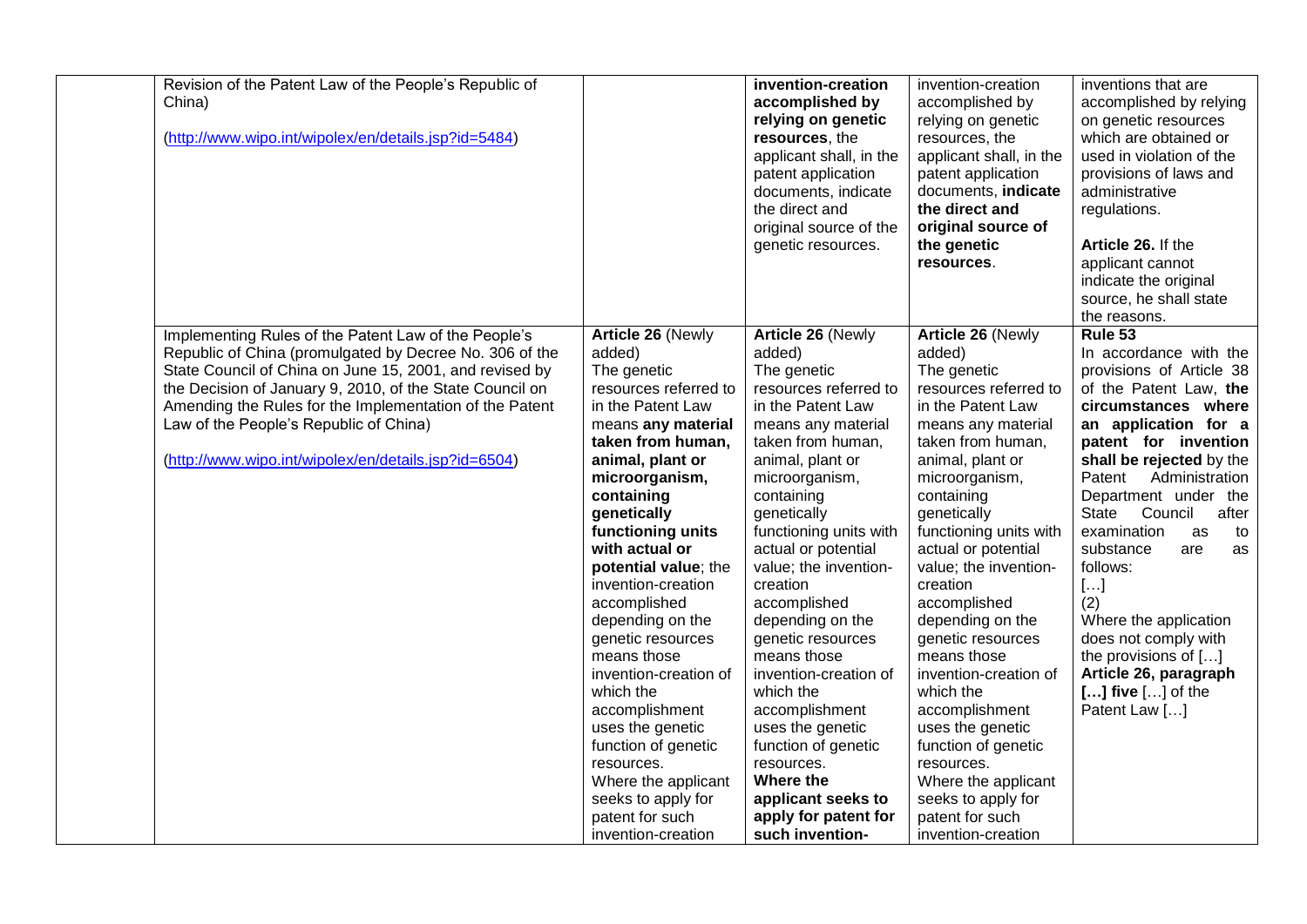|            |                                                       | completed on            | creation completed     | completed on            |                                   |
|------------|-------------------------------------------------------|-------------------------|------------------------|-------------------------|-----------------------------------|
|            |                                                       | genetic resources,      | on genetic             | genetic resources,      |                                   |
|            |                                                       | he or it shall so state | resources, he or it    | he or it shall so       |                                   |
|            |                                                       | in the request, fill in | shall so state in the  | state in the request,   |                                   |
|            |                                                       | prescribed forms        | request, fill in       | fill in prescribed      |                                   |
|            |                                                       | issued by the Patent    | prescribed forms       | forms issued by the     |                                   |
|            |                                                       | Administration          | issued by the Patent   | <b>Patent</b>           |                                   |
|            |                                                       | Department under        | Administration         | Administration          |                                   |
|            |                                                       | the State Council.      | Department under       | <b>Department under</b> |                                   |
|            |                                                       |                         |                        | the State Council.      |                                   |
|            |                                                       |                         | the State Council.     |                         |                                   |
| Costa Rica | Law No. 7788 of April 30, 1998, on Biodiversity (as   | <b>ARTÍCULO 80.</b>     | <b>ARTÍCULO 80.</b>    | <b>ARTÍCULO 80.</b>     | <b>ARTÍCULO 80.</b>               |
|            | amended by Law No. 8686 of November 21, 2008)         | Consulta previa         | Consulta previa        | Consulta previa         | Consulta<br>previa                |
|            |                                                       | obligada Tanto la       | obligada Tanto la      | obligada Tanto la       | obligada<br>Tanto<br>la           |
|            | (http://www.wipo.int/wipolex/en/details.jsp?id=11314) | Oficina Nacional de     | Oficina Nacional de    | Oficina Nacional de     | Oficina<br>de<br>Nacional         |
|            |                                                       | Semillas como los       | Semillas como los      | Semillas como los       | <b>Semillas</b><br>como<br>los    |
|            |                                                       | Registros de            | Registros de           | Registros de            | Registros de Propiedad            |
|            |                                                       | Propiedad               | Propiedad Intelectual  | Propiedad Intelectual   | Intelectual<br>de<br>$\mathsf{V}$ |
|            |                                                       | Intelectual y de        | y de Propiedad         | y de Propiedad          | Propiedad<br>Industrial,          |
|            |                                                       | Propiedad Industrial,   | Industrial,            | Industrial,             | obligatoriamente                  |
|            |                                                       | obligatoriamente        | obligatoriamente       | obligatoriamente        | deberán consultar a la            |
|            |                                                       | deberán consultar a     | deberán consultar a    | deberán consultar a     | Oficina Técnica de la             |
|            |                                                       | la Oficina Técnica de   | la Oficina Técnica de  | la Oficina Técnica de   | Comisión,<br>antes<br>de          |
|            |                                                       | la Comisión, antes      | la Comisión, antes     | la Comisión, antes      | otorgar protección de             |
|            |                                                       | de otorgar              | de otorgar             | de otorgar              | propiedad intelectual o           |
|            |                                                       | protección de           | protección de          | protección de           | industrial<br>a<br>las            |
|            |                                                       | propiedad intelectual   | propiedad              | propiedad intelectual   | innovaciones<br>que               |
|            |                                                       | o industrial a las      | intelectual o          | o industrial a las      | involucren elementos de           |
|            |                                                       | innovaciones que        | industrial a las       | innovaciones que        | biodiversidad.<br>la              |
|            |                                                       | involucren              | innovaciones que       | involucren elementos    | Siempre aportarán el              |
|            |                                                       | elementos de la         | involucren             | de la biodiversidad.    | certificado de origen             |
|            |                                                       | biodiversidad.          | elementos de la        | Siempre aportarán       | emitido por la Oficina            |
|            |                                                       | Siempre aportarán el    | biodiversidad.         | el certificado de       | Técnica de la Comisión            |
|            |                                                       | certificado de origen   | Siempre aportarán el   | origen emitido por      | y el<br>consentimiento            |
|            |                                                       | emitido por la          | certificado de origen  | la Oficina Técnica      | previo.                           |
|            |                                                       | Oficina Técnica de la   | emitido por la Oficina | de la Comisión y el     | La oposición fundada              |
|            |                                                       | Comisión y el           | Técnica de la          | consentimiento          | de la Oficina Técnica             |
|            |                                                       | consentimiento          | Comisión y el          | previo.                 | impedirá registrar la             |
|            |                                                       | previo.                 | consentimiento         | La oposición            | patente o protección              |
|            |                                                       |                         | previo.                | fundada de la           | de la innovación.                 |
|            |                                                       |                         | La oposición           | Oficina Técnica         |                                   |
|            |                                                       |                         | fundada de la Oficina  | impedirá registrar la   |                                   |
|            |                                                       |                         | Técnica impedirá       | patente o protección    |                                   |
|            |                                                       |                         |                        |                         |                                   |
|            |                                                       |                         | registrar la patente o | de la innovación.       |                                   |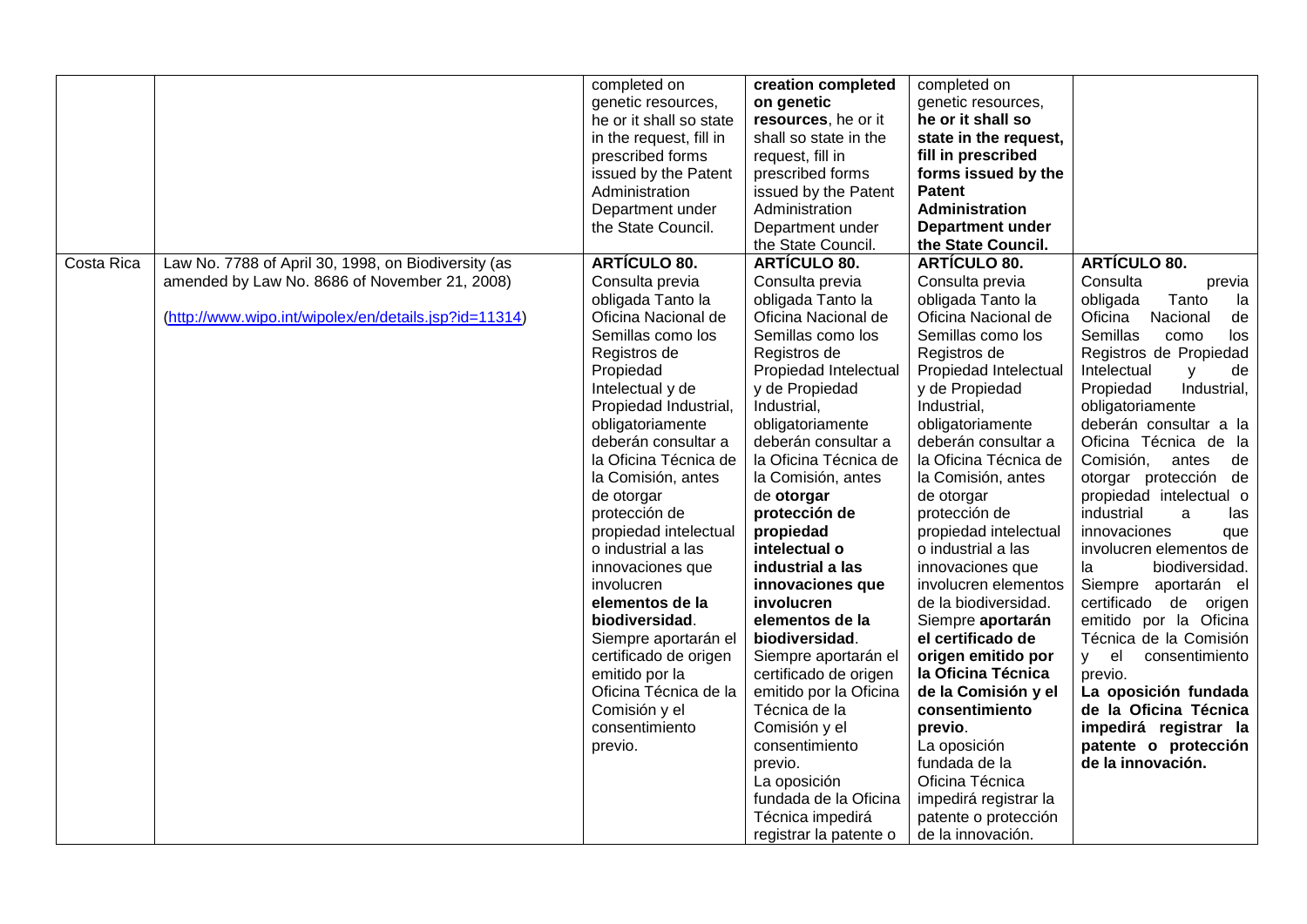|      |                                                        |                       | protección de la            |                                       |                                                 |
|------|--------------------------------------------------------|-----------------------|-----------------------------|---------------------------------------|-------------------------------------------------|
|      |                                                        |                       | innovación.                 |                                       |                                                 |
| Cuba | Decree-Law No. 290 of November 20, 2011, on Inventions | <b>ARTÍCULO 26.1.</b> | ARTÍCULO 26.1.-             | <b>ARTÍCULO 26.1.-</b>                | <b>ARTÍCULO</b><br>$32.1 - En$                  |
|      | and Industrial Designs and Models                      | material biológico    | Para obtener una            | Para obtener una                      | detectarse<br>de<br>caso                        |
|      |                                                        |                       | patente, el                 | patente, el                           | omisión<br>cualquier<br>$\overline{\mathbf{0}}$ |
|      | (http://www.wipo.int/wipolex/en/details.jsp?id=12026)  |                       | solicitante                 | solicitante                           | irregularidad<br>en<br>la                       |
|      |                                                        |                       | presenta ante la            | presenta ante la                      | documentación,<br>se                            |
|      |                                                        |                       | Oficina la                  | Oficina la                            | expide requerimiento al                         |
|      |                                                        |                       | correspondiente             | correspondiente                       | solicitante para que,                           |
|      |                                                        |                       | solicitud, que              | solicitud, que                        | previo pago de la tarifa                        |
|      |                                                        |                       | contiene los                | contiene los                          | establecida, subsane la                         |
|      |                                                        |                       | documentos                  | documentos                            | misma en un término de                          |
|      |                                                        |                       | siguientes:                 | siguientes:                           | sesenta días, contado a                         |
|      |                                                        |                       | $[]$                        | []                                    | partir de la notificación                       |
|      |                                                        |                       | j) copia de la previa y     | j) copia de la previa                 | del requerimiento. No                           |
|      |                                                        |                       | expresa autorización        | y expresa                             | obstante,<br>del<br>antes                       |
|      |                                                        |                       | para el acceso              | autorización para el                  | vencimiento<br>del                              |
|      |                                                        |                       | a material biológico,       | acceso a material                     | mencionado término, el                          |
|      |                                                        |                       | expedida por la             | biológico, expedida                   | requerido puede solicitar                       |
|      |                                                        |                       | autoridad                   | por la autoridad                      | a la Oficina por escrito                        |
|      |                                                        |                       | competente de               | competente de                         | el<br>que<br>plazo<br>sea                       |
|      |                                                        |                       | conformidad con la          | conformidad con la                    | prorrogado por<br>otros                         |
|      |                                                        |                       | legislación vigente         | legislación vigente                   | treinta días, previo pago                       |
|      |                                                        |                       | en la materia,<br>cuando la | en la materia,<br>cuando la invención | tarifa<br>de<br>la<br>correspondiente.          |
|      |                                                        |                       | invención se refiere        | se refiere a dicho                    | 2. Si el solicitante no                         |
|      |                                                        |                       | a dicho material,           | material,                             | subsana la omisión o                            |
|      |                                                        |                       | incluido el genetico        | incluido el genetico y                | irregularidad<br>en<br>el                       |
|      |                                                        |                       | y sus partes o              | sus partes o                          | término establecido, se                         |
|      |                                                        |                       | derivados del que           | derivados del que                     | entiende<br>como                                |
|      |                                                        |                       | Cuba es país de             | Cuba es país de                       | abandonada la                                   |
|      |                                                        |                       | origen o que está           | origen o que está                     | solicitud, sin que quede                        |
|      |                                                        |                       | presente en                 | presente en                           | subsistente,<br>derecho                         |
|      |                                                        |                       | especies                    | especies                              | cuando<br>excepto<br>el                         |
|      |                                                        |                       | domesticadas y              | domesticadas y                        | requerimiento<br>esté                           |
|      |                                                        |                       | cultivadas en el            | cultivadas en el país;                | referido únicamente al                          |
|      |                                                        |                       | país;                       | k) declaración que                    | requisito de                                    |
|      |                                                        |                       | k) declaración que          | exprese que el                        | unidad de invención, en                         |
|      |                                                        |                       | exprese que el              | material biológico                    | cuyo caso el examen                             |
|      |                                                        |                       | material biológico          | al que se refiere la                  | continúa respecto a la                          |
|      |                                                        |                       | al que se refiere la        | invención no ha                       | primera<br>reivindicación                       |
|      |                                                        |                       | invención no ha             | sido obtenido en el                   | independiente                                   |
|      |                                                        |                       | sido obtenido en el         | territorio de la                      | formulada y al conjunto                         |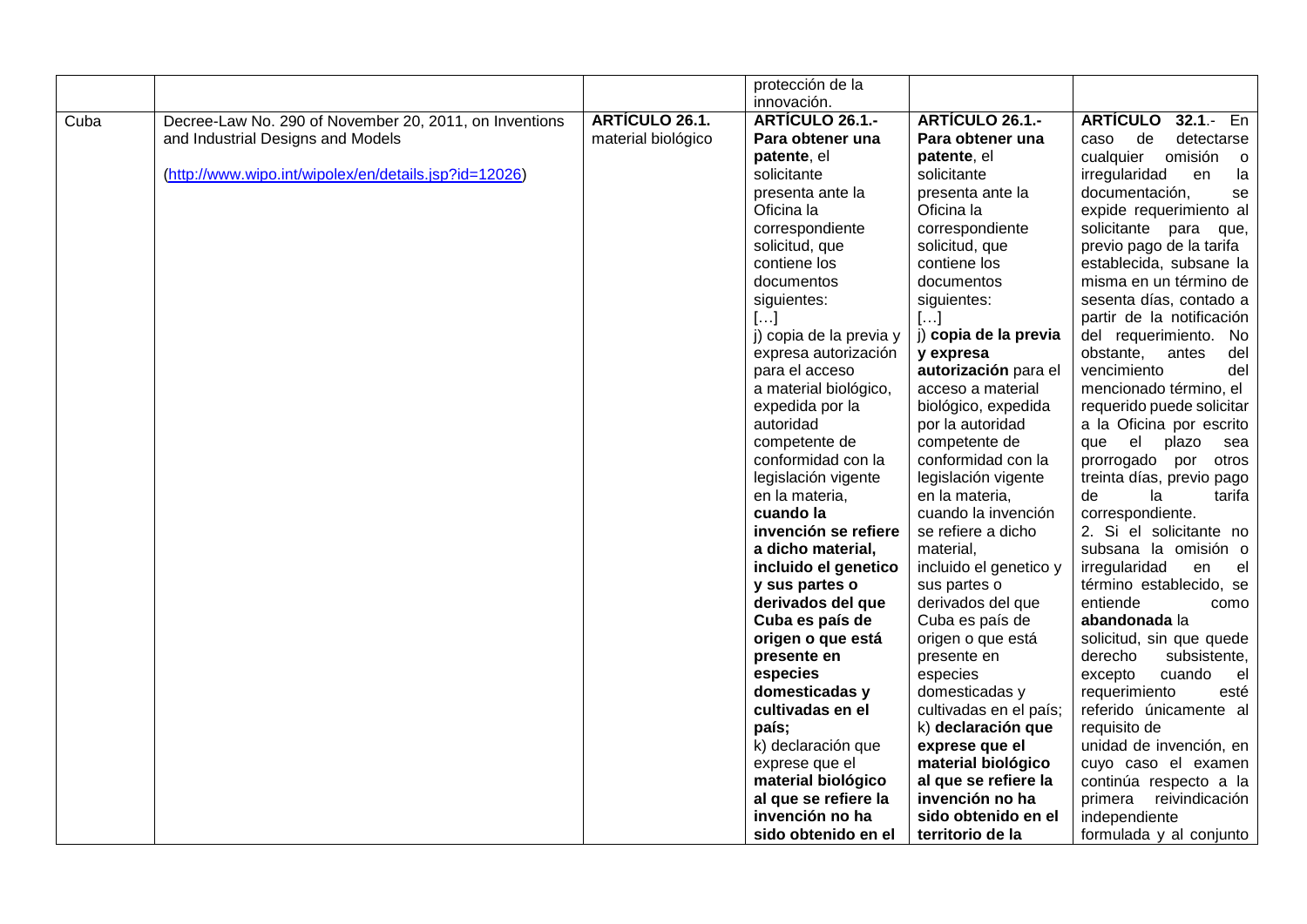|         |                                                                                                                                                           |                                                 | territorio de la<br>Republica de Cuba,<br>en cuyo caso debe<br>indicarse el país de<br>origen y fuente del<br>material biológico y<br>de los conocimientos<br>tradicionales<br>asociados a estos y<br>el consentimiento<br>fundamentado previo<br>al acceso;                                                                                                                                                                                                                                                                                                                                                                     | Republica de Cuba,<br>en cuyo caso debe<br>indicarse el país de<br>origen y fuente del<br>material biológico y<br>de los<br>conocimientos<br>tradicionales<br>asociados a estos y<br>el consentimiento<br>fundamentado<br>previo al acceso;                                                                                                                                                                                                                                                                                                                                                                        | de reivindicaciones que<br>guarden<br>unidad<br>de<br>invención con aquella.                                                                                                                                                                                                                                                                                                                                                                                                                                                                                                                                                                                     |
|---------|-----------------------------------------------------------------------------------------------------------------------------------------------------------|-------------------------------------------------|----------------------------------------------------------------------------------------------------------------------------------------------------------------------------------------------------------------------------------------------------------------------------------------------------------------------------------------------------------------------------------------------------------------------------------------------------------------------------------------------------------------------------------------------------------------------------------------------------------------------------------|--------------------------------------------------------------------------------------------------------------------------------------------------------------------------------------------------------------------------------------------------------------------------------------------------------------------------------------------------------------------------------------------------------------------------------------------------------------------------------------------------------------------------------------------------------------------------------------------------------------------|------------------------------------------------------------------------------------------------------------------------------------------------------------------------------------------------------------------------------------------------------------------------------------------------------------------------------------------------------------------------------------------------------------------------------------------------------------------------------------------------------------------------------------------------------------------------------------------------------------------------------------------------------------------|
| Denmark | Order No. 25 of January 18, 2013, on Patents and<br><b>Supplementary Protection Certificates</b><br>https://wipolex.wipo.int/en/legislation/details/12938 | Part I Chapter 2<br>3(5) biological<br>material | Part I Chapter 2<br>The contents and<br>filing of applications<br>$[]$<br>$3 -$<br>$[]$<br>(5) If an invention<br>relates to or makes<br>use of a biological<br>material, the patent<br>application shall<br>contain information<br>about the<br>geographical origin<br>of the material if the<br>applicant is aware<br>thereof.<br>If the applicant is not<br>aware of the<br>geographical origin<br>of the material, that<br>shall appear from the<br>application. Lack<br>of information about<br>the geographical<br>origin of the material<br>or about the<br>applicant's non-<br>awareness thereof<br>shall not affect the | Part I Chapter 2<br>The contents and<br>filing of applications<br>[]<br>$3 -$<br>$[]$<br>(5) If an invention<br>relates to or makes<br>use of a biological<br>material, the patent<br>application shall<br>contain information<br>about the<br>geographical origin<br>of the material if<br>the applicant is<br>aware thereof.<br>If the applicant is<br>not aware of the<br>geographical origin<br>of the material, that<br>shall appear from<br>the application.<br>Lack of information<br>about the<br>geographical origin<br>of the material or<br>about the applicant's<br>non-awareness<br>thereof shall not | Part I Chapter 2<br>The contents and filing<br>of applications<br>[]<br>$3 -$<br>$[]$<br>(5) If an invention<br>relates to or makes<br>use of a biological<br>material, the patent<br>application shall contain<br>information<br>about the geographical<br>origin of the material if<br>the applicant is aware<br>thereof.<br>If the applicant is not<br>aware of the<br>geographical origin of<br>the material, that<br>shall appear from the<br>application. Lack<br>of information about<br>the geographical<br>origin of the material<br>about<br>the<br>or<br>applicant's<br>non-<br>awareness<br>thereof<br>shall not affect the<br>examination and other |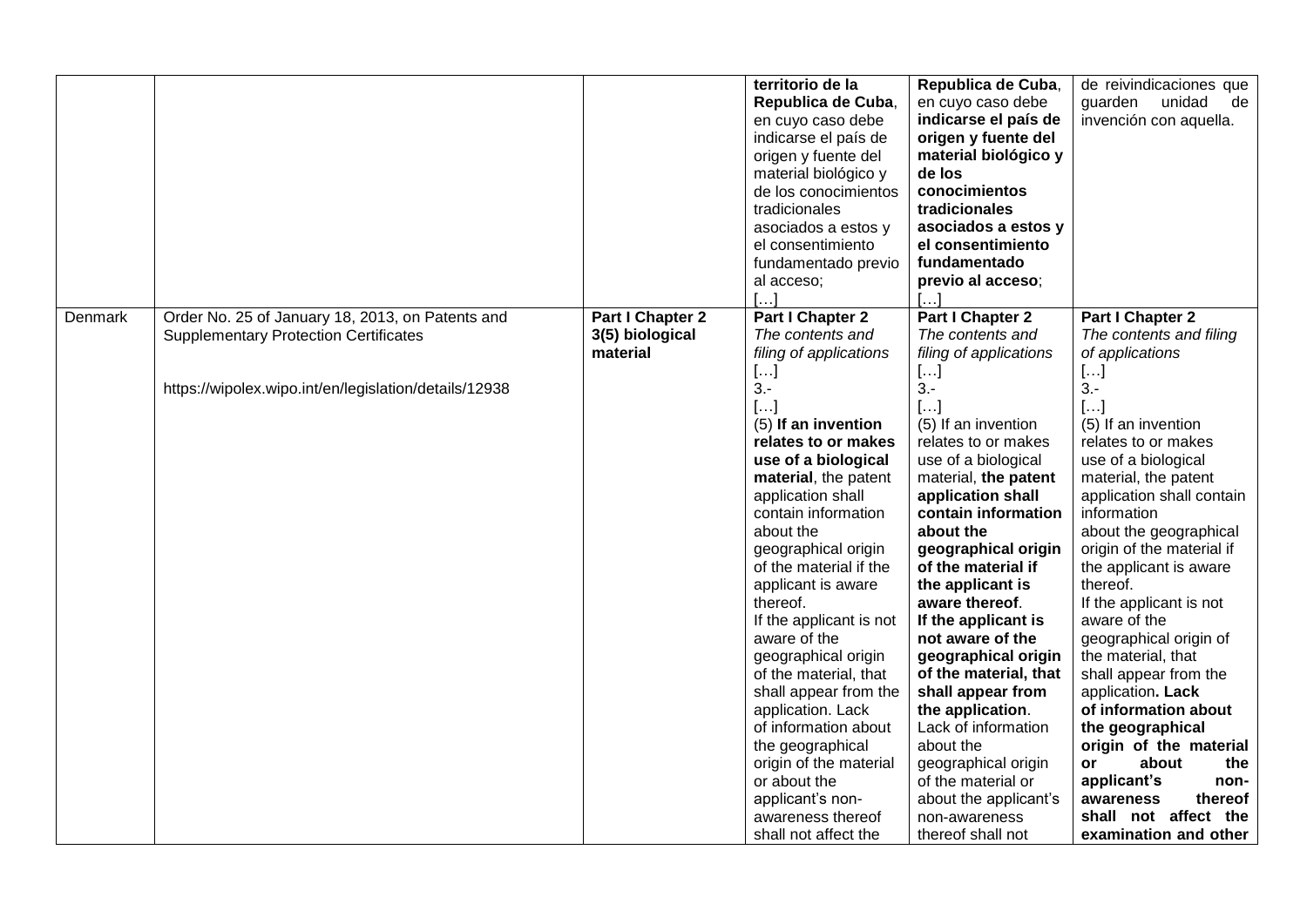|          |                                                                                                                                             |                                                                                  | examination and<br>other processing of<br>the patent<br>application or the<br>validity of the rights<br>conferred by the<br>granted patent.                                                                                                                                                                                                                                                                                                                                                                                                                                                                                                                                                                                     | affect the<br>examination and<br>other processing of<br>the patent<br>application or the<br>validity of the rights<br>conferred by the<br>granted patent.                                                                                                                                                                                                                                                                                                                                                                                                                                                                                                                                                                              | of<br>the<br>processing<br>patent application or<br>the validity of the<br>rights conferred by the<br>granted patent.                                                                                                                                                                                 |
|----------|---------------------------------------------------------------------------------------------------------------------------------------------|----------------------------------------------------------------------------------|---------------------------------------------------------------------------------------------------------------------------------------------------------------------------------------------------------------------------------------------------------------------------------------------------------------------------------------------------------------------------------------------------------------------------------------------------------------------------------------------------------------------------------------------------------------------------------------------------------------------------------------------------------------------------------------------------------------------------------|----------------------------------------------------------------------------------------------------------------------------------------------------------------------------------------------------------------------------------------------------------------------------------------------------------------------------------------------------------------------------------------------------------------------------------------------------------------------------------------------------------------------------------------------------------------------------------------------------------------------------------------------------------------------------------------------------------------------------------------|-------------------------------------------------------------------------------------------------------------------------------------------------------------------------------------------------------------------------------------------------------------------------------------------------------|
| Djibouti | Law No. 50/AN/09/6th Lof July 19, 2009, on the Protection<br>of Industrial Property<br>https://wipolex.wipo.int/en/legislation/details/6124 | Article 34<br>genetic or<br>biological<br>resources,<br>traditional<br>knowledge | <b>Article 34</b><br>The description of<br>the invention shall<br>disclose the<br>invention in a way<br>that is sufficiently<br>clear and complete<br>to enable a person<br>skilled in the art to<br>carry it out. In<br>particular, the<br>description of the<br>invention shall:<br>$[]$<br>(b) indicate the<br>background art<br>which, as far as<br>known to the<br>applicant, can be<br>regarded as useful<br>for understanding the<br>invention and the<br>searching and<br>examination of the<br>invention in the event<br>of a dispute, and,<br>preferably, cite the<br>documents reflecting<br>such art. If the<br>invention claimed<br>has been<br>developed or<br>obtained directly<br>from genetic or<br>biological | <b>Article 34</b><br>The description of<br>the invention shall<br>disclose the<br>invention in a way<br>that is sufficiently<br>clear and complete<br>to enable a person<br>skilled in the art to<br>carry it out. In<br>particular, the<br>description of the<br>invention shall:<br>$[]$<br>(b) indicate the<br>background art<br>which, as far as<br>known to the<br>applicant, can be<br>regarded as useful<br>for understanding<br>the invention and the<br>searching and<br>examination of the<br>invention in the<br>event of a dispute,<br>and, preferably, cite<br>the documents<br>reflecting such art. If<br>the invention claimed<br>has been developed<br>or obtained directly<br>from genetic or<br>biological resources | <b>Article 41</b><br>A patent application<br>shall be refused if:<br>$[]$<br>(g) its description or<br>claims clearly do not<br>meet the conditions<br>provided for in<br><b>Articles</b><br>34 and 35, particularly<br>where claims are not<br>based on the<br>description;<br>$\left[\ldots\right]$ |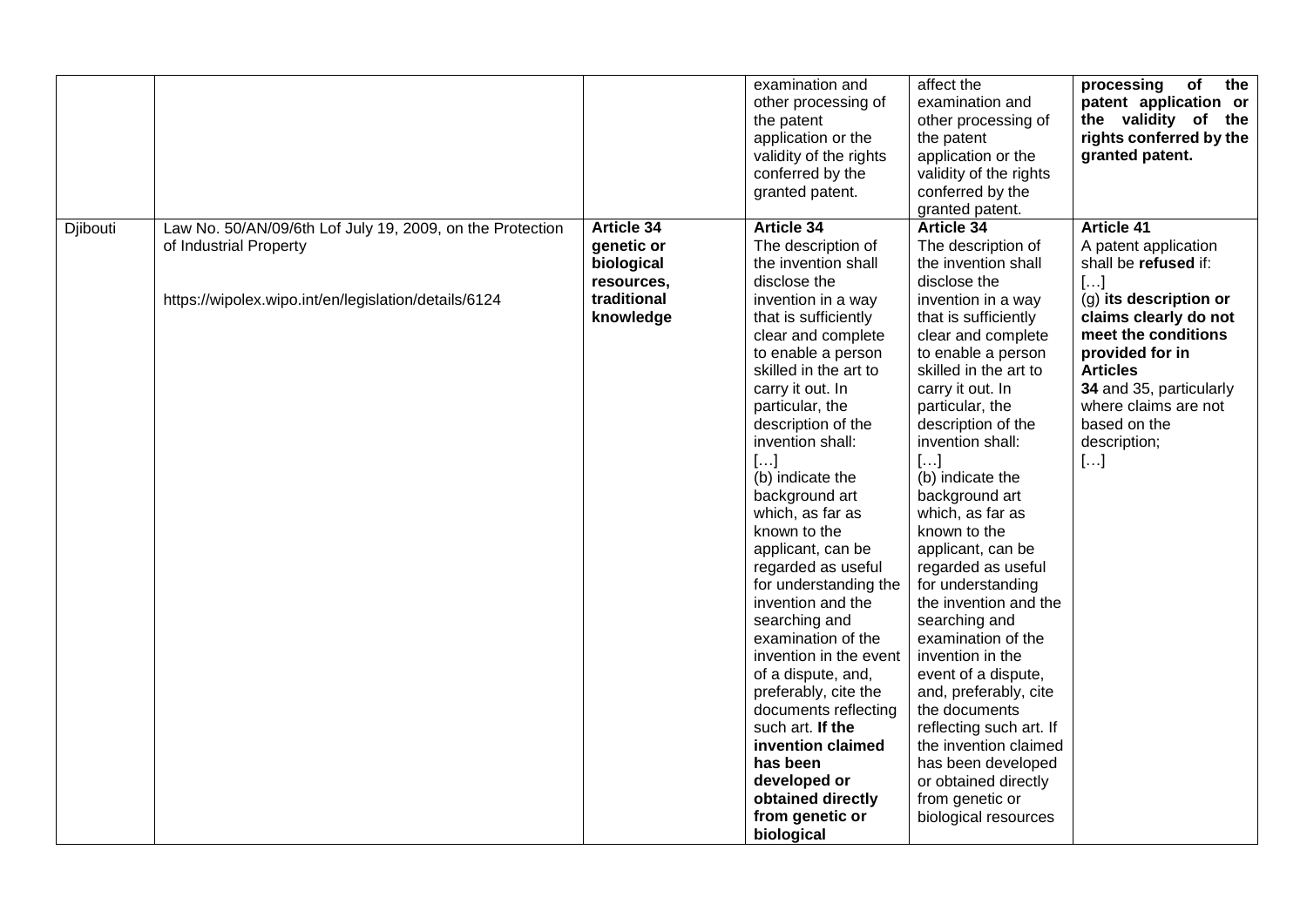|         |                                                         |                      | resources obtained     | obtained from a        |  |
|---------|---------------------------------------------------------|----------------------|------------------------|------------------------|--|
|         |                                                         |                      | from a particular      | particular             |  |
|         |                                                         |                      | source, or from the    | source, or from the    |  |
|         |                                                         |                      | use of traditional     | use of traditional     |  |
|         |                                                         |                      | knowledge              | knowledge obtained     |  |
|         |                                                         |                      | obtained from a        | from a particular      |  |
|         |                                                         |                      | particular             | community, the         |  |
|         |                                                         |                      | community, the         | description shall      |  |
|         |                                                         |                      | description shall      | indicate the source    |  |
|         |                                                         |                      | indicate the source    | of these resources     |  |
|         |                                                         |                      | of these resources or  | or knowledge, as       |  |
|         |                                                         |                      | knowledge, as well     | well as the way in     |  |
|         |                                                         |                      | as the way in which    | which they have        |  |
|         |                                                         |                      | they have been         | been obtained;         |  |
|         |                                                         |                      | obtained;              |                        |  |
| Ecuador | Reglamento Nacional al Régimen Común de Acceso a los    | <b>DISPOSICIONES</b> | <b>DISPOSICIONES</b>   | <b>DISPOSICIONES</b>   |  |
|         | Recursos Genéticos en aplicación a la Decisión Nº 391   | <b>GENERALES</b>     | <b>GENERALES</b>       | <b>GENERALES</b>       |  |
|         | de la Comunidad Andina (Decreto Ejecutivo Nº 905 de 3   |                      |                        |                        |  |
|         | de octubre de 2011)                                     | <b>PRIMERA</b>       | <b>PRIMERA</b>         | <b>PRIMERA</b>         |  |
|         |                                                         | un recurso genético  | Previo al              | Previo al              |  |
|         | (https://wipolex.wipo.int/en/legislation/details/11842) | o de un producto     | otorgamiento de un     | otorgamiento de un     |  |
|         |                                                         | derivado del mismo   | derecho de             | derecho de             |  |
|         |                                                         |                      | propiedad              | propiedad              |  |
|         |                                                         |                      | intelectual, el        | intelectual, el        |  |
|         |                                                         |                      | Instituto Ecuatoriano  | Instituto Ecuatoriano  |  |
|         |                                                         |                      | de Propiedad           | de Propiedad           |  |
|         |                                                         |                      | Intelectual solicitará | Intelectual solicitará |  |
|         |                                                         |                      | la presentación del    | la presentación del    |  |
|         |                                                         |                      | número del registro    | número del registro    |  |
|         |                                                         |                      | del contrato de        | del contrato de        |  |
|         |                                                         |                      | acceso y copia del     | acceso y copia del     |  |
|         |                                                         |                      | mismo, cuando          | mismo, cuando          |  |
|         |                                                         |                      | existan indicios       | existan indicios       |  |
|         |                                                         |                      | razonables o           | razonables o certeza   |  |
|         |                                                         |                      | certeza de que los     | de que los productos   |  |
|         |                                                         |                      | productos o            | o procesos cuya        |  |
|         |                                                         |                      | procesos cuya          | protección se solicita |  |
|         |                                                         |                      | protección se          | hayan sido             |  |
|         |                                                         |                      | solicita hayan sido    | obtenidos a partir de  |  |
|         |                                                         |                      | obtenidos a partir     | un recurso genético    |  |
|         |                                                         |                      | de un recurso          | o de un producto       |  |
|         |                                                         |                      | genético o de un       | derivado del mismo,    |  |
|         |                                                         |                      | producto derivado      | y que esté en          |  |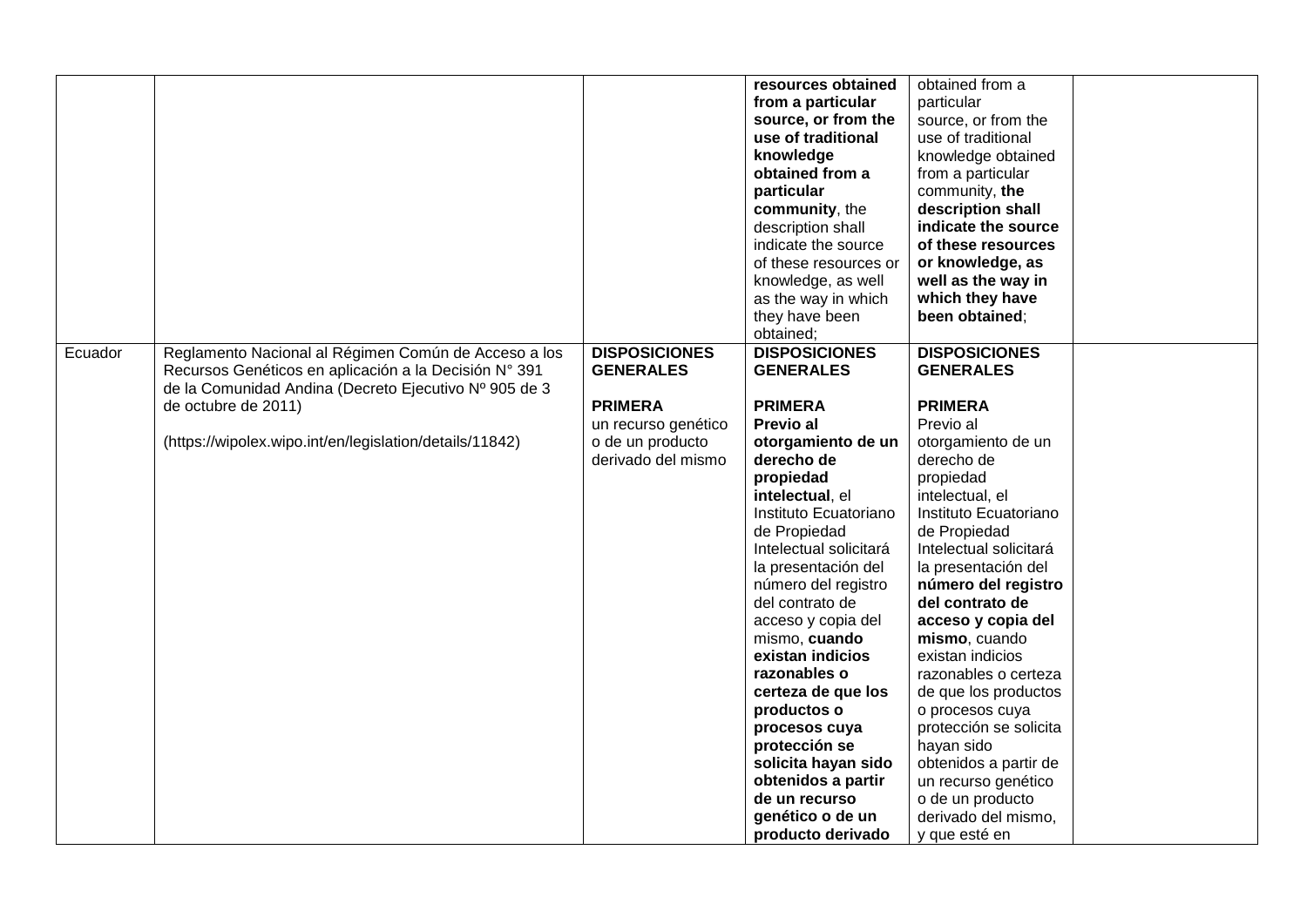|                                                         | del mismo, y que      | consonancia con lo    |                            |
|---------------------------------------------------------|-----------------------|-----------------------|----------------------------|
|                                                         | esté en consonancia   | establecido en la     |                            |
|                                                         | con lo establecido en | Constitución y        |                            |
|                                                         | la Constitución y     | normativa aplicable.  |                            |
|                                                         | normativa aplicable.  |                       |                            |
| Organic Code on the Social Economy of Knowledge,        | Artículo 282 .- De la | Artículo 282 .- De la | Artículo 303.- Nulidad     |
| Creativity and Innovation (of December 9, 2016)         | patente y la          | patente y la          | absoluta de la             |
|                                                         | divulgación de        | divulgación de        | patente .- La              |
| (https://wipolex.wipo.int/en/legislation/details/16990) | origen.-              | origen.-              | autoridad nacional         |
|                                                         | De acuerdo a lo       | De acuerdo a lo       | competente en materia      |
|                                                         | previsto en los       | previsto en los       | de derechos                |
|                                                         | tratados              | tratados              | intelectuales, de oficio o |
|                                                         | internacionales de    | internacionales de    | a solicitud de cualquier   |
|                                                         | los cuales el         | los cuales el         | persona que acredite       |
|                                                         | Ecuador es parte,     | Ecuador es parte,     | legítimo interés, y en     |
|                                                         | este Código y su      | este Código y su      | cualquier momento,         |
|                                                         | reglamento            | reglamento            | declarará la nulidad       |
|                                                         | respectivo, en el     | respectivo, en el     | absoluta de una            |
|                                                         | caso de que el        | caso de que el        | patente, en los            |
|                                                         | objeto de una         | objeto de una         | siguientes casos:          |
|                                                         | solicitud de          | solicitud de          | []                         |
|                                                         | patente implique la   | patente implique la   | 7. De ser el caso, si no   |
|                                                         | utilización de        | utilización de        | se hubiese presentado      |
|                                                         | recursos genéticos    | recursos genéticos y  | la copia del contrato de   |
|                                                         | y los                 | los conocimientos     | acceso, cuando los         |
|                                                         | conocimientos         | tradicionales         | productos o                |
|                                                         | tradicionales         | asociados, el         | procedimientos cuya        |
|                                                         | asociados, el         | solicitante deberá    | patente se solicita han    |
|                                                         | solicitante deberá    | informar:             | sido obtenidos o           |
|                                                         | informar:             | 1. El país donde se   | desarrollados a partir de  |
|                                                         | 1. El país donde se   | obtuvieron esos       | recursos genéticos         |
|                                                         | obtuvieron esos       | recursos o los        | o de sus productos         |
|                                                         | recursos o los        | conocimientos         | derivados de los que el    |
|                                                         | conocimientos         | tradicionales         | Ecuador es país de         |
|                                                         | tradicionales         | asociados; y,         | origen;                    |
|                                                         | asociados; y,         | 2. La fuente, con     | 8. De ser el caso, si no   |
|                                                         | 2. La fuente, con     | inclusión de          | se hubiese presentado      |
|                                                         | inclusión de          | pormenores            | la copia del documento     |
|                                                         | pormenores respecto   | respecto a la         | que acredite la licencia   |
|                                                         | a la entidad, en su   | entidad, en su        | o autorización de uso      |
|                                                         | caso, de la que se    | caso, de la que se    | de los conocimientos       |
|                                                         | obtuvieron esos       | obtuvieron esos       | tradicionales de las       |
|                                                         |                       |                       | comunidades                |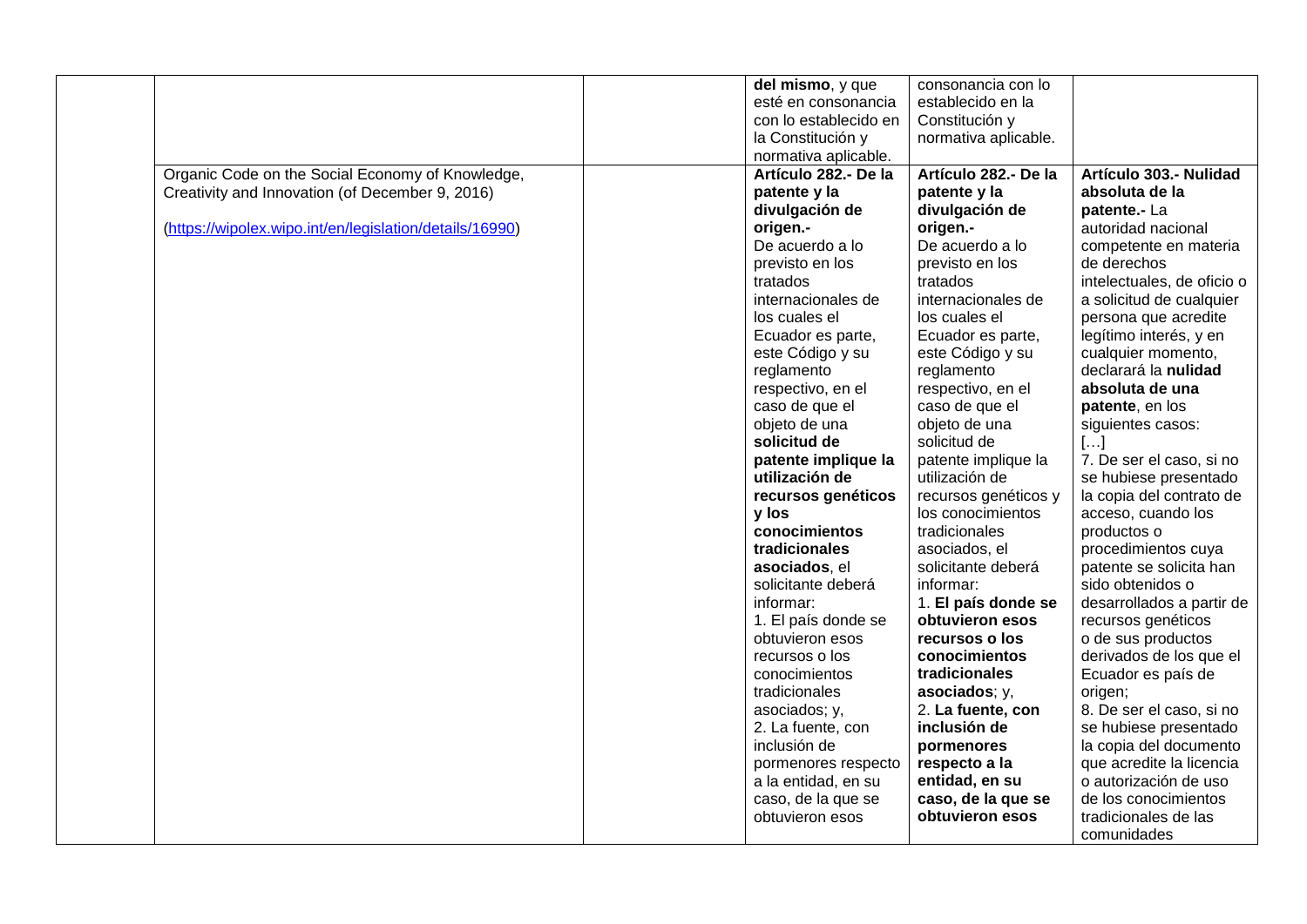|  | recursos o los          | recursos o los        | indígenas,                |
|--|-------------------------|-----------------------|---------------------------|
|  | conocimientos           | conocimientos         | afroamericanas o          |
|  | tradicionales           | tradicionales         | locales del Ecuador o     |
|  | asociados.              | asociados.            | los países miembros de    |
|  | Deberá igualmente       | Deberá igualmente     | la Comunidad Andina,      |
|  | adjuntar copia de un    | adjuntar copia de un  | cuando los productos o    |
|  | certificado de          | certificado de        | procesos cuya             |
|  | cumplimiento con la     | cumplimiento con      | protección se solicita    |
|  | legislación de          | la legislación de     | han sido obtenidos o      |
|  | acceso a recursos       | acceso a recursos     | desarrollados a partir de |
|  | genéticos o los         | genéticos o los       | dichos conocimientos      |
|  | conocimientos           | conocimientos         | de los que el Ecuador o   |
|  | tradicionales           | tradicionales         | cualquiera de             |
|  | asociados               | asociados             | los países miembros de    |
|  | reconocido              | reconocido            | la Comunidad Andina       |
|  | internacionalmente.     | internacionalmente.   | es país de origen;        |
|  | Si un certificado de    | Si un certificado de  | 9. Si la patente hubiese  |
|  | cumplimiento            | cumplimiento          | sido concedida en         |
|  | reconocido              | reconocido            | contravención             |
|  | internacionalmente      | internacionalmente    | del artículo 282;         |
|  | no es aplicable en el   | no es aplicable en el | Cuando las causales       |
|  | país proveedor, el      | país proveedor, el    | indicadas anteriormente   |
|  | solicitante deberá      | solicitante deberá    | sólo afectaren alguna     |
|  | proporcionar            | proporcionar          | de las reivindicaciones   |
|  | información             | información           | o partes de una           |
|  | pertinente en cuanto    | pertinente en         | reivindicación, la        |
|  | a la conformidad con    | cuanto a la           | nulidad se declarará      |
|  | el consentimiento       | conformidad con el    | solamente con respecto    |
|  | fundamentado previo     | consentimiento        | a tales reivindicaciones  |
|  | y el acceso y la        | fundamentado          | o a tales partes de la    |
|  | participación justa y   | previo                | reivindicación, según     |
|  | equitativa en los       | y el acceso y la      | corresponda.              |
|  | beneficios, tal como    | participación justa   | La patente, la            |
|  | lo exija la legislación | y equitativa en los   | reivindicación o aquella  |
|  | nacional del país       | beneficios, tal       | parte de una              |
|  | que aporte los          | como lo exija la      | reivindicación que fuese  |
|  | recursos genéticos      | legislación           | declarada nula se         |
|  | $y$ /o los              | nacional del país     | reputará nula y sin       |
|  | conocimientos           | que aporte los        | ningún valor desde la     |
|  | tradicionales           | recursos genéticos    | fecha de presentación     |
|  | asociados, que sea      | y/o los               | de la solicitud de la     |
|  | el país de origen de    | conocimientos         | patente.                  |
|  | dichos recursos o un    |                       |                           |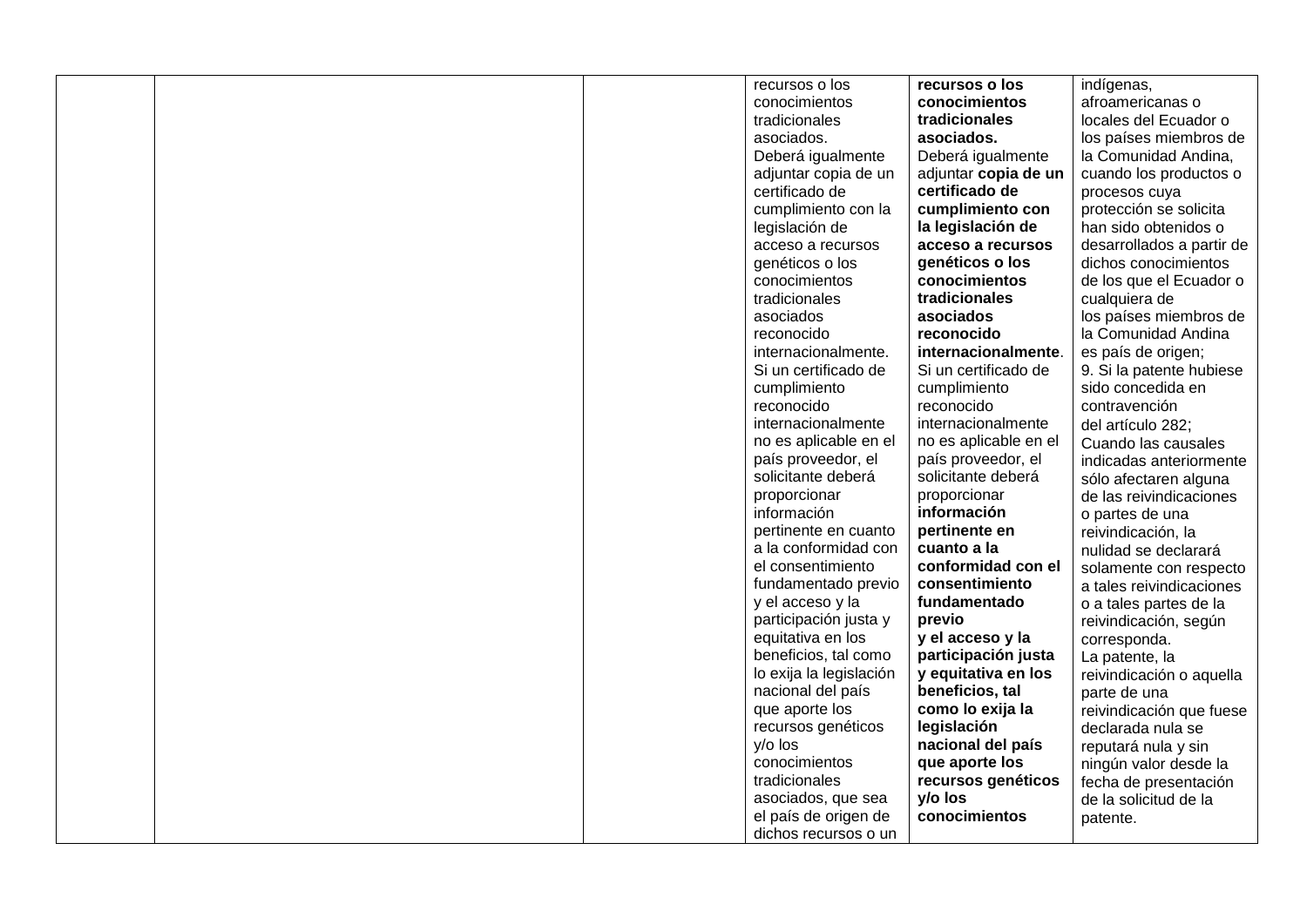|       |                                                                                                                                        |                                                                                                                                                                                                  | país que haya<br>adquirido los<br>recursos genéticos<br>o los conocimientos<br>tradicionales<br>asociados de<br>conformidad<br>con el Convenio<br>sobre la Diversidad<br>Biológica y los<br>demás tratados<br>internacionales de<br>los que Ecuador es<br>parte.                                                                        | tradicionales<br>asociados, que sea<br>el país de origen de<br>dichos recursos o<br>un país que haya<br>adquirido los<br>recursos genéticos<br>o los<br>conocimientos<br>tradicionales<br>asociados de<br>conformidad<br>con el Convenio<br>sobre la Diversidad<br>Biológica y los<br>demás tratados<br>internacionales de<br>los que Ecuador es<br>parte. |                                                                                                                                                                                                                                                                                                                                                                                                                                                                                                                                                            |
|-------|----------------------------------------------------------------------------------------------------------------------------------------|--------------------------------------------------------------------------------------------------------------------------------------------------------------------------------------------------|-----------------------------------------------------------------------------------------------------------------------------------------------------------------------------------------------------------------------------------------------------------------------------------------------------------------------------------------|------------------------------------------------------------------------------------------------------------------------------------------------------------------------------------------------------------------------------------------------------------------------------------------------------------------------------------------------------------|------------------------------------------------------------------------------------------------------------------------------------------------------------------------------------------------------------------------------------------------------------------------------------------------------------------------------------------------------------------------------------------------------------------------------------------------------------------------------------------------------------------------------------------------------------|
| Egypt | Law No. 82 of 2002 on the Protection of Intellectual<br><b>Property Rights</b><br>(http://www.wipo.int/wipolex/en/details.jsp?id=1301) | <b>Article 13</b><br>biological, plant or<br>animal product, or<br>traditional medicinal,<br>agricultural,<br>industrial or<br>handicraft<br>knowledge, cultural<br>or environmental<br>heritage | <b>Article 13</b><br>[]<br>Where the<br>invention involves<br>biological, plant or<br>animal product, or<br>traditional<br>medicinal,<br>agricultural,<br>industrial or<br>handicraft<br>knowledge, cultural<br>or environmental<br>heritage, the<br>inventor should have<br>acquired the sources<br>in a legitimate<br>manner.<br>$[]$ | Article 13<br>$\left[\ldots\right]$<br>Where the invention<br>involves biological,<br>plant or animal<br>product, or traditional<br>medicinal,<br>agricultural, industrial<br>or handicraft<br>knowledge, cultural<br>or environmental<br>heritage, the<br>inventor should<br>have acquired the<br>sources in a<br>legitimate manner.<br>[]                | <b>Article 14</b><br>The Patent Office may,<br>as stipulated in the<br>Regulations, require the<br>applicant to make any<br>amendments or<br>complements which it<br>shall deem necessary to<br>comply with the<br>provisions of Article<br>13. If the applicant<br>fails to comply within<br>three months of<br>notification, he shall<br>be considered as<br>having withdrawn his<br>application.<br>The applicant may,<br>within 30 days and in<br>accordance with the<br>conditions stipulated in<br>the<br>Regulations, appeal<br>such request by the |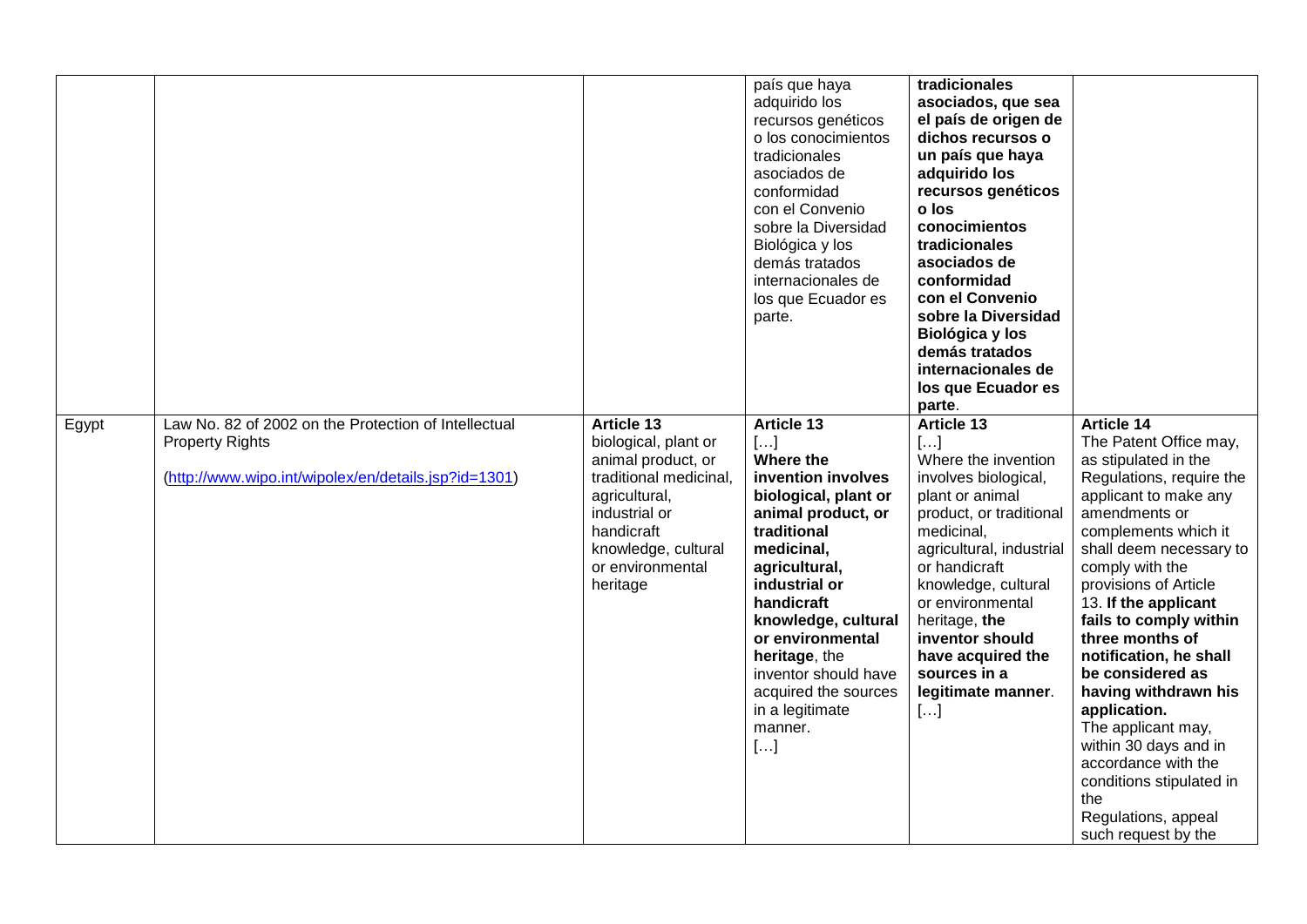|          | Council of Ministers Resolution No. 1366 of 2003 issuing<br>Implementing Regulations for Law No. 82 of 2002 on the<br>Protection of Intellectual Property Rights, Books One, Two<br>and Four<br>(http://www.wipo.int/wipolex/en/details.jsp?id=7299) | <b>Article 3</b><br>[] plant or animal<br>biological material,<br>traditional medicinal,<br>agricultural,<br>industrial or<br>handicraft<br>knowledge, or<br>cultural or<br>environmental<br>heritage | <b>Article 3</b><br>The patent<br>application shall be<br>accompanied by<br>$[]$<br>3. Where the<br>application relates<br>to an invention or<br>utility model<br>involving plant or<br>animal biological<br>material, traditional<br>medicinal,<br>agricultural,<br>industrial or<br>handicraft<br>knowledge, or<br>cultural or<br>environmental<br>heritage, it shall be<br>accompanied by<br>documentation<br>proving that the<br>inventor has<br>accessed the source<br>from which the<br>material was<br>obtained in a<br>legitimate manner, | <b>Article 3</b><br>The patent<br>application shall be<br>accompanied by<br>[]<br>3. Where the<br>application relates to<br>an invention or utility<br>model involving plant<br>or animal biological<br>material, traditional<br>medicinal,<br>agricultural, industrial<br>or handicraft<br>knowledge, or<br>cultural or<br>environmental<br>heritage, it shall be<br>accompanied by<br>documentation<br>proving that the<br>inventor has<br>accessed the<br>source from which<br>the material was<br>obtained in a<br>legitimate manner,<br>according to the<br>legislation | Patent Office before the<br>Committee provided for<br>in article<br>36.<br>Article 4.<br>Documentation<br>mentioned under items<br>3, 4, 5, 6 and 7 of<br>Article 3 of these<br>Regulations may be<br>furnished within four<br>months from the filing<br>date of the application.<br>[]<br>If the documents<br>provided for by the<br>first paragraph are not<br>furnished in due time,<br>as the case may be,<br>the application shall<br>be considered as non-<br>existent. |
|----------|------------------------------------------------------------------------------------------------------------------------------------------------------------------------------------------------------------------------------------------------------|-------------------------------------------------------------------------------------------------------------------------------------------------------------------------------------------------------|---------------------------------------------------------------------------------------------------------------------------------------------------------------------------------------------------------------------------------------------------------------------------------------------------------------------------------------------------------------------------------------------------------------------------------------------------------------------------------------------------------------------------------------------------|------------------------------------------------------------------------------------------------------------------------------------------------------------------------------------------------------------------------------------------------------------------------------------------------------------------------------------------------------------------------------------------------------------------------------------------------------------------------------------------------------------------------------------------------------------------------------|-------------------------------------------------------------------------------------------------------------------------------------------------------------------------------------------------------------------------------------------------------------------------------------------------------------------------------------------------------------------------------------------------------------------------------------------------------------------------------|
|          |                                                                                                                                                                                                                                                      |                                                                                                                                                                                                       | according to the<br>legislation applicable<br>in the Arab Republic<br>of Egypt.                                                                                                                                                                                                                                                                                                                                                                                                                                                                   | applicable in the<br><b>Arab Republic of</b><br>Egypt.                                                                                                                                                                                                                                                                                                                                                                                                                                                                                                                       |                                                                                                                                                                                                                                                                                                                                                                                                                                                                               |
| Ethiopia | Access to Genetic Resources and Community Knowledge,<br>and Community Rights Proclamation No. 482/2006<br>(https://wipolex.wipo.int/en/legislation/details/5559)                                                                                     | Article 17.<br>genetic resources,<br>community<br>knowledge                                                                                                                                           | Article 17.<br><b>Obligations of</b><br><b>Access Permit</b><br><b>Holder</b><br>A person who shall<br>be given an access                                                                                                                                                                                                                                                                                                                                                                                                                         | Article 17.<br><b>Obligations of</b><br><b>Access Permit</b><br><b>Holder</b><br>A person who shall<br>be given an access                                                                                                                                                                                                                                                                                                                                                                                                                                                    |                                                                                                                                                                                                                                                                                                                                                                                                                                                                               |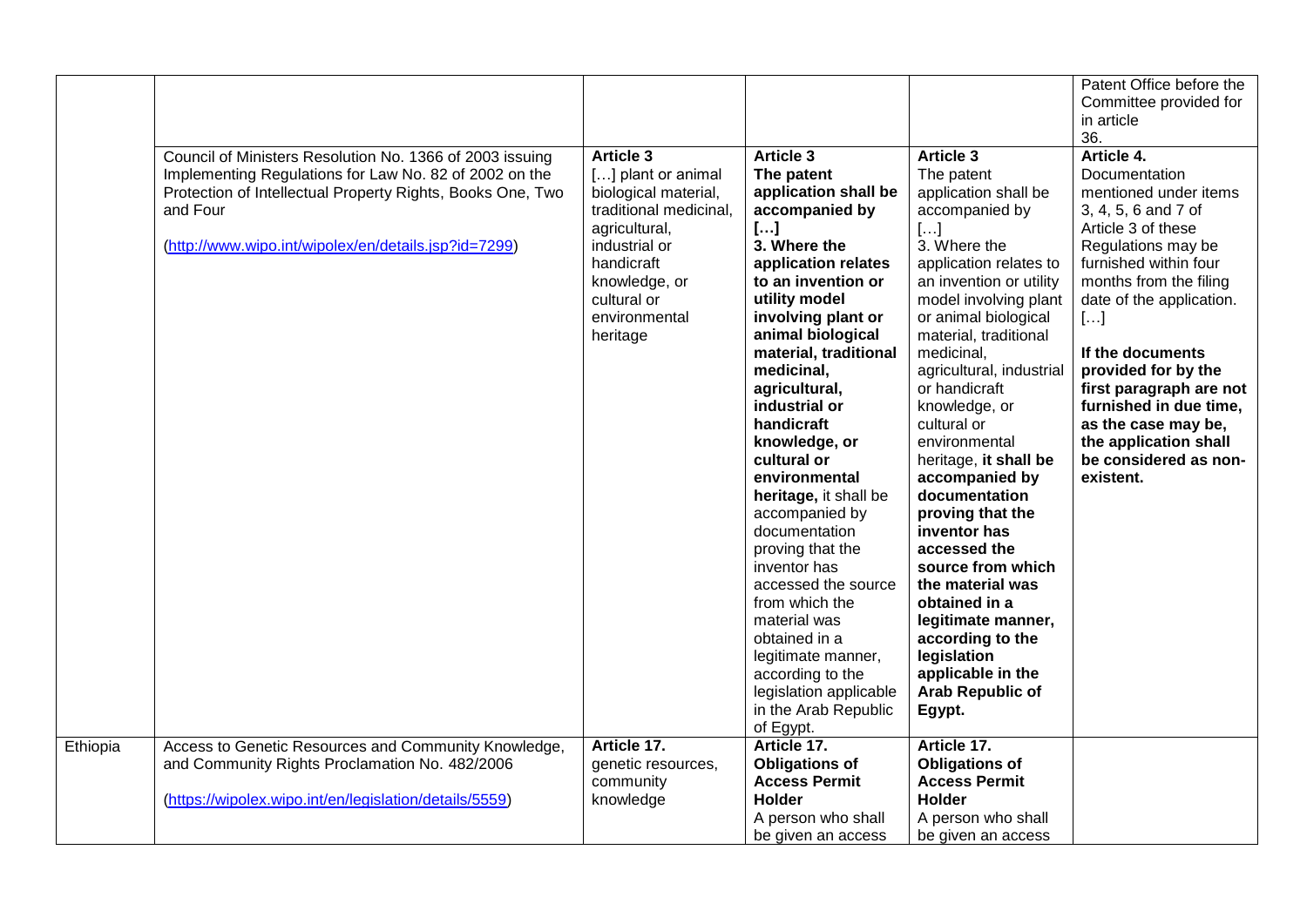| the Preamble)<br><b>Preamble.</b> Whereas<br>Union<br>Council of 6 July 1998 on the Legal Protection of<br><b>Preamble. Whereas</b><br>Preamble. Whereas if<br>biological material of<br><b>Biotechnological Inventions</b><br>if an invention is<br>if an invention is<br>an invention is based on<br>plant or animal origin<br>based on biological<br>based on biological<br>biological material of | European | Directive 98/44/EC of the European Parliament and of the | (Paragraph 27 of | permit shall have the<br>following obligations:<br>$[]$<br>12/ where he seeks<br>to acquire<br>intellectual<br>property<br>right over the<br>genetic resources<br>accessed or parts<br>thereof, negotiate<br>new agreement with<br>the Institute based<br>on the relevant laws<br>of Ethiopia;<br>13/ not apply for a<br>patent or any other<br>intellectual property<br>protection over the<br>community<br>knowledge<br>accessed without<br>first obtaining explicit<br>written consent from<br>the Institute;<br>14/ recognize the<br>locality where the<br>genetic resource or<br>community<br>knowledge<br>accessed from as<br>origin in the<br>application for<br>commercial property<br>protection of the<br>product developed<br>there from;<br>Paragraph 27 of the | permit shall have the<br>following obligations:<br>[]<br>12/ where he seeks<br>to acquire intellectual<br>property<br>right over the genetic<br>resources accessed<br>or parts thereof,<br>negotiate new<br>agreement with the<br>Institute based on<br>the relevant laws of<br>Ethiopia;<br>13/ not apply for a<br>patent or any other<br>intellectual property<br>protection over the<br>community<br>knowledge accessed<br>without first obtaining<br>explicit written<br>consent from the<br>Institute;<br>14/ recognize the<br>locality where the<br>genetic resource or<br>community<br>knowledge accessed<br>from as origin in the<br>application for<br>commercial property<br>protection of the<br>product developed<br>there from;<br>$[\ldots]$<br>Paragraph 27 of the | Paragraph 27 of the       |
|-------------------------------------------------------------------------------------------------------------------------------------------------------------------------------------------------------------------------------------------------------------------------------------------------------------------------------------------------------------------------------------------------------|----------|----------------------------------------------------------|------------------|-----------------------------------------------------------------------------------------------------------------------------------------------------------------------------------------------------------------------------------------------------------------------------------------------------------------------------------------------------------------------------------------------------------------------------------------------------------------------------------------------------------------------------------------------------------------------------------------------------------------------------------------------------------------------------------------------------------------------------------------------------------------------------|-----------------------------------------------------------------------------------------------------------------------------------------------------------------------------------------------------------------------------------------------------------------------------------------------------------------------------------------------------------------------------------------------------------------------------------------------------------------------------------------------------------------------------------------------------------------------------------------------------------------------------------------------------------------------------------------------------------------------------------------------------------------------------------|---------------------------|
|                                                                                                                                                                                                                                                                                                                                                                                                       |          |                                                          |                  |                                                                                                                                                                                                                                                                                                                                                                                                                                                                                                                                                                                                                                                                                                                                                                             |                                                                                                                                                                                                                                                                                                                                                                                                                                                                                                                                                                                                                                                                                                                                                                                   |                           |
|                                                                                                                                                                                                                                                                                                                                                                                                       |          |                                                          |                  |                                                                                                                                                                                                                                                                                                                                                                                                                                                                                                                                                                                                                                                                                                                                                                             |                                                                                                                                                                                                                                                                                                                                                                                                                                                                                                                                                                                                                                                                                                                                                                                   |                           |
|                                                                                                                                                                                                                                                                                                                                                                                                       |          |                                                          |                  |                                                                                                                                                                                                                                                                                                                                                                                                                                                                                                                                                                                                                                                                                                                                                                             |                                                                                                                                                                                                                                                                                                                                                                                                                                                                                                                                                                                                                                                                                                                                                                                   |                           |
|                                                                                                                                                                                                                                                                                                                                                                                                       |          | (http://www.wipo.int/wipolex/en/details.jsp?id=1440)     |                  | material of plant or                                                                                                                                                                                                                                                                                                                                                                                                                                                                                                                                                                                                                                                                                                                                                        | material of plant or                                                                                                                                                                                                                                                                                                                                                                                                                                                                                                                                                                                                                                                                                                                                                              | plant or animal origin or |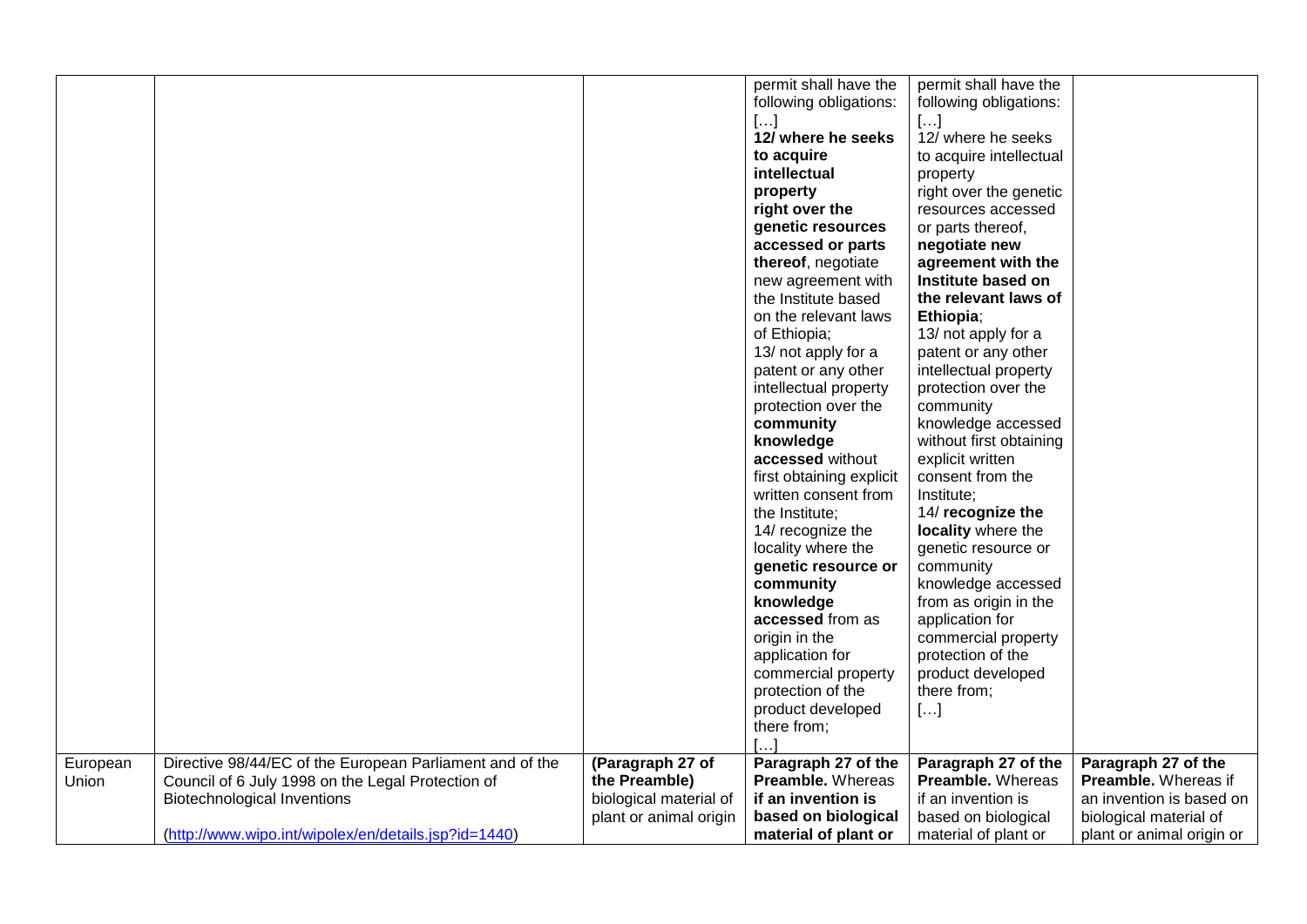|        |                                                                                                                                                                 |                                                                                                              | animal origin or if it<br>uses such material,<br>the patent<br>application should,<br>where appropriate,<br>include information<br>on the geographical<br>origin of such<br>material, if known;                                                                                                                                                                                                                                                                                                                                                                             | animal origin or if it<br>uses such material,<br>the patent<br>application should,<br>where appropriate,<br>include information<br>on the<br>geographical origin<br>of such material, if<br>known;                                                                                                                                                                 | if it uses such material,<br>the patent application<br>should, where<br>appropriate, include<br>information on the<br>geographical origin of<br>such material, if known;<br>whereas this is<br>without prejudice to<br>the processing of<br>patent applications or<br>the validity of rights<br>arising from granted<br>patents.                                                                                                                                                                                                                                                                                                                                                                                                  |
|--------|-----------------------------------------------------------------------------------------------------------------------------------------------------------------|--------------------------------------------------------------------------------------------------------------|-----------------------------------------------------------------------------------------------------------------------------------------------------------------------------------------------------------------------------------------------------------------------------------------------------------------------------------------------------------------------------------------------------------------------------------------------------------------------------------------------------------------------------------------------------------------------------|--------------------------------------------------------------------------------------------------------------------------------------------------------------------------------------------------------------------------------------------------------------------------------------------------------------------------------------------------------------------|-----------------------------------------------------------------------------------------------------------------------------------------------------------------------------------------------------------------------------------------------------------------------------------------------------------------------------------------------------------------------------------------------------------------------------------------------------------------------------------------------------------------------------------------------------------------------------------------------------------------------------------------------------------------------------------------------------------------------------------|
| France | Loi nº 2016-1087 du 8 août 2016 pour la reconquête de la<br>biodiversité, de la nature et des paysages<br>(http://www.wipo.int/wipolex/en/details.jsp?id=16565) | Art. L. 412-18.-II<br><b>Ressources</b><br>génétiques et de<br>connaissances<br>traditionnelles<br>associées | Art. L. 412-18.-II<br>Les utilisateurs de<br>ressources<br>génétiques et de<br>connaissances<br>traditionnelles<br>associées présentent<br>à la ou aux autorités<br>compétentes<br>mentionnées au<br>premier alinéa du<br>présent II les<br>informations prévues<br>à l'article 4 du<br>règlement (UE) n°<br>511/2014 du 16 avril<br>2014 précité, dans<br>les cas suivants :<br>$[]$<br>2° [] Lorsque<br>[l'utilisation de<br>ressources<br>génétiques et de<br>connaissances<br>traditionnelles<br>associées aux<br>ressources<br>génétiques] conduit<br>à une demande de | Art. L. 412-18.-II<br>Les utilisateurs de<br>ressources<br>génétiques et de<br>connaissances<br>traditionnelles<br>associées<br>présentent à la ou<br>aux autorités<br>compétentes<br>mentionnées au<br>premier alinéa du<br>présent II les<br><b>informations</b><br>prévues à l'article 4<br>du règlement (UE)<br>nº 511/2014 du 16<br><b>avril 2014</b><br>$[]$ | <b>Article 39</b><br>[] Est puni d'un an<br>d'emprisonnement et<br>de 150 000 € d'amende<br>: 1° Le fait d'utiliser des<br>ressources génétiques<br>ou des connaissances<br>traditionnelles<br>associées, au sens de<br>l'article L. 4123 L. 4124,<br>sans disposer des<br>documents mentionnés<br>au 3 de l'article 4 du<br>règlement (UE) n°<br>511/2014 du Parlement<br>européen et du Conseil,<br>du 16 avril 2014, précité<br>lorsqu'ils sont<br>obligatoires ; 2° Le fait<br>de ne pas rechercher,<br>conserver ou<br>transmettre aux<br>utilisateurs ultérieurs les<br>informations pertinentes<br>sur l'accès et le partage<br>des avantages pour les<br>ressources génétiques<br>et les connaissances<br>traditionnelles |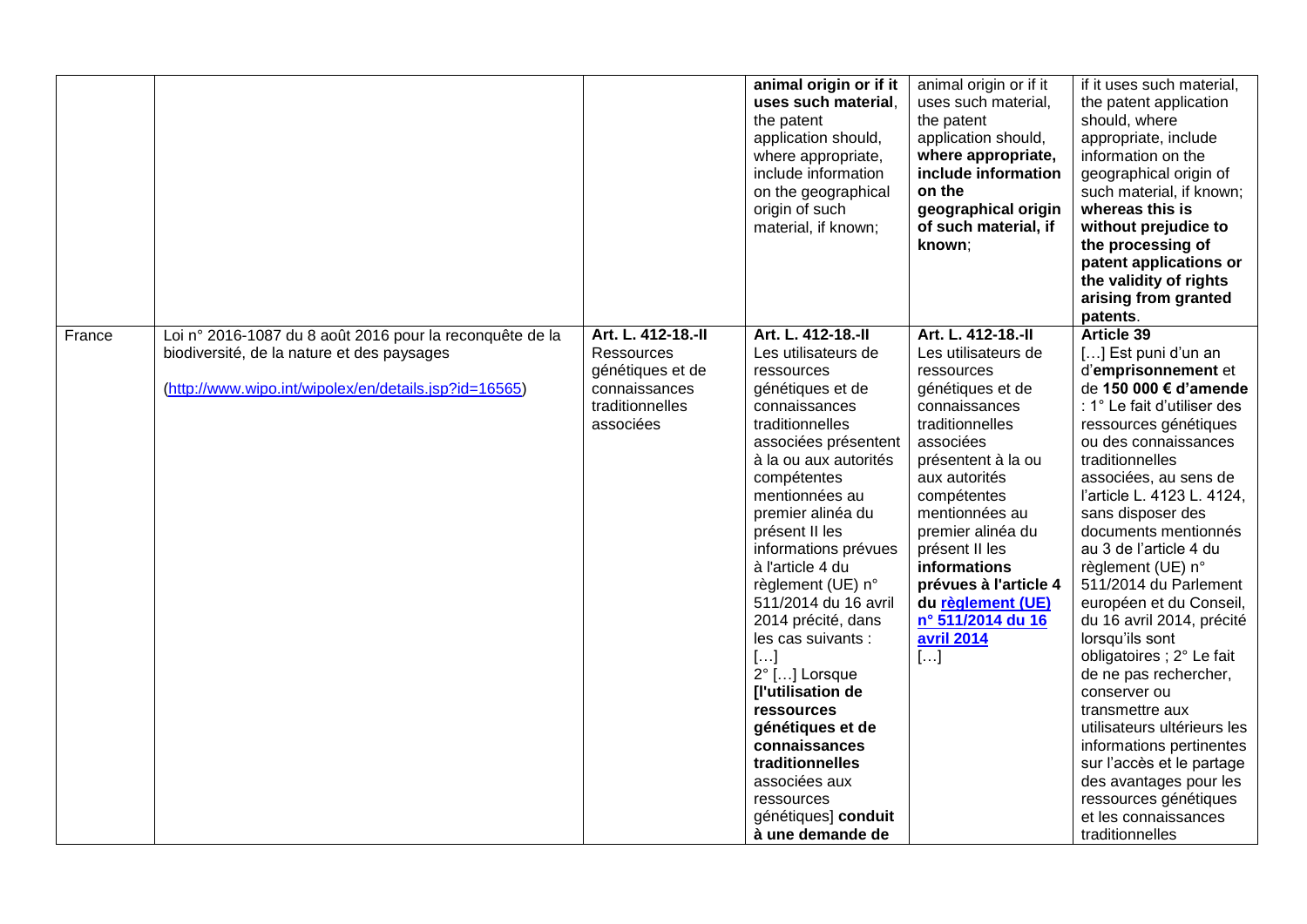|  | brevet, les              | associées en              |
|--|--------------------------|---------------------------|
|  | informations             | application du même       |
|  | mentionnées au           | article 4.                |
|  | premier alinéa du        | L'amende est portée à     |
|  | présent II sont          | un million d'euros        |
|  | adressées à l'Institut   | lorsque l'utilisation des |
|  | national de la           | ressources génétiques     |
|  | propriété industrielle   | ou des connaissances      |
|  | à la seule initiative    | traditionnelles           |
|  | du déclarant.            | mentionnée au 1° du       |
|  | L'Institut national de   | présent I a donné lieu à  |
|  | la propriété             | une utilisation           |
|  | industrielle procède     | commerciale. II. Les      |
|  | aux démarches            | personnes physiques       |
|  | normales de              | ou morales coupables      |
|  | l'examen de la           | des infractions prévues   |
|  | demande de brevet        | au I du présent article   |
|  | et à l'attribution d'une | encourent également, à    |
|  | date de dépôt et         | titre de peine            |
|  | transmet les             | complémentaire,           |
|  | informations sans        | l'interdiction, pendant   |
|  | examen à l'autorité      | une durée ne pouvant      |
|  | compétente chargée       | excéder cinq ans, de      |
|  | de l'application des     | solliciter, en            |
|  | règles édictées par      | application des articles  |
|  | l'Union européenne       | L. 4128 et L. 4129, une   |
|  | visant à ce que          | autorisation d'accès      |
|  | chaque Etat membre       | aux ressources            |
|  | contrôle que             | génétiques ou à           |
|  | l'utilisateur sur son    | certaines catégories      |
|  | territoire de            | d'entre elles et aux      |
|  | ressources               | connaissances             |
|  | génétiques et, le cas    | traditionnelles           |
|  | échéant, de              | associées en vue de       |
|  | connaissances            | leur utilisation          |
|  | traditionnelles          | commerciale.              |
|  | associées à ces          |                           |
|  | ressources y a eu        |                           |
|  | accès dans le            |                           |
|  | respect de toute         |                           |
|  | disposition législative  |                           |
|  | ou réglementaire         |                           |
|  | alors applicable.        |                           |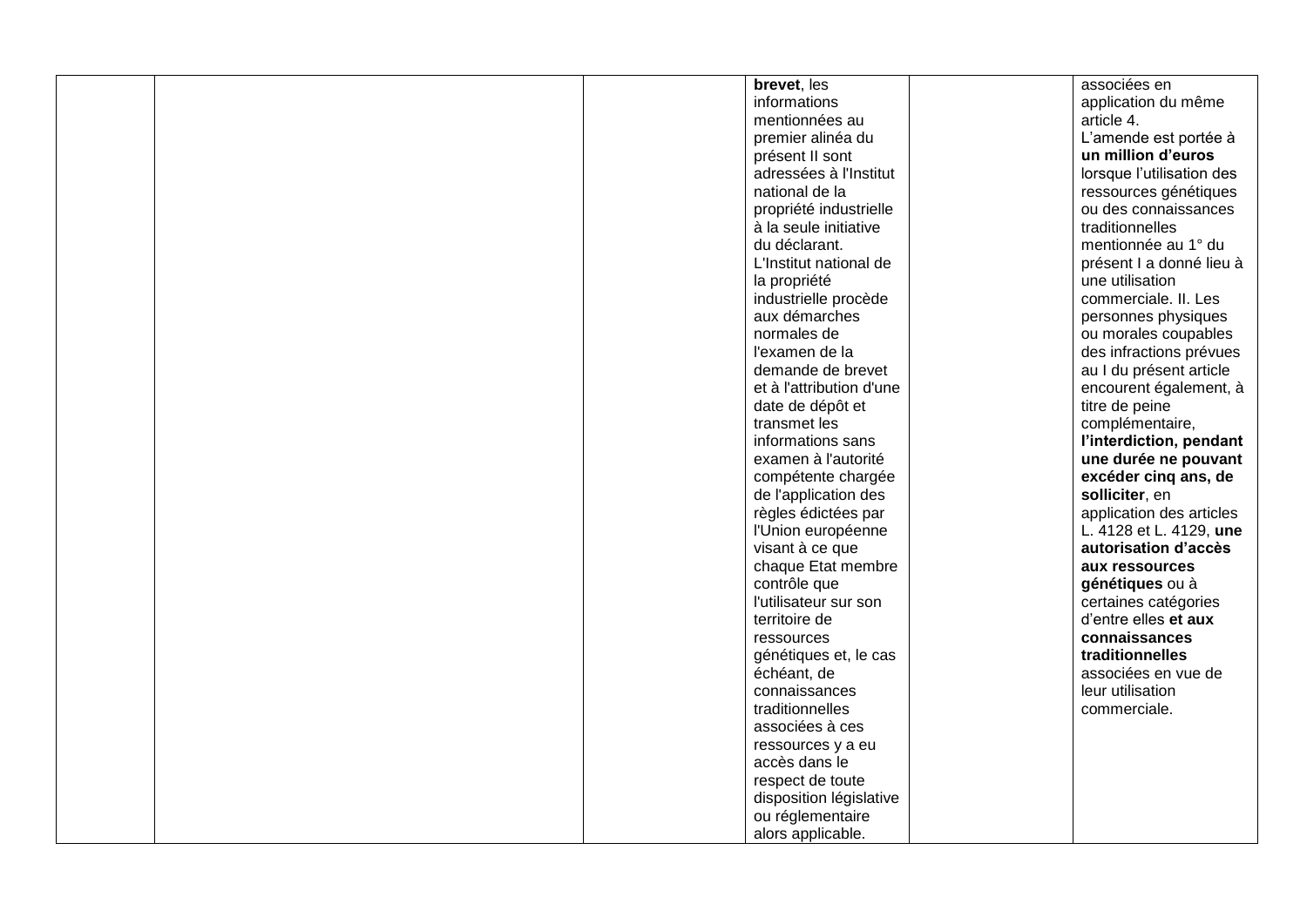|         |                                                            |                            | []                     |                                               |                        |
|---------|------------------------------------------------------------|----------------------------|------------------------|-----------------------------------------------|------------------------|
| Germany | Patent Act as published on 16 December 1980 (Federal       | Section 34a                | Section 34a            | Section 34a                                   | <b>Section 34a</b>     |
|         | Law Gazette 1981 I p. 1), as last                          | <b>Biological material</b> | (1) Where an           | (1) Where an                                  | $(1)$ [] This shall be |
|         | amended by Article 2 of the Act of 4 April 2016            | of plant or animal         | invention is based     | invention is based on                         | without prejudice to   |
|         |                                                            | origin                     | on biological material | biological material of                        | the examination of     |
|         | (http://www.wipo.int/edocs/lexdocs/laws/en/de/de223en.pdf) |                            | of plant or animal     | plant or animal origin                        | applications or the    |
|         |                                                            |                            | origin or if it uses   | or if it uses such                            | validity of rights     |
|         |                                                            |                            | such material, the     | material, the                                 | arising from granted   |
|         |                                                            |                            | application should     | application should                            | patents.               |
|         |                                                            |                            | include information    | include information                           | $[]$                   |
|         |                                                            |                            | on the geographical    | on the                                        |                        |
|         |                                                            |                            | origin of such         | geographical origin                           |                        |
|         |                                                            |                            | material, if known.    | of such material, if                          |                        |
|         |                                                            |                            | $[]$                   | known.                                        |                        |
|         |                                                            |                            |                        | $[]$                                          |                        |
|         |                                                            |                            |                        | (2) If the application                        |                        |
|         |                                                            |                            |                        | includes                                      |                        |
|         |                                                            |                            |                        | information on the                            |                        |
|         |                                                            |                            |                        | geographical origin                           |                        |
|         |                                                            |                            |                        | pursuant to the first                         |                        |
|         |                                                            |                            |                        | sentence of                                   |                        |
|         |                                                            |                            |                        | subsection (1), the                           |                        |
|         |                                                            |                            |                        | <b>German Patent and</b>                      |                        |
|         |                                                            |                            |                        | <b>Trade Mark Office</b><br>shall notify this |                        |
|         |                                                            |                            |                        | application to the                            |                        |
|         |                                                            |                            |                        | <b>Federal Agency for</b>                     |                        |
|         |                                                            |                            |                        | <b>Nature</b>                                 |                        |
|         |                                                            |                            |                        | <b>Conservation</b>                           |                        |
|         |                                                            |                            |                        | (Bundesamt für                                |                        |
|         |                                                            |                            |                        | Naturschutz) as the                           |                        |
|         |                                                            |                            |                        | competent authority                           |                        |
|         |                                                            |                            |                        | within the meaning                            |                        |
|         |                                                            |                            |                        | of section 6 (1) of the                       |                        |
|         |                                                            |                            |                        | Act Implementing the                          |                        |
|         |                                                            |                            |                        | <b>Obligations Under</b>                      |                        |
|         |                                                            |                            |                        | the Nagoya Protocol                           |                        |
|         |                                                            |                            |                        | and Transposing                               |                        |
|         |                                                            |                            |                        | Regulation (EU) No                            |                        |
|         |                                                            |                            |                        | 511/2014 of 25                                |                        |
|         |                                                            |                            |                        | November 2015                                 |                        |
|         |                                                            |                            |                        | (Federal Law                                  |                        |
|         |                                                            |                            |                        | Gazette I p. 2092)                            |                        |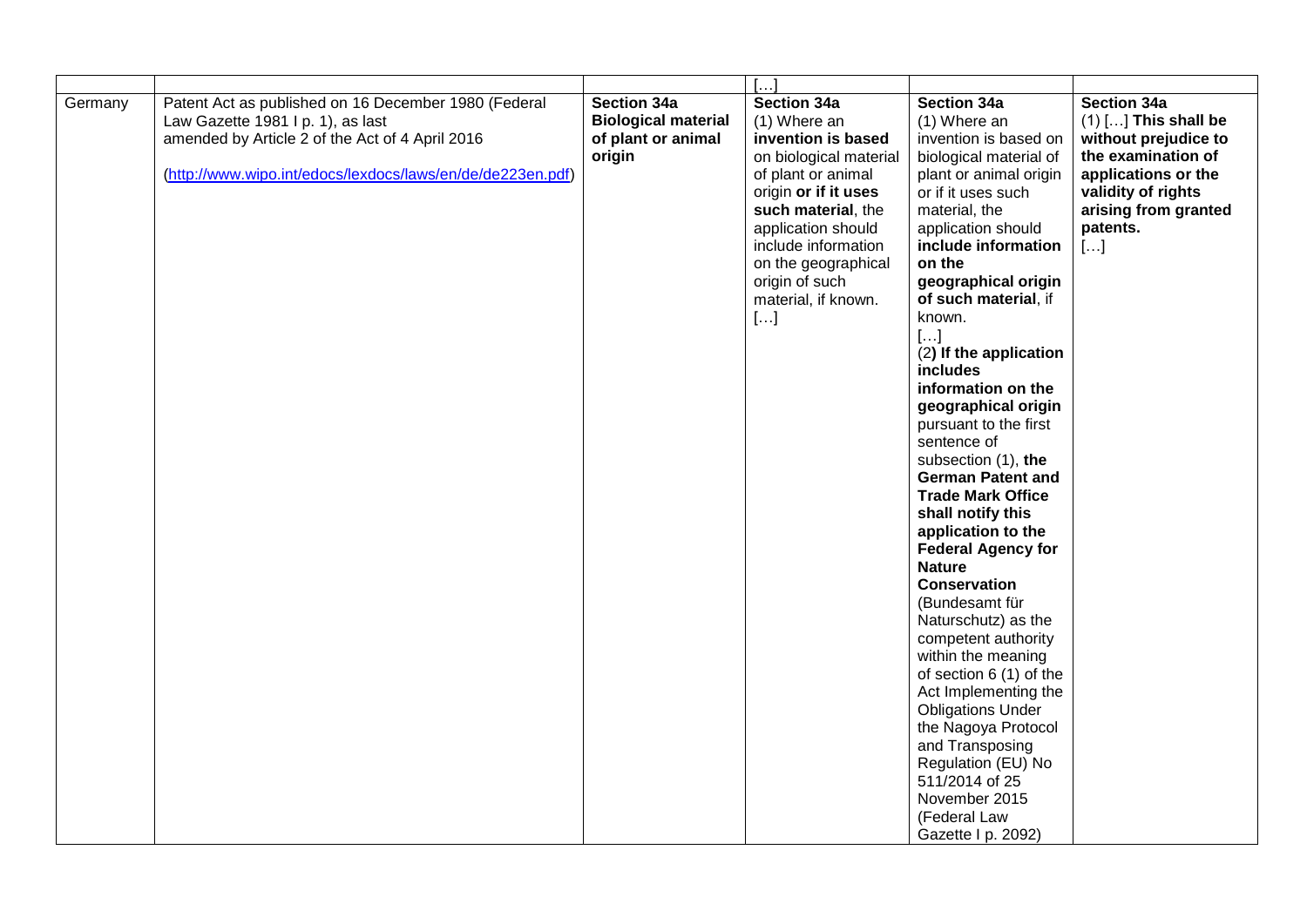|       |                                                                                                                                    |                                                           |                                                                                                                                                                                                                                                                                                                                                                                                                                                                                                                                                                                                                                                     | following<br>publication of the<br>information<br>pursuant to section<br>$32(5)$ .                                                                                                                                                                                                                                                                                                                                                                                                                                                                                                                                                                      |                                                                                                                                                                                                                                                                                                                                                                                                                                                                                                                                                                                                                                                                                                                                                                                                                                                                                                                                           |
|-------|------------------------------------------------------------------------------------------------------------------------------------|-----------------------------------------------------------|-----------------------------------------------------------------------------------------------------------------------------------------------------------------------------------------------------------------------------------------------------------------------------------------------------------------------------------------------------------------------------------------------------------------------------------------------------------------------------------------------------------------------------------------------------------------------------------------------------------------------------------------------------|---------------------------------------------------------------------------------------------------------------------------------------------------------------------------------------------------------------------------------------------------------------------------------------------------------------------------------------------------------------------------------------------------------------------------------------------------------------------------------------------------------------------------------------------------------------------------------------------------------------------------------------------------------|-------------------------------------------------------------------------------------------------------------------------------------------------------------------------------------------------------------------------------------------------------------------------------------------------------------------------------------------------------------------------------------------------------------------------------------------------------------------------------------------------------------------------------------------------------------------------------------------------------------------------------------------------------------------------------------------------------------------------------------------------------------------------------------------------------------------------------------------------------------------------------------------------------------------------------------------|
| India | The Patents Act, 1970 (as amended up to Patents<br>(Amendment) Act, 2005)<br>(http://www.wipo.int/wipolex/en/details.jsp?id=13104) | <b>Article 10(4)(ii)(D)</b><br><b>Biological material</b> | Article 10(4)(ii)(D)<br>(ii) If the applicant<br>mentions a biological<br>material in the<br>specification which<br>may not be<br>described in such a<br>way as to satisfy<br>clauses (a) and (b),<br>and if such material<br>is not available to the<br>public, the<br>application shall be<br>completed by<br>depositing the<br>material to an<br>international<br>depository authority<br>under the Budapest<br>Treaty and by<br>fulfilling the following<br>conditions,<br>namely:-<br>$[]$<br>(D) disclose the<br>source and<br>geographical origin<br>of the biological<br>material in the<br>specification, when<br>used in an<br>invention. | <b>Article 10(4)(ii)(D)</b><br>(ii) If the applicant<br>mentions a biological<br>material in the<br>specification which<br>may not be<br>described in such a<br>way as to satisfy<br>clauses (a) and (b),<br>and if such material<br>is not available to the<br>public, the<br>application shall be<br>completed by<br>depositing the<br>material to an<br>international<br>depository authority<br>under the Budapest<br>Treaty and by<br>fulfilling the following<br>conditions,<br>namely:-<br>$[]$<br>(D) disclose the<br>source and<br>geographical origin<br>of the biological<br>material in the<br>specification, when<br>used in an invention. | <b>Article 25 Opposition</b><br>to the patent. $-$<br>(1) Where an<br>application for a patent<br>has been published but<br>a patent has not been<br>granted, any person<br>may, in writing,<br>represent by way of<br>opposition to the<br><b>Controller against the</b><br>grant of patent on the<br>ground<br>$[]$<br>(i) that the complete<br>specification does not<br>disclose or wrongly<br>mentions the source or<br>geographical origin of<br>biological material used<br>for the invention;<br>$[]$<br>but on no other ground,<br>and the Controller shall,<br>if requested by such<br>person for being heard,<br>hear him and dispose of<br>such representation in<br>such manner and within<br>such period as may be<br>prescribed.<br>(2) At any time after the<br>grant of patent but<br>before the expiry of a<br>period of one year from<br>the date of publication<br>of grant of a patent, any<br>person interested may |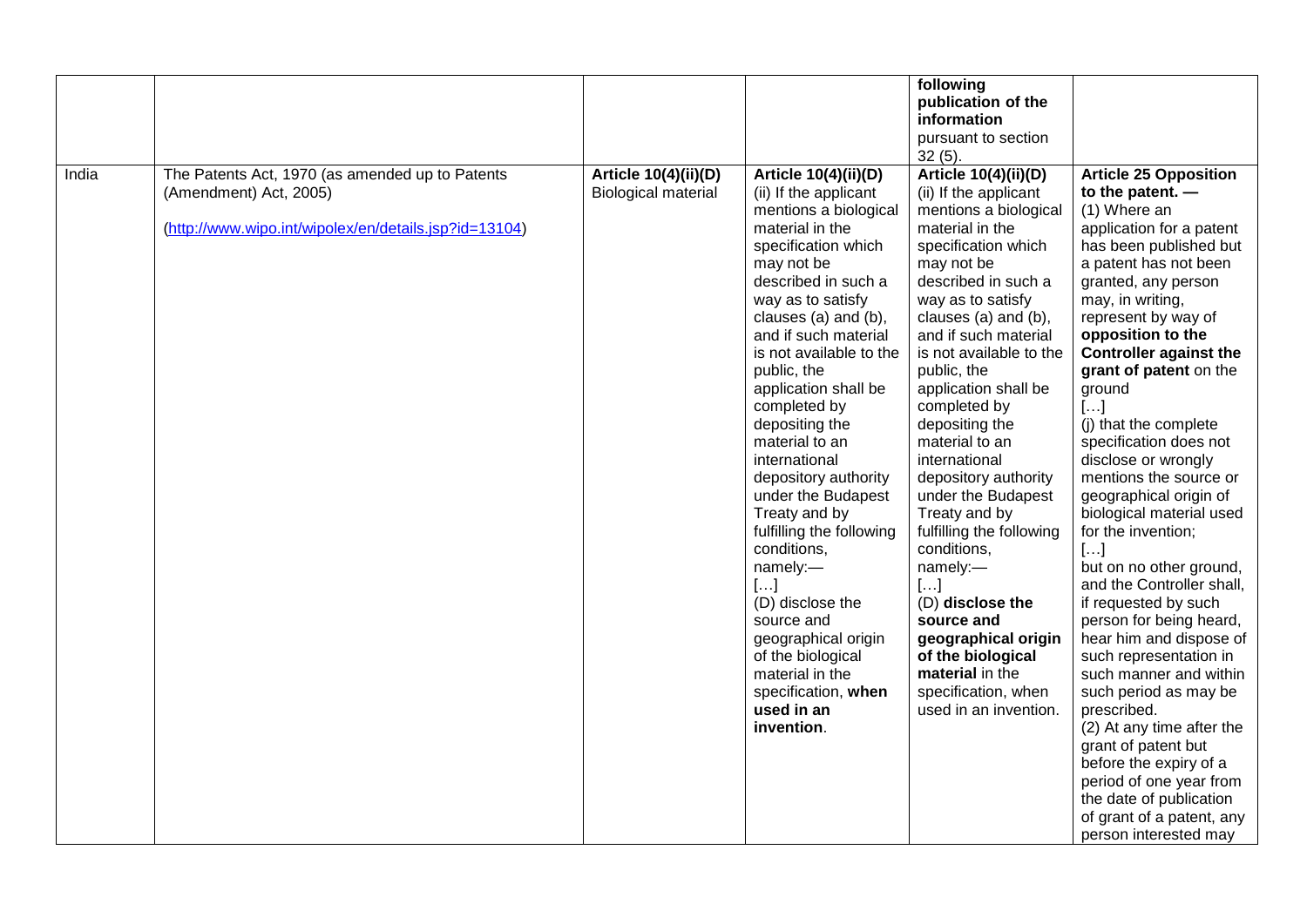|  |  | give notice of opposition    |
|--|--|------------------------------|
|  |  | to the Controller in the     |
|  |  | prescribed manner on         |
|  |  |                              |
|  |  | any of the following         |
|  |  | grounds, namely: -           |
|  |  | $[\ldots]$                   |
|  |  | (j) that the complete        |
|  |  | specification does not       |
|  |  |                              |
|  |  | disclose or wrongly          |
|  |  | mentions the source          |
|  |  | and geographical origin      |
|  |  | of biological material       |
|  |  | used for the invention;      |
|  |  |                              |
|  |  | $[\ldots]$ .                 |
|  |  |                              |
|  |  | <b>Article 64 Revocation</b> |
|  |  | of patents.                  |
|  |  | (1) Subject to the           |
|  |  | provisions contained in      |
|  |  |                              |
|  |  | this Act, a patent,          |
|  |  | whether granted before       |
|  |  | or after the                 |
|  |  | commencement of this         |
|  |  | Act, may, be revoked         |
|  |  | on a petition of any         |
|  |  | person interested or of      |
|  |  |                              |
|  |  | the Central Government       |
|  |  | by the Appellate Board       |
|  |  | or on a counter-claim in     |
|  |  | a suit for infringement of   |
|  |  | the patent by the High       |
|  |  | Court on any of the          |
|  |  |                              |
|  |  | following grounds, that      |
|  |  | is to say-                   |
|  |  | $[]$                         |
|  |  | (p) that the complete        |
|  |  | specification does not       |
|  |  | disclose or wrongly          |
|  |  |                              |
|  |  | mentions the source or       |
|  |  | geographical origin of       |
|  |  | biological material used     |
|  |  | for the invention;           |
|  |  | $[]$                         |
|  |  |                              |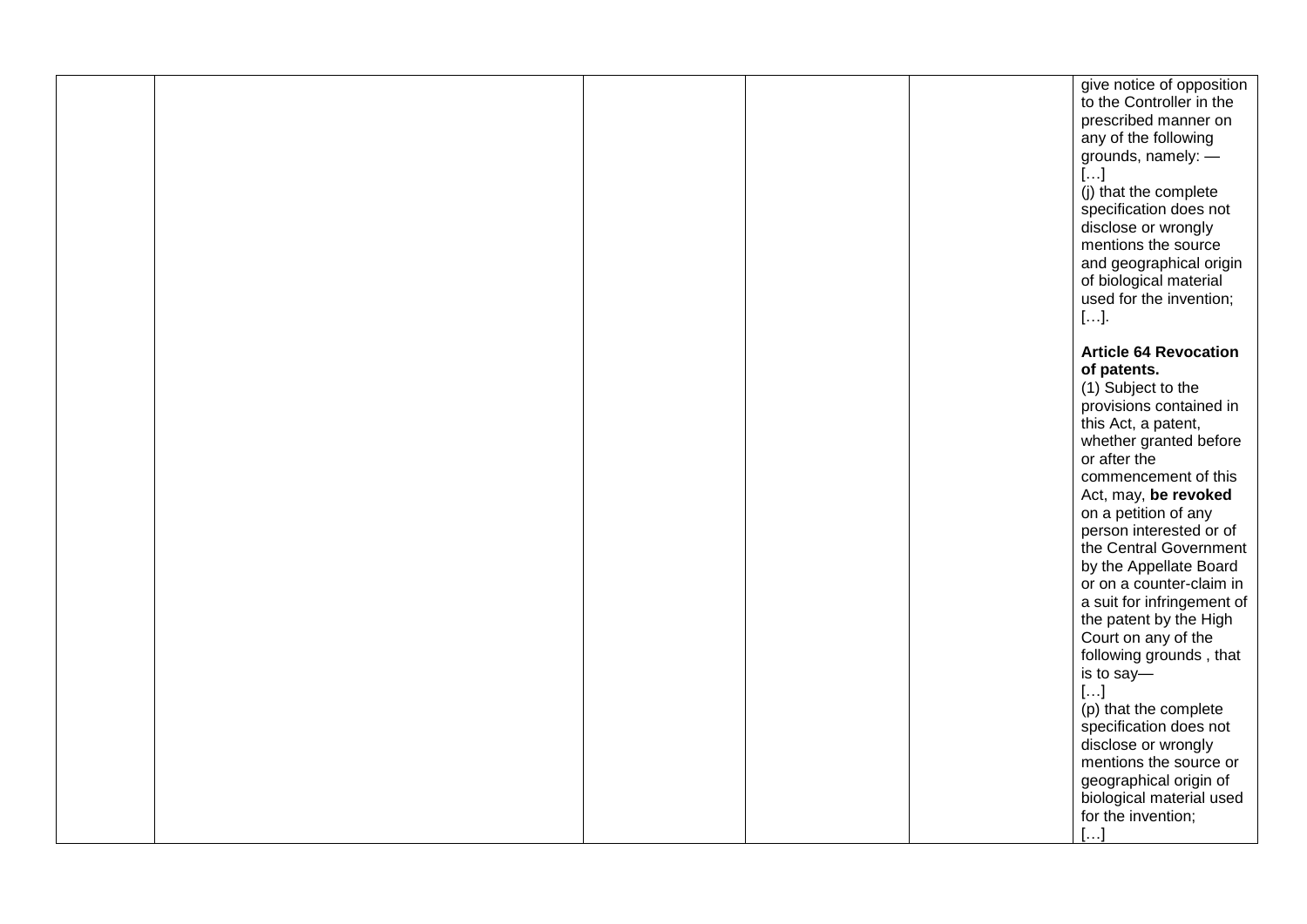| Indonesia | Law of the Republic of Indonesia No. 13 of July 28, 2016, | <b>Article 26</b>  | <b>Article 26</b>            | <b>Article 26</b>      |  |
|-----------|-----------------------------------------------------------|--------------------|------------------------------|------------------------|--|
|           | on Patents                                                | Genetic resources  | (1) If an invention          | (1) If an invention as |  |
|           |                                                           | and/or traditional | as being                     | being associated       |  |
|           | (http://www.wipo.int/wipolex/en/details.jsp?id=16392)     | knowledge          | associated with              | with and/or derived    |  |
|           |                                                           |                    | and/or derived from          | from a genetic         |  |
|           |                                                           |                    | a genetic resource           | resource and/ or       |  |
|           |                                                           |                    | and/ or traditional          | traditional            |  |
|           |                                                           |                    | knowledge, it is             | knowledge, it is       |  |
|           |                                                           |                    | mandatory to                 | mandatory to           |  |
|           |                                                           |                    | disclose the origin of       | disclose the origin    |  |
|           |                                                           |                    | the genetic resource         | of the genetic         |  |
|           |                                                           |                    | and/or traditional           | resource and/or        |  |
|           |                                                           |                    | knowledge in                 | traditional            |  |
|           |                                                           |                    | question in a clear          | knowledge in           |  |
|           |                                                           |                    | and true manner in           | question in a clear    |  |
|           |                                                           |                    | its patent description.      | and true manner in     |  |
|           |                                                           |                    | (2) Information about        | its patent             |  |
|           |                                                           |                    | a genetic resource           | description.           |  |
|           |                                                           |                    | and/ or traditional          | (2) Information about  |  |
|           |                                                           |                    | knowledge                    | a genetic resource     |  |
|           |                                                           |                    | mentioned in sub             | and/ or traditional    |  |
|           |                                                           |                    | article (1) is               | knowledge              |  |
|           |                                                           |                    | endorsed by a                | mentioned in sub       |  |
|           |                                                           |                    | competent authority          | article (1) is         |  |
|           |                                                           |                    | authorized by the            | endorsed by a          |  |
|           |                                                           |                    | government.                  | competent authority    |  |
|           |                                                           |                    | (3) Benefit sharing          | authorized by the      |  |
|           |                                                           |                    | and/or access for the        | government.            |  |
|           |                                                           |                    | utilization of a             | (3) Benefit sharing    |  |
|           |                                                           |                    | genetic resource             | and/or access for the  |  |
|           |                                                           |                    | and/or traditional           | utilization of a       |  |
|           |                                                           |                    | knowledge                    | genetic resource       |  |
|           |                                                           |                    | substantiated in sub         | and/or traditional     |  |
|           |                                                           |                    | article (1) is               | knowledge              |  |
|           |                                                           |                    | conducted based on           | substantiated in sub   |  |
|           |                                                           |                    | national laws and            | article (1) is         |  |
|           |                                                           |                    | international laws in        | conducted based on     |  |
|           |                                                           |                    | the realm of genetic         | national laws and      |  |
|           |                                                           |                    | resources and<br>traditional | international laws in  |  |
|           |                                                           |                    |                              | the realm of genetic   |  |
|           |                                                           |                    | knowledge.                   | resources and          |  |
|           |                                                           |                    |                              | traditional            |  |
|           |                                                           |                    |                              | knowledge.             |  |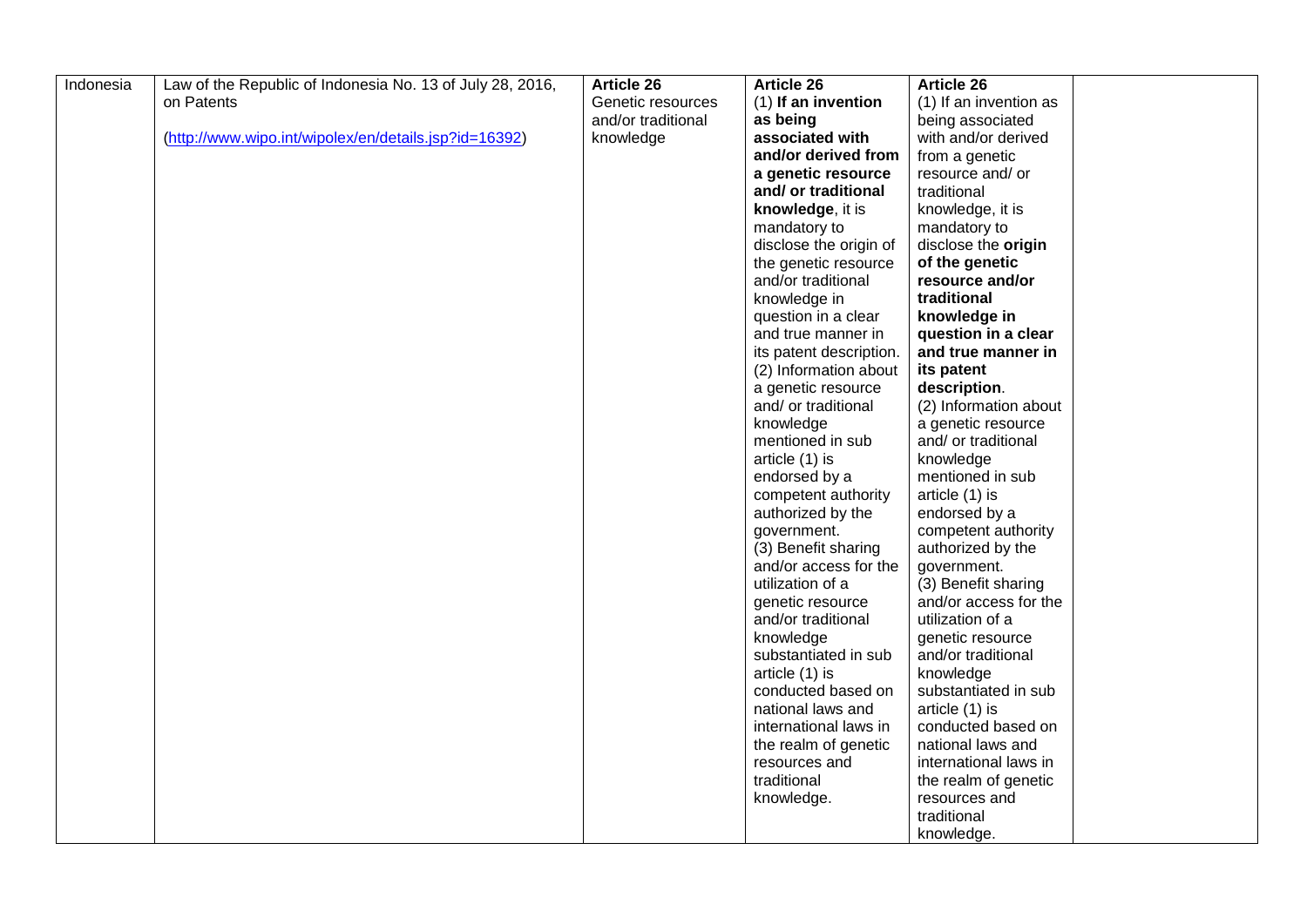| Italy | Industrial Property Code (Legislative Decree No. 30 of   | Article 170 bis.       | Article 170 bis.                   | Article 170 bis.                         | Article 170 bis.                                 |
|-------|----------------------------------------------------------|------------------------|------------------------------------|------------------------------------------|--------------------------------------------------|
|       | February 10, 2005, as amended up to Decree-Law No. 1 of  | biological material of | <b>Requirements</b>                | <b>Requirements</b>                      | <b>Requirements</b>                              |
|       | January 24, 2012, converted into law with changes by Law | animal or plant origin | concerning                         | concerning                               | concerning                                       |
|       | No. 27 of March 24, 2012)                                |                        | biotechnological                   | biotechnological                         | biotechnological                                 |
|       |                                                          |                        | inventions                         | inventions                               | inventions                                       |
|       | (http://www.wipo.int/wipolex/en/details.jsp?id=13123)    |                        | $[ \ldots ]$                       | $[]$                                     | $[ \ldots ]$                                     |
|       |                                                          |                        | 2. The provenance of               | 2. The provenance                        | 7. If the Italian Patent                         |
|       |                                                          |                        | biological material                | of biological material                   | and Trademark Office                             |
|       |                                                          |                        | of animal or plant                 | of animal or plant                       | ascertains the lack of                           |
|       |                                                          |                        | origin, which is the               | origin, which is the                     | the conditions for                               |
|       |                                                          |                        | basis of the                       | basis of the                             | patenting a                                      |
|       |                                                          |                        | invention, is to be                | invention, is to be                      | biotechnological                                 |
|       |                                                          |                        | declared together                  | declared together                        | invention or the failure                         |
|       |                                                          |                        | with the application               | with the application                     | to file the declarations                         |
|       |                                                          |                        | of the patent both                 | of the patent both                       | under paragraphs 2, 3                            |
|       |                                                          |                        | with reference to the              | with reference to                        | and 4, shall proceed in                          |
|       |                                                          |                        | country of origin, in              | the country of                           | accordance with                                  |
|       |                                                          |                        | order to verify<br>compliance with | origin, in order to<br>verify compliance | Article 173, paragraph<br>7, and in the event it |
|       |                                                          |                        | import and export                  | with import and                          | determines the absence                           |
|       |                                                          |                        | legislation, and in                | export legislation,                      | of the conditions for                            |
|       |                                                          |                        | relation to the                    | and in relation to                       | patenting as set forth by                        |
|       |                                                          |                        | biological organism                | the biological                           | Articles 81-quater, 81-                          |
|       |                                                          |                        | from which it was                  | organism from                            | quinquies and Article                            |
|       |                                                          |                        | isolated.                          | which it was                             | 162, it shall reject the                         |
|       |                                                          |                        | $[].$                              | isolated.                                | application. [Article                            |
|       |                                                          |                        |                                    | []                                       | added by paragraph 1                             |
|       |                                                          |                        |                                    |                                          | of Article 87, Legislative                       |
|       |                                                          |                        |                                    |                                          | Decree No. 131 of 13                             |
|       |                                                          |                        |                                    |                                          | August 2010.]                                    |
|       |                                                          |                        |                                    |                                          |                                                  |
|       |                                                          |                        |                                    |                                          | Art. 170-ter. Sanctions                          |
|       |                                                          |                        |                                    |                                          | []                                               |
|       |                                                          |                        |                                    |                                          | 2. Unless the action                             |
|       |                                                          |                        |                                    |                                          | constitutes a crime,                             |
|       |                                                          |                        |                                    |                                          | whoever, in the                                  |
|       |                                                          |                        |                                    |                                          | declaration required by                          |
|       |                                                          |                        |                                    |                                          | Article 170-bis,                                 |
|       |                                                          |                        |                                    |                                          | paragraph 2, makes                               |
|       |                                                          |                        |                                    |                                          | false statements                                 |
|       |                                                          |                        |                                    |                                          | concerning the                                   |
|       |                                                          |                        |                                    |                                          | provenance of biological                         |
|       |                                                          |                        |                                    |                                          | material of animal or                            |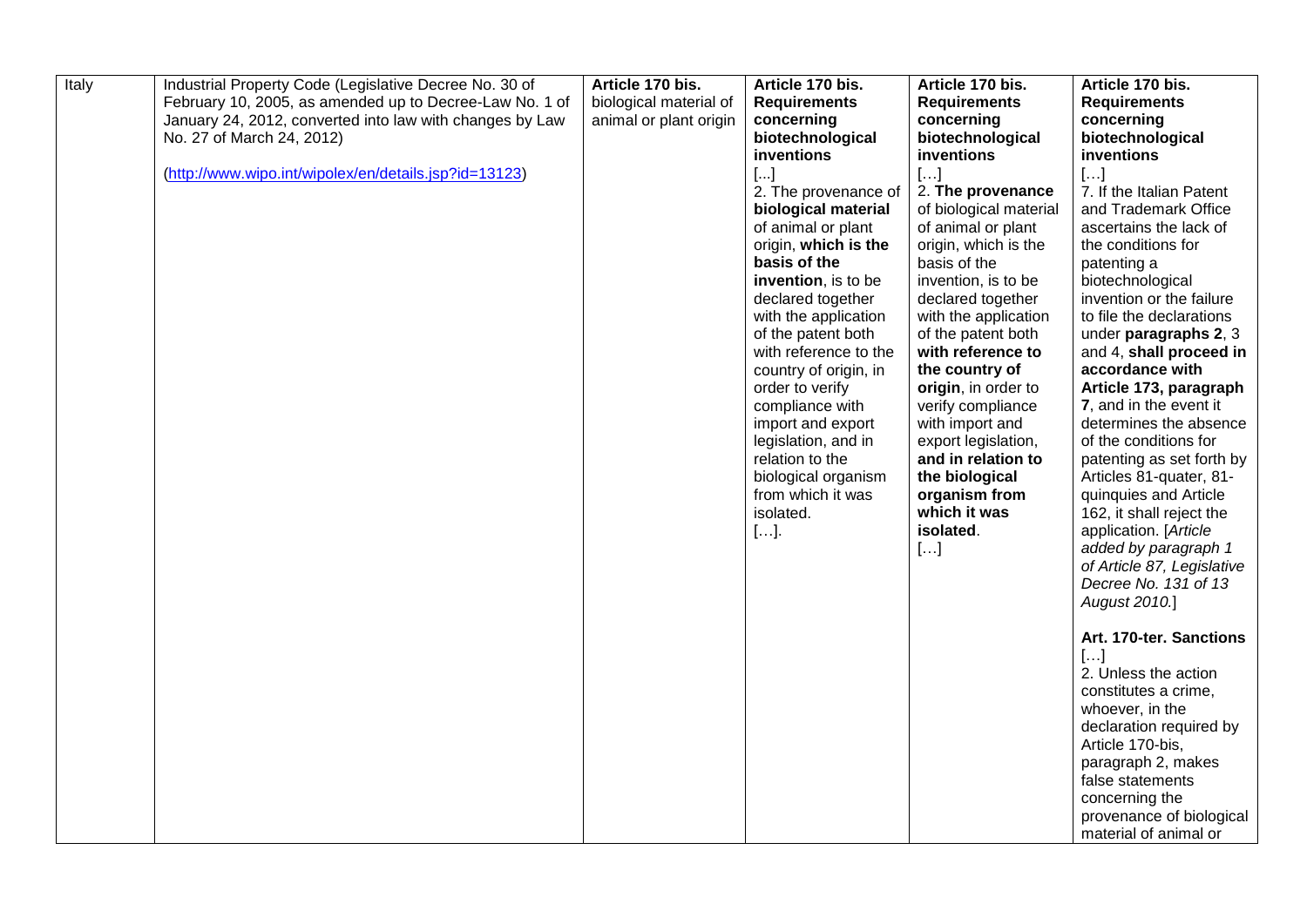|  |  | plant origin, shall be                         |
|--|--|------------------------------------------------|
|  |  | punished with an                               |
|  |  | administrative fine                            |
|  |  | from 10.000,00 to                              |
|  |  | 100.000,00 Euros.                              |
|  |  | $[\ldots]$                                     |
|  |  | 4. Within the minimum                          |
|  |  | and maximum limits                             |
|  |  | established by this                            |
|  |  | article, the amount of                         |
|  |  | the administrative fines                       |
|  |  | shall be determined                            |
|  |  | taking account the                             |
|  |  |                                                |
|  |  | criteria set forth by<br>Article 11 of Law No. |
|  |  | 689 of 24 November                             |
|  |  |                                                |
|  |  | 1981, the different                            |
|  |  | potential for causing                          |
|  |  | harm to the protected                          |
|  |  | interest that each                             |
|  |  | violation has in the                           |
|  |  | abstract, the specific                         |
|  |  | personal qualities and                         |
|  |  | the property advantage                         |
|  |  | that the violation can                         |
|  |  | bring to the guilty party                      |
|  |  | or the person or entity in                     |
|  |  | whose interest he acts.                        |
|  |  | $[\ldots]$                                     |
|  |  |                                                |
|  |  | Article 173.                                   |
|  |  | <b>Observations</b>                            |
|  |  | 7. Before rejecting in full                    |
|  |  | or in part an application                      |
|  |  | or a related request, for                      |
|  |  | reasons that were not                          |
|  |  | set forth in observations                      |
|  |  | pursuant to paragraph                          |
|  |  | 1, the Italian Patent and                      |
|  |  | <b>Trademark Office</b>                        |
|  |  | assigns the applicant a                        |
|  |  | term of two months to                          |
|  |  | submit observations.                           |
|  |  |                                                |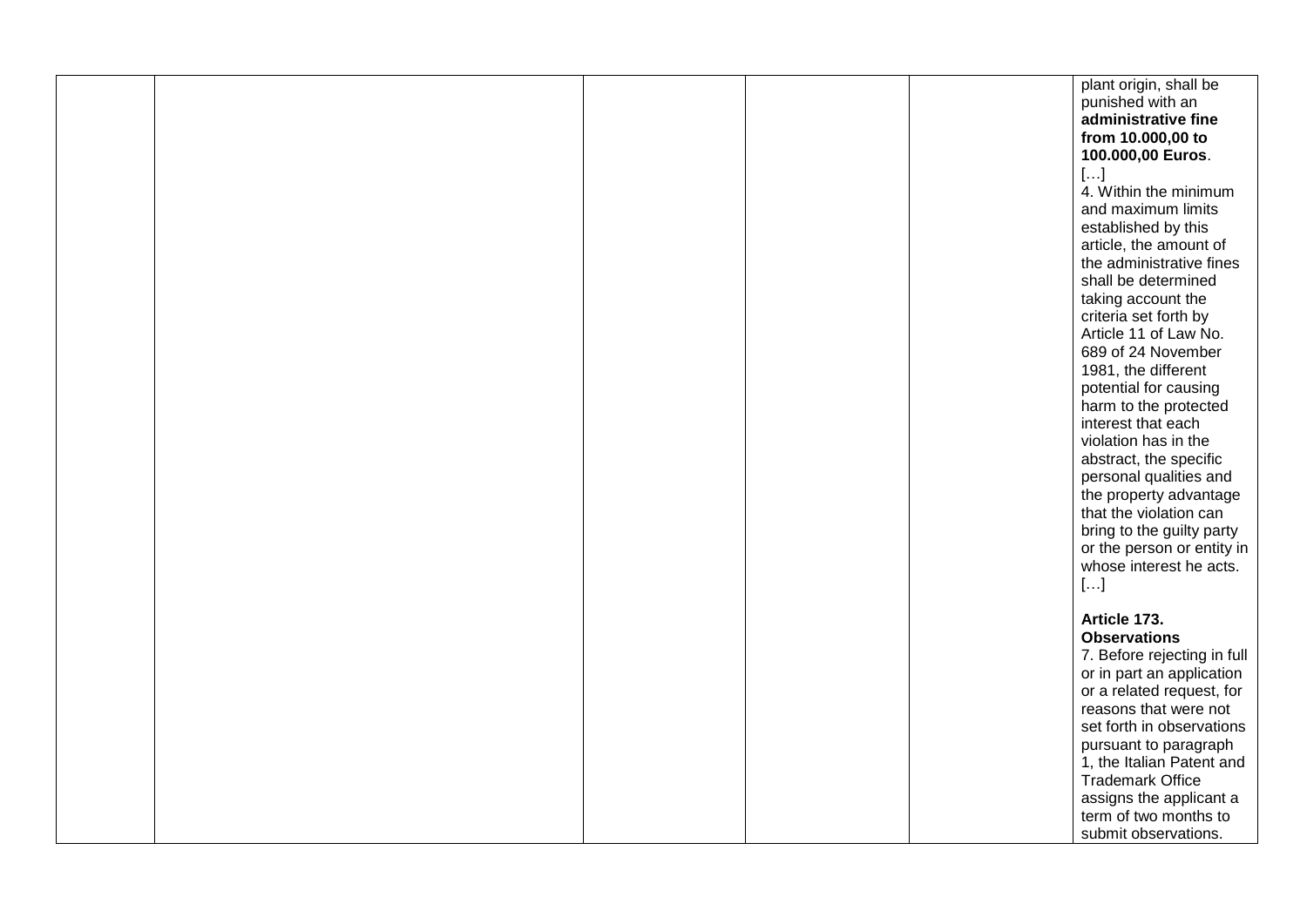|            |                                                                                                                                                            |                          |                                                                                                                                                                                                                                                                                                                                                                                                                                                                                           |                                                                                                                                                                                                                                                                                                                                                                                                                                                                                                                                                                                                                                             | Once that term has<br>expired, if no<br>observations have been<br>submitted or if the<br>Office does not believe<br>that it can accept those<br>submitted, the<br>application or request<br>is rejected in full or in<br>part. |
|------------|------------------------------------------------------------------------------------------------------------------------------------------------------------|--------------------------|-------------------------------------------------------------------------------------------------------------------------------------------------------------------------------------------------------------------------------------------------------------------------------------------------------------------------------------------------------------------------------------------------------------------------------------------------------------------------------------------|---------------------------------------------------------------------------------------------------------------------------------------------------------------------------------------------------------------------------------------------------------------------------------------------------------------------------------------------------------------------------------------------------------------------------------------------------------------------------------------------------------------------------------------------------------------------------------------------------------------------------------------------|--------------------------------------------------------------------------------------------------------------------------------------------------------------------------------------------------------------------------------|
| Kyrgyzstan | Law of the Kyrgyz Republic No. 116 of July 31, 2007, on<br>the Protection of Traditional Knowledge<br>(http://www.wipo.int/wipolex/en/details.jsp?id=5571) | Traditional<br>knowledge | <b>Article 8. Patenting</b><br>of subject-matters<br>created on the base<br>of Traditional<br>Knowledge<br>$[]$<br>When patenting the<br>subject-matters<br>created on the base<br>of Traditional<br>Knowledge,<br>materials of the<br>application must<br>contain reveal of<br>origin of Traditional<br>Knowledge which is<br>used as prior art or<br>prototype. The<br>applicant shall<br>indicate the source<br>of making Traditional<br>Knowledge available<br>to the public.<br>$[]$ | <b>Article 8. Patenting</b><br>of subject-matters<br>created on the base<br>of Traditional<br>Knowledge<br>$[]$<br>When patenting the<br>subject-matters<br>created on the base<br>of Traditional<br>Knowledge,<br>materials of the<br>application must<br>contain reveal of<br>origin of Traditional<br>Knowledge which<br>is used as prior art<br>or prototype. The<br>applicant shall<br>indicate the source<br>of making Traditional<br>Knowledge available<br>to the public.<br>$[]$<br>Article 9.<br><b>Application for</b><br>registration and<br>granting the right<br>to use Traditional<br>Knowledge or for<br>granting the right |                                                                                                                                                                                                                                |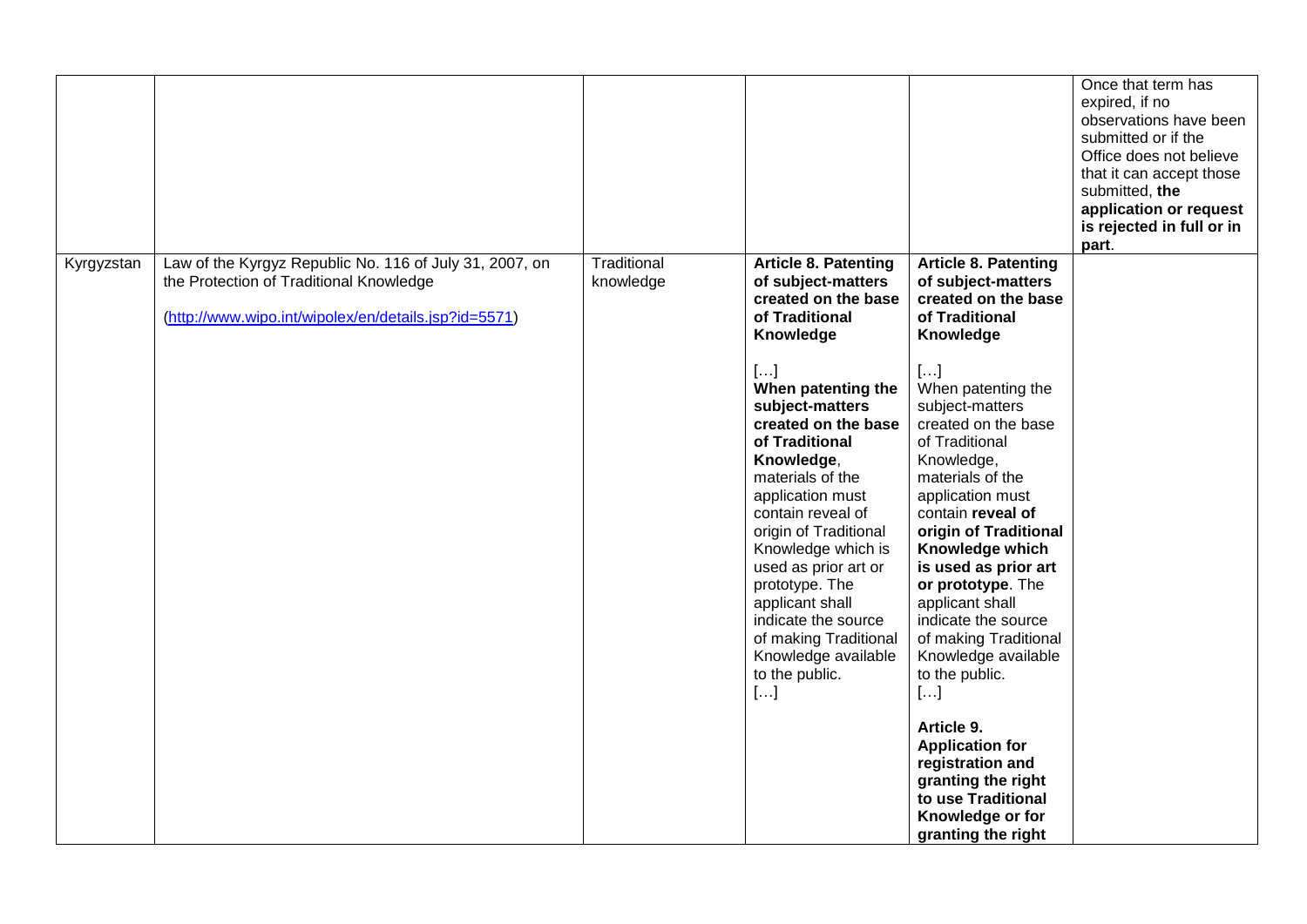| to use registered<br><b>Traditional</b><br>Knowledge<br>$[\ldots]$<br>An application shall<br>contain the following:<br>1) application for<br>traditional<br>knowledge<br>registration and<br>granting the right<br>to use Traditional<br>Knowledge or<br>granting the right<br>to use registered<br><b>Traditional</b><br>Knowledge stating<br>the applicant as<br>well as his location<br>and place of<br>residence;<br>2) specific and<br>complete<br>description of<br><b>Traditional</b><br>Knowledge,<br>including: point of<br>origin of Traditional<br>Knowledge<br>(borders of a<br>geographic object);<br>description of<br>genetic resource,<br>which is being<br>used in connection<br>with particular<br>traditional<br>knowledge; field of<br>application and<br>expected positive |  |  |                       |
|--------------------------------------------------------------------------------------------------------------------------------------------------------------------------------------------------------------------------------------------------------------------------------------------------------------------------------------------------------------------------------------------------------------------------------------------------------------------------------------------------------------------------------------------------------------------------------------------------------------------------------------------------------------------------------------------------------------------------------------------------------------------------------------------------|--|--|-----------------------|
|                                                                                                                                                                                                                                                                                                                                                                                                                                                                                                                                                                                                                                                                                                                                                                                                  |  |  |                       |
|                                                                                                                                                                                                                                                                                                                                                                                                                                                                                                                                                                                                                                                                                                                                                                                                  |  |  |                       |
|                                                                                                                                                                                                                                                                                                                                                                                                                                                                                                                                                                                                                                                                                                                                                                                                  |  |  |                       |
|                                                                                                                                                                                                                                                                                                                                                                                                                                                                                                                                                                                                                                                                                                                                                                                                  |  |  |                       |
|                                                                                                                                                                                                                                                                                                                                                                                                                                                                                                                                                                                                                                                                                                                                                                                                  |  |  |                       |
|                                                                                                                                                                                                                                                                                                                                                                                                                                                                                                                                                                                                                                                                                                                                                                                                  |  |  |                       |
|                                                                                                                                                                                                                                                                                                                                                                                                                                                                                                                                                                                                                                                                                                                                                                                                  |  |  |                       |
|                                                                                                                                                                                                                                                                                                                                                                                                                                                                                                                                                                                                                                                                                                                                                                                                  |  |  |                       |
|                                                                                                                                                                                                                                                                                                                                                                                                                                                                                                                                                                                                                                                                                                                                                                                                  |  |  |                       |
|                                                                                                                                                                                                                                                                                                                                                                                                                                                                                                                                                                                                                                                                                                                                                                                                  |  |  |                       |
|                                                                                                                                                                                                                                                                                                                                                                                                                                                                                                                                                                                                                                                                                                                                                                                                  |  |  |                       |
|                                                                                                                                                                                                                                                                                                                                                                                                                                                                                                                                                                                                                                                                                                                                                                                                  |  |  |                       |
|                                                                                                                                                                                                                                                                                                                                                                                                                                                                                                                                                                                                                                                                                                                                                                                                  |  |  |                       |
|                                                                                                                                                                                                                                                                                                                                                                                                                                                                                                                                                                                                                                                                                                                                                                                                  |  |  |                       |
|                                                                                                                                                                                                                                                                                                                                                                                                                                                                                                                                                                                                                                                                                                                                                                                                  |  |  |                       |
|                                                                                                                                                                                                                                                                                                                                                                                                                                                                                                                                                                                                                                                                                                                                                                                                  |  |  |                       |
|                                                                                                                                                                                                                                                                                                                                                                                                                                                                                                                                                                                                                                                                                                                                                                                                  |  |  |                       |
|                                                                                                                                                                                                                                                                                                                                                                                                                                                                                                                                                                                                                                                                                                                                                                                                  |  |  |                       |
|                                                                                                                                                                                                                                                                                                                                                                                                                                                                                                                                                                                                                                                                                                                                                                                                  |  |  |                       |
|                                                                                                                                                                                                                                                                                                                                                                                                                                                                                                                                                                                                                                                                                                                                                                                                  |  |  |                       |
|                                                                                                                                                                                                                                                                                                                                                                                                                                                                                                                                                                                                                                                                                                                                                                                                  |  |  |                       |
|                                                                                                                                                                                                                                                                                                                                                                                                                                                                                                                                                                                                                                                                                                                                                                                                  |  |  |                       |
|                                                                                                                                                                                                                                                                                                                                                                                                                                                                                                                                                                                                                                                                                                                                                                                                  |  |  |                       |
|                                                                                                                                                                                                                                                                                                                                                                                                                                                                                                                                                                                                                                                                                                                                                                                                  |  |  |                       |
|                                                                                                                                                                                                                                                                                                                                                                                                                                                                                                                                                                                                                                                                                                                                                                                                  |  |  |                       |
|                                                                                                                                                                                                                                                                                                                                                                                                                                                                                                                                                                                                                                                                                                                                                                                                  |  |  |                       |
|                                                                                                                                                                                                                                                                                                                                                                                                                                                                                                                                                                                                                                                                                                                                                                                                  |  |  |                       |
|                                                                                                                                                                                                                                                                                                                                                                                                                                                                                                                                                                                                                                                                                                                                                                                                  |  |  |                       |
|                                                                                                                                                                                                                                                                                                                                                                                                                                                                                                                                                                                                                                                                                                                                                                                                  |  |  |                       |
|                                                                                                                                                                                                                                                                                                                                                                                                                                                                                                                                                                                                                                                                                                                                                                                                  |  |  |                       |
|                                                                                                                                                                                                                                                                                                                                                                                                                                                                                                                                                                                                                                                                                                                                                                                                  |  |  |                       |
|                                                                                                                                                                                                                                                                                                                                                                                                                                                                                                                                                                                                                                                                                                                                                                                                  |  |  |                       |
|                                                                                                                                                                                                                                                                                                                                                                                                                                                                                                                                                                                                                                                                                                                                                                                                  |  |  |                       |
|                                                                                                                                                                                                                                                                                                                                                                                                                                                                                                                                                                                                                                                                                                                                                                                                  |  |  |                       |
|                                                                                                                                                                                                                                                                                                                                                                                                                                                                                                                                                                                                                                                                                                                                                                                                  |  |  |                       |
|                                                                                                                                                                                                                                                                                                                                                                                                                                                                                                                                                                                                                                                                                                                                                                                                  |  |  |                       |
|                                                                                                                                                                                                                                                                                                                                                                                                                                                                                                                                                                                                                                                                                                                                                                                                  |  |  |                       |
|                                                                                                                                                                                                                                                                                                                                                                                                                                                                                                                                                                                                                                                                                                                                                                                                  |  |  |                       |
|                                                                                                                                                                                                                                                                                                                                                                                                                                                                                                                                                                                                                                                                                                                                                                                                  |  |  |                       |
|                                                                                                                                                                                                                                                                                                                                                                                                                                                                                                                                                                                                                                                                                                                                                                                                  |  |  |                       |
|                                                                                                                                                                                                                                                                                                                                                                                                                                                                                                                                                                                                                                                                                                                                                                                                  |  |  |                       |
|                                                                                                                                                                                                                                                                                                                                                                                                                                                                                                                                                                                                                                                                                                                                                                                                  |  |  |                       |
|                                                                                                                                                                                                                                                                                                                                                                                                                                                                                                                                                                                                                                                                                                                                                                                                  |  |  |                       |
|                                                                                                                                                                                                                                                                                                                                                                                                                                                                                                                                                                                                                                                                                                                                                                                                  |  |  |                       |
|                                                                                                                                                                                                                                                                                                                                                                                                                                                                                                                                                                                                                                                                                                                                                                                                  |  |  |                       |
|                                                                                                                                                                                                                                                                                                                                                                                                                                                                                                                                                                                                                                                                                                                                                                                                  |  |  |                       |
|                                                                                                                                                                                                                                                                                                                                                                                                                                                                                                                                                                                                                                                                                                                                                                                                  |  |  |                       |
|                                                                                                                                                                                                                                                                                                                                                                                                                                                                                                                                                                                                                                                                                                                                                                                                  |  |  |                       |
|                                                                                                                                                                                                                                                                                                                                                                                                                                                                                                                                                                                                                                                                                                                                                                                                  |  |  | result of traditional |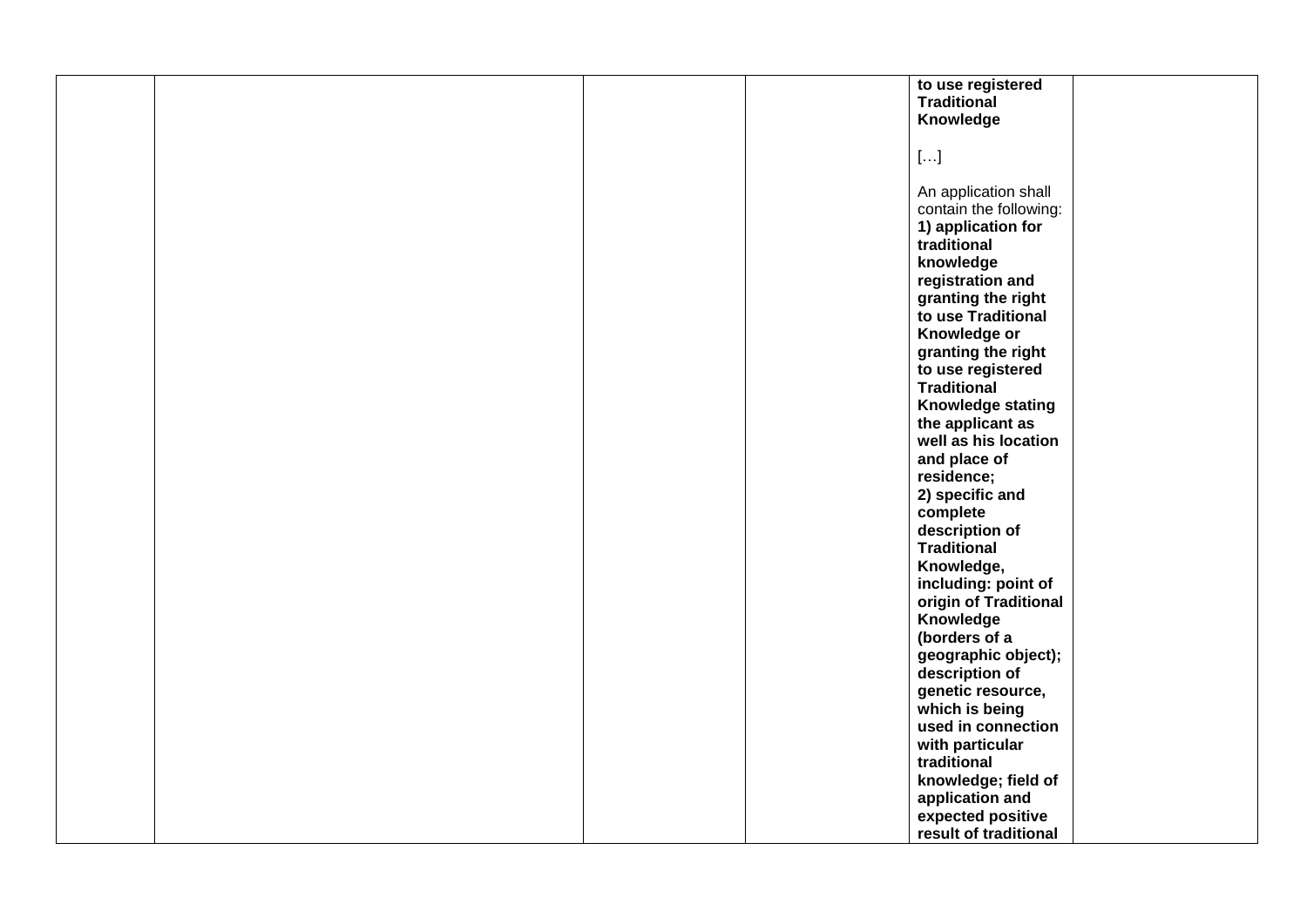|  |  | knowledge used;                            |
|--|--|--------------------------------------------|
|  |  | information                                |
|  |  | relevant to                                |
|  |  | previously issued                          |
|  |  | publications                               |
|  |  | regarding a                                |
|  |  | particular                                 |
|  |  | traditional                                |
|  |  | knowledge.                                 |
|  |  | The following                              |
|  |  | documents shall be                         |
|  |  | attached to the                            |
|  |  | application:                               |
|  |  | 1) An official                             |
|  |  | document granted by                        |
|  |  | the competent                              |
|  |  | authority confirming                       |
|  |  | a practical                                |
|  |  | applicability of                           |
|  |  | Traditional                                |
|  |  | Knowledge and                              |
|  |  | positive result of use                     |
|  |  | thereof in                                 |
|  |  | appropriate field of                       |
|  |  | activity.                                  |
|  |  | 2) Conclusion of the                       |
|  |  | competent body                             |
|  |  | (bodies) confirming                        |
|  |  | membership of the                          |
|  |  | applicant in a local                       |
|  |  | community and/or is<br>located in          |
|  |  |                                            |
|  |  | geographic object for<br>which Traditional |
|  |  |                                            |
|  |  | Knowledge is<br>pertained to.              |
|  |  | In case of filing the                      |
|  |  | application for                            |
|  |  | registration of                            |
|  |  | Traditional                                |
|  |  | Knowledge by State                         |
|  |  | bodies, the said                           |
|  |  |                                            |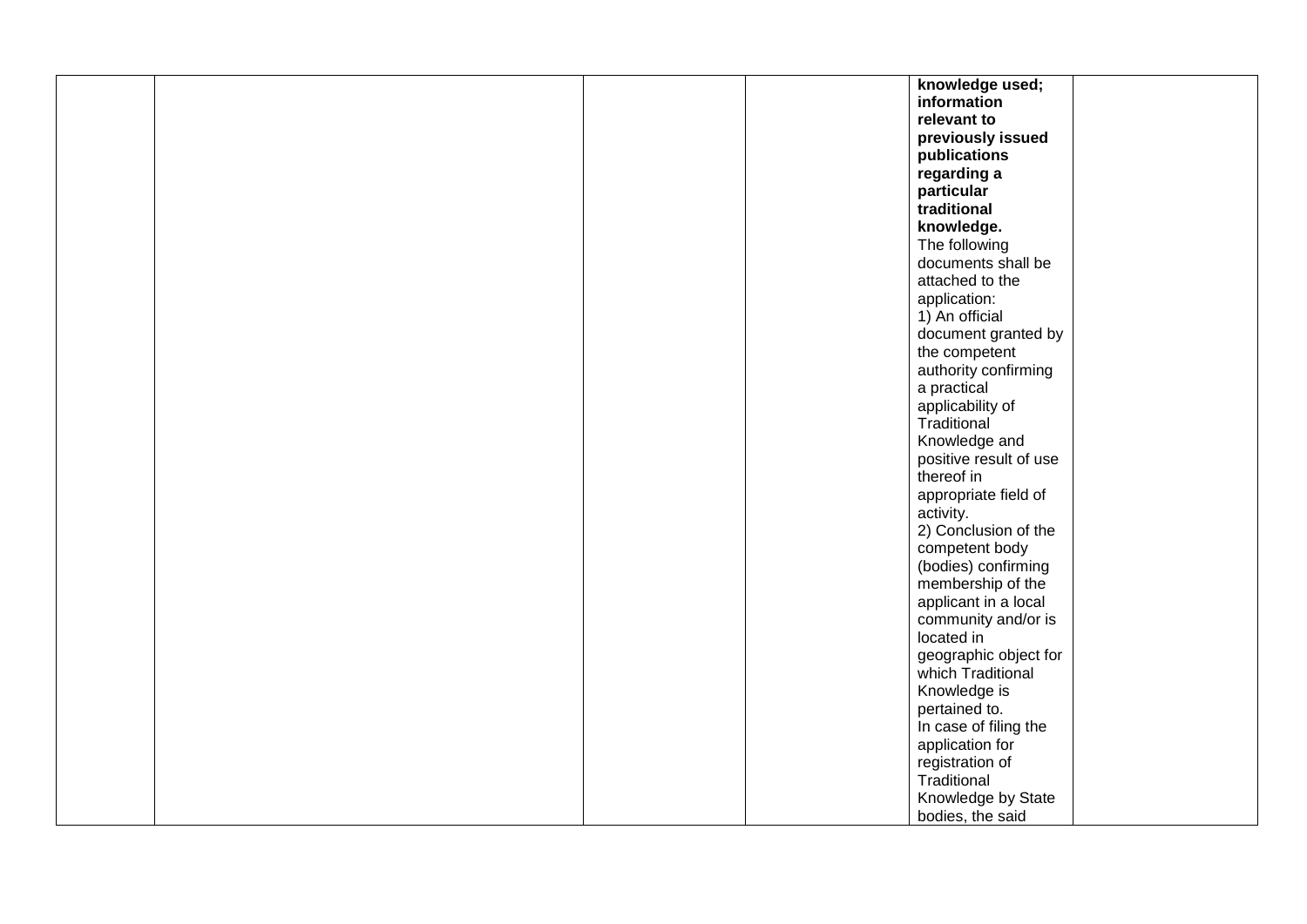|         |                                                                                                            |                                                                                                                                                   |                                                                                                                                                                                                                                                                                                                                                                                                                                                                                                                                                                                                  | conclusion shall not<br>be required.<br>3) For foreign<br>applicant a<br>document<br>confirming his/her<br>right for the<br><b>claimed Traditional</b><br>Knowledge in the<br>country of origin.<br>[]                                                                                                                                                                                                                                                                                                                                                                                                       |                                                                                                                                                                                                                                                                                                                                                                                                       |
|---------|------------------------------------------------------------------------------------------------------------|---------------------------------------------------------------------------------------------------------------------------------------------------|--------------------------------------------------------------------------------------------------------------------------------------------------------------------------------------------------------------------------------------------------------------------------------------------------------------------------------------------------------------------------------------------------------------------------------------------------------------------------------------------------------------------------------------------------------------------------------------------------|--------------------------------------------------------------------------------------------------------------------------------------------------------------------------------------------------------------------------------------------------------------------------------------------------------------------------------------------------------------------------------------------------------------------------------------------------------------------------------------------------------------------------------------------------------------------------------------------------------------|-------------------------------------------------------------------------------------------------------------------------------------------------------------------------------------------------------------------------------------------------------------------------------------------------------------------------------------------------------------------------------------------------------|
| Namibia | Industrial Property Act, 2012 (Act No. 1 of 2012)<br>https://wipolex.wipo.int/en/legislation/details/16331 | <b>Application for a</b><br>patent<br><b>Section 24 (2)</b><br>biological resources<br>or associated<br>indigenous or<br>traditional<br>knowledge | <b>Application for a</b><br>patent<br><b>Section 24 (2)</b><br>Where the subject<br>matter of a patent<br>application is<br>derived from or<br>developed with<br>biological<br>resources or<br>associated<br>indigenous or<br>traditional<br>knowledge, the<br>applicant must<br>disclose in the<br>application for a<br>patent the country<br>providing the<br>resources or<br>associated<br>indigenous or<br>traditional<br>knowledge, from<br>whom in the<br>providing country<br>they were obtained,<br>and, as known after<br>reasonable inquiry,<br>the country of origin<br>and any other | <b>Application for a</b><br>patent<br><b>Section 24 (2)</b><br>Where the subject<br>matter of a patent<br>application is derived<br>from or developed<br>with biological<br>resources or<br>associated<br>indigenous or<br>traditional<br>knowledge, the<br>applicant must<br>disclose in the<br>application for a<br>patent the country<br>providing the<br>resources or<br>associated<br>indigenous or<br>traditional<br>knowledge, from<br>whom in the<br>providing country<br>they were obtained,<br>and, as known after<br>reasonable inquiry,<br>the country of<br>origin and any<br>other information | <b>Invalidation of patent</b><br><b>Section 65</b><br>$[]$<br>(3) Subject to section<br>67, the Tribunal must<br>invalidate the patent if<br>the person requesting<br>the invalidation proves<br>that any one of the<br>following grounds for<br>invalidation applies to<br>the patent, namely $-$<br>[]<br>(e) that any of the<br>requirements of<br>sections [] 24 [] has<br>not been complied with |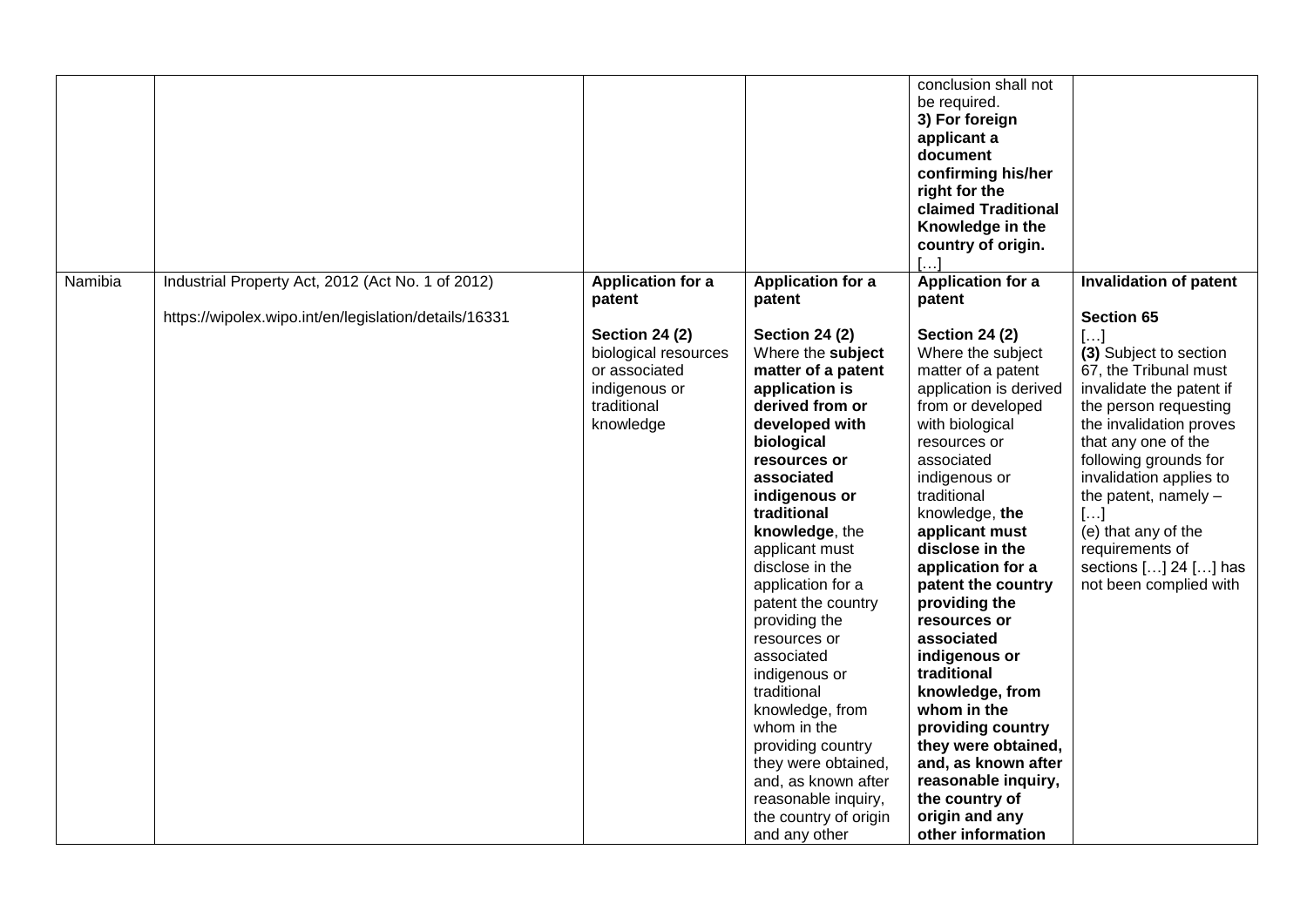|        |                                                       |                            | information regarding  | regarding the          |                            |
|--------|-------------------------------------------------------|----------------------------|------------------------|------------------------|----------------------------|
|        |                                                       |                            | the source or nature   | source or nature of    |                            |
|        |                                                       |                            | of the resources as    | the resources as       |                            |
|        |                                                       |                            | may be prescribed.     | may be prescribed.     |                            |
|        |                                                       | <b>Chapter 2</b>           |                        | <b>Chapter 2</b>       | <b>Chapter 2</b>           |
| Norway | Patents Act (Act No. 9 of December 15, 1967)          |                            | <b>Chapter 2</b>       |                        |                            |
|        | (consolidated version of 2016)                        |                            |                        |                        |                            |
|        |                                                       | Section 8b.                | Section 8b.            | Section 8b.            | Section 8b.                |
|        | (http://www.wipo.int/wipolex/en/details.jsp?id=15925) |                            | If an invention        | If an invention        | $[]$                       |
|        |                                                       | <b>Biological material</b> | concerns or uses       | concerns or uses       | Breach of the duty to      |
|        | (Official English version available at                | and traditional            | biological material    | biological material or | disclose information is    |
|        | https://www.patentstyret.no/en/norwegian-patents-act) | knowledge                  | or traditional         | traditional            | subject to penalty in      |
|        |                                                       |                            | knowledge, the         | knowledge, the         | accordance with the        |
|        | 2018 version also available in WIPO Lex:              |                            | patent application     | patent application     | <b>General Civil Penal</b> |
|        | https://wipolex.wipo.int/en/legislation/details/17711 |                            | shall include          | shall include          | Code § 221. The duty       |
|        |                                                       |                            | information on the     | information on the     | to disclose                |
|        |                                                       |                            | country from which     | country from which     | information is without     |
|        |                                                       |                            | the inventor collected | the inventor           | prejudice to the           |
|        |                                                       |                            | or received the        | collected or           | processing of patent       |
|        |                                                       |                            | material or the        | received the           | applications or the        |
|        |                                                       |                            | knowledge (the         | material or the        | validity of rights         |
|        |                                                       |                            | providing country). If | knowledge (the         | arising from granted       |
|        |                                                       |                            | it follows from the    | providing country).    | patents.                   |
|        |                                                       |                            | national law in the    | If it follows from the |                            |
|        |                                                       |                            | providing country      | national law in the    |                            |
|        |                                                       |                            | that access to         | providing country      |                            |
|        |                                                       |                            | biological material or | that access to         |                            |
|        |                                                       |                            | use of traditional     | biological material or |                            |
|        |                                                       |                            | knowledge shall be     | use of traditional     |                            |
|        |                                                       |                            |                        | knowledge shall be     |                            |
|        |                                                       |                            | subject to prior       |                        |                            |
|        |                                                       |                            | consent, the           | subject to prior       |                            |
|        |                                                       |                            | application shall      | consent, the           |                            |
|        |                                                       |                            | state whether such     | application shall      |                            |
|        |                                                       |                            | consent has been       | state whether such     |                            |
|        |                                                       |                            | obtained.              | consent has been       |                            |
|        |                                                       |                            |                        | obtained.              |                            |
|        |                                                       |                            | If the providing       |                        |                            |
|        |                                                       |                            | country is not the     | If the providing       |                            |
|        |                                                       |                            | same as the            | country is not the     |                            |
|        |                                                       |                            | country of origin of   | same as the country    |                            |
|        |                                                       |                            | the biological         | of origin of the       |                            |
|        |                                                       |                            | material or the        | biological material or |                            |
|        |                                                       |                            | traditional            | the traditional        |                            |
|        |                                                       |                            | knowledge, the         | knowledge, the         |                            |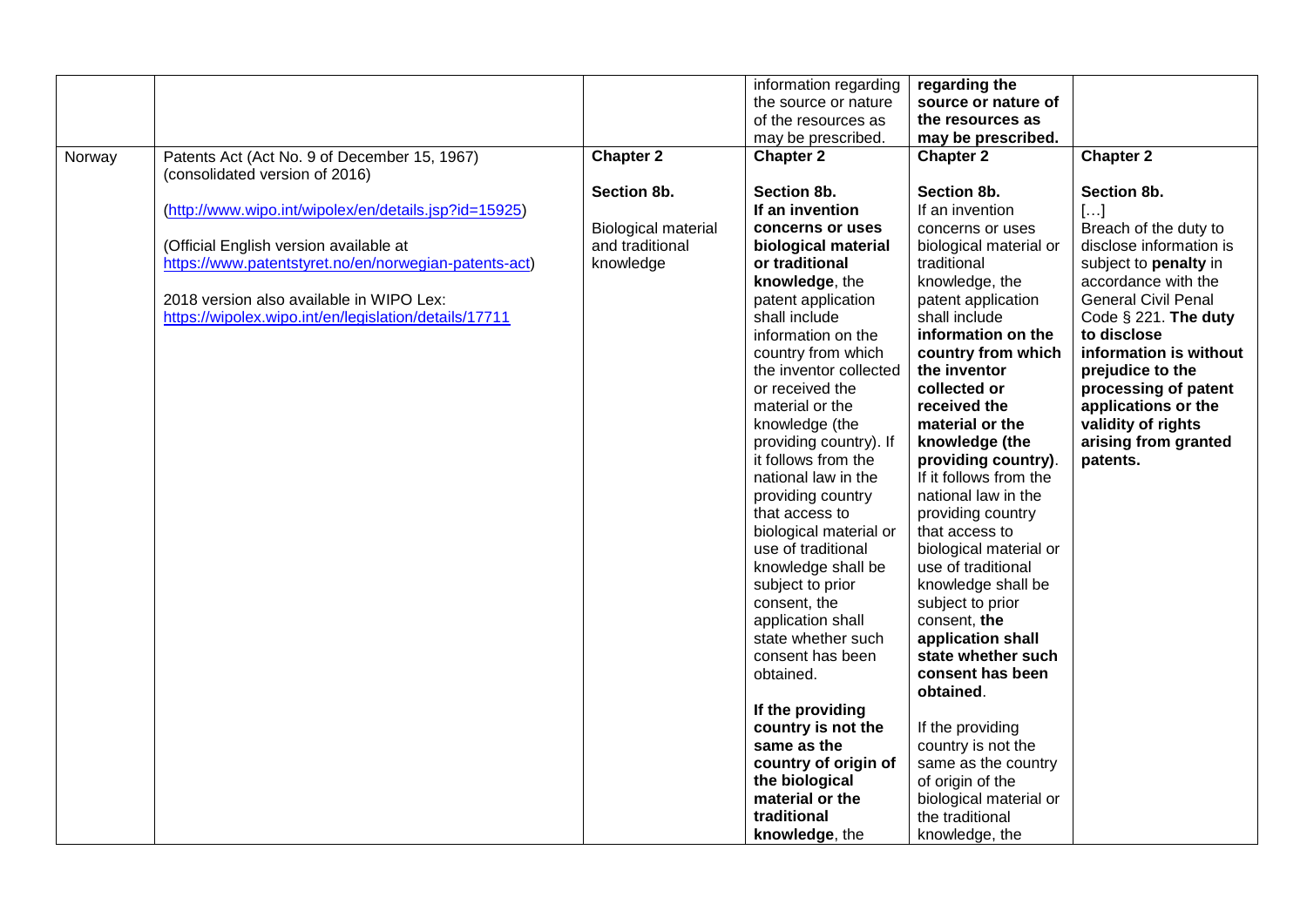|  | application shall also   | application shall also |  |
|--|--------------------------|------------------------|--|
|  | state the country of     | state the country of   |  |
|  | origin.                  | origin.                |  |
|  | $[]$                     | $[]$                   |  |
|  | If the national law      | If the national law in |  |
|  | in the country of        | the country of origin  |  |
|  | origin requires that     | requires that access   |  |
|  | access to                | to biological material |  |
|  | biological material      | or use of traditional  |  |
|  | or use of traditional    | knowledge shall be     |  |
|  | knowledge shall be       | subject to prior       |  |
|  | subject to prior         | consent, the           |  |
|  | consent, the             | application shall      |  |
|  | application shall        | state whether such     |  |
|  | state whether such       | consent has been       |  |
|  | consent has been         | obtained. If the       |  |
|  | obtained. If the         | information set out in |  |
|  | information set out      | this subsection is not |  |
|  | in this subsection       | known, the             |  |
|  | is not known, the        | applicant shall        |  |
|  | applicant shall state    | state that.            |  |
|  | that.                    |                        |  |
|  |                          | The duty to disclose   |  |
|  | $[]$                     | information            |  |
|  |                          | concerning biological  |  |
|  | When the biological      | material under the     |  |
|  | material is acquired     | first and second       |  |
|  | in accordance with       | paragraphs applies     |  |
|  | Art. 12 No. 2 and 3      | even where the         |  |
|  | of the International     | inventor has altered   |  |
|  | <b>Treaty on Plant</b>   | the structure of the   |  |
|  | <b>Genetic Resources</b> | received material.     |  |
|  | for Food and             | The duty to disclose   |  |
|  | <b>Agriculture of</b>    | information does not   |  |
|  | November, 3, 2001,       | apply to biological    |  |
|  | a copy of a standard     | material derived from  |  |
|  | material transfer        | the human body.        |  |
|  | agreement according      | When the biological    |  |
|  | to Art 12.4 of the       | material is acquired   |  |
|  | Treaty shall             | in accordance with     |  |
|  | accompany the            | Art. 12 No. 2 and 3    |  |
|  | patent application       | of the International   |  |
|  | instead of the           | Treaty on Plant        |  |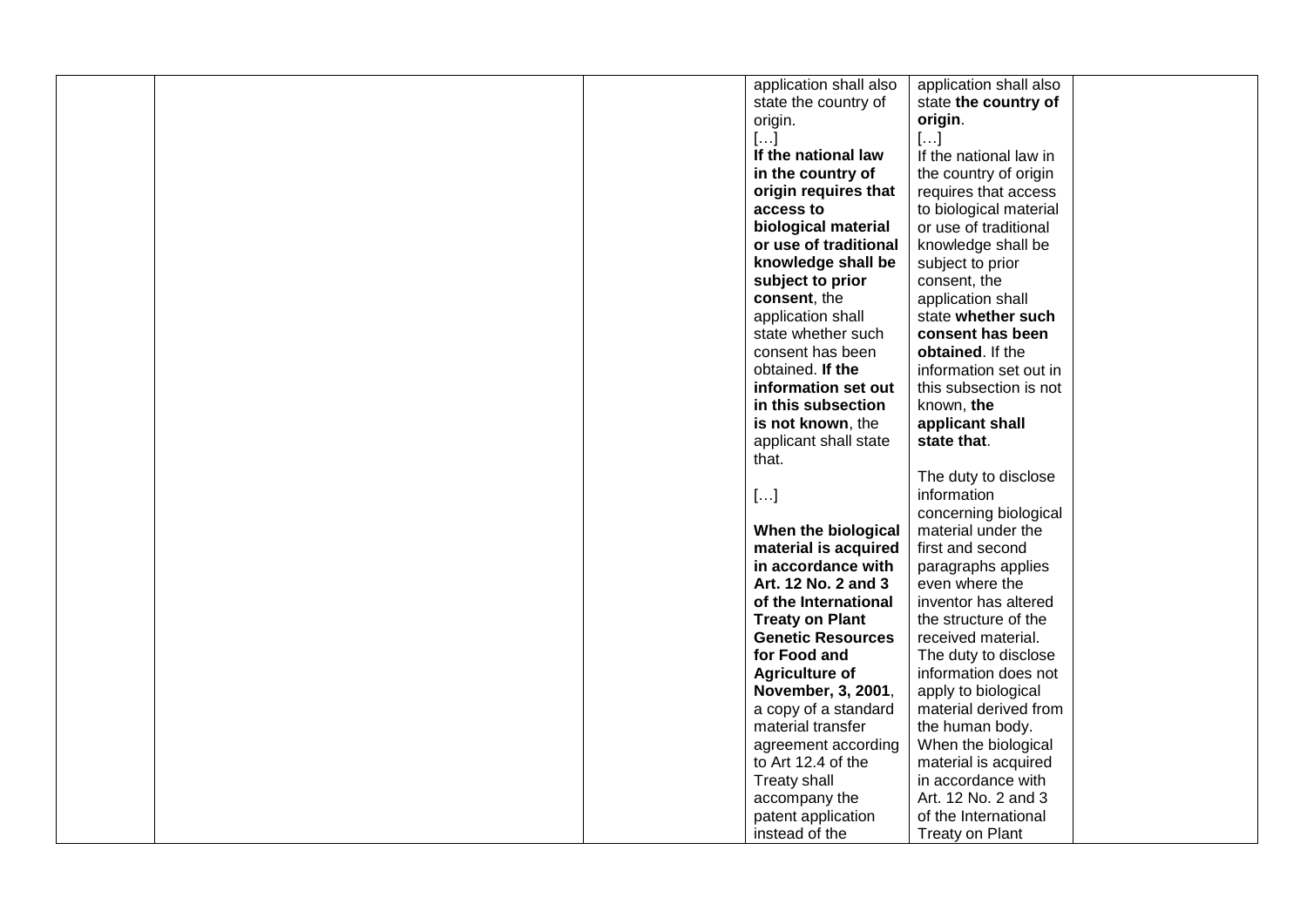|        |                                                                                                                                                                                                                              |                                                                                           | information<br>mentioned in<br>paragraphs two and<br>three.<br>$[]$                                                                                                                                                                                                                                                                            | <b>Genetic Resources</b><br>for Food and<br>Agriculture of<br>November, 3, 2001,<br>a copy of a<br>standard material<br>transfer agreement<br>according to Art 12.4<br>of the Treaty shall<br>accompany the<br>patent application<br>instead of the<br>information<br>mentioned in<br>paragraphs two and<br>three.<br>$\left[ \ldots \right]$    |                                                                                                                                          |
|--------|------------------------------------------------------------------------------------------------------------------------------------------------------------------------------------------------------------------------------|-------------------------------------------------------------------------------------------|------------------------------------------------------------------------------------------------------------------------------------------------------------------------------------------------------------------------------------------------------------------------------------------------------------------------------------------------|--------------------------------------------------------------------------------------------------------------------------------------------------------------------------------------------------------------------------------------------------------------------------------------------------------------------------------------------------|------------------------------------------------------------------------------------------------------------------------------------------|
|        | Patent Regulations (Regulations No. 1417 of December 14,<br>2007, to the Norwegian Patents Act) (consolidated version<br>of 2017, status as at September 1, 2017)<br>(https://wipolex.wipo.int/en/legislation/details/18482) | Contents of the<br>patent applications                                                    | <b>Chapter 1. National</b><br><b>Patent Applications</b><br><b>Section 2. Contents</b><br>of the Application<br>The application<br>shall contain the<br>following:<br>[]<br>8. information about<br>the providing country<br>and the country of<br>origin for<br>biological material in<br>accordance with<br>section 8b of the<br>Patents Act | <b>Chapter 1. National</b><br><b>Patent Applications</b><br><b>Section 2. Contents</b><br>of the Application<br>The application shall<br>contain the following:<br>$[]$<br>8. information<br>about the providing<br>country and the<br>country of origin<br>for biological<br>material in<br>accordance with<br>section 8b of the<br>Patents Act |                                                                                                                                          |
| Panama | Executive Decree No. 257 of October 17, 2006 regulating<br>Article 71 of the General Law on Environment (Law No. 41<br>of July 1, 1998)<br>(http://www.wipo.int/wipolex/en/text.jsp?file_id=189178)                          | <b>Articulo 23</b><br>$[]$<br>(f) material genético.<br>recurso genético y/o<br>biológico | Articulo 23: Todos<br>los Contratos de<br>Acceso serán válidos<br>por el periodo que<br>determine la<br><b>UNARGEN en</b><br>consulta con el CCT<br>e incluirán las                                                                                                                                                                            | Articulo 23: Todos<br>los Contratos de<br>Acceso serán válidos<br>por el periodo que<br>determine la<br><b>UNARGEN en</b><br>consulta con el CCT<br>e incluirán las                                                                                                                                                                              | Artículo 52: El<br>incumplimiento de las<br>disposiciones<br>establecidas en el<br>presente Decreto<br>Ejecutivo será<br>sancionado con: |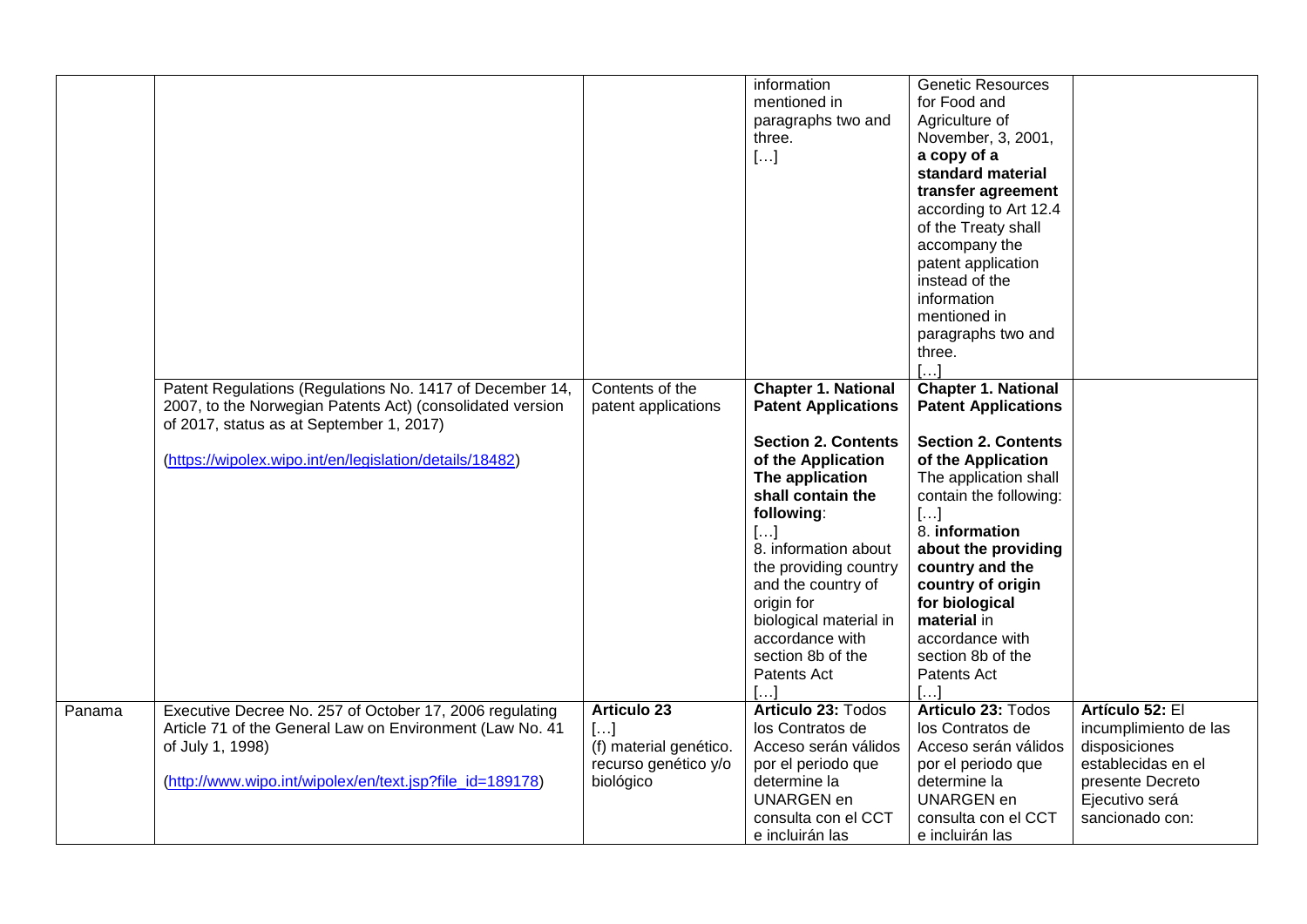|      |                                                                                                                                        | siguientes<br>obligaciones con el<br>Estado:<br>[]<br>f) Toda solicitud de<br>patente de<br>invención o<br>procedimiento que<br>sea elevada a la<br><b>Dirección</b><br>General de<br>Propiedad<br><b>Industrial del</b><br>Ministerio de<br>Comercio e<br>Industrias y/o<br>cualquier oficina de<br>patentes de los<br>países miembros<br>de la Organización<br><b>Mundial de la</b><br>Propiedad<br><b>Intelectual (OMPI)</b><br>deberá comunicar<br>por escrito el origen<br>y procedencia del<br>material genético.<br>recurso genético y/o<br>biológico utilizado en<br>el desarrollo de la<br>invención o el<br>procedimiento, a<br>titulo de información;<br>$\left[\ldots\right]$ | siguientes<br>obligaciones con el<br>Estado:<br>$[]$<br>f) Toda solicitud de<br>patente de invención<br>o procedimiento que<br>sea elevada a la<br>Dirección<br>General de<br>Propiedad Industrial<br>del Ministerio de<br>Comercio e<br>Industrias y/o<br>cualquier oficina de<br>patentes de los<br>países miembros de<br>la Organización<br>Mundial de la<br>Propiedad Intelectual<br>(OMPI)<br>deberá comunicar<br>por escrito el origen<br>y procedencia del<br>material genético.<br>recurso genético<br>y/o<br>biológico utilizado<br>en el desarrollo de<br>la invención o el<br>procedimiento, a<br>titulo de<br>información; | a) Amonestación<br>escrita;<br>b) Multa impuesta por<br>la ANAM de acuerdo a<br>lo previsto en el artículo<br>114 de la Ley 41 de<br>1998. Cuando se trata<br>de persona jurídica, la<br>multa se fijará de<br>conformidad al tipo de<br>actividad y<br>beneficios que se<br>obtengan de los<br>productos obtenidos;<br>c) Cierre temporal o<br>definitivo del<br>establecimiento o<br>laboratorio;<br>d) Inhabilitación para<br>contratar con el<br>Estado para lograr<br>acceso a los recursos<br>genéticos y<br>biúq uímiws;<br>e) Cancelación<br>temporal o definitiva<br>del permiso de<br>acceso. |
|------|----------------------------------------------------------------------------------------------------------------------------------------|-------------------------------------------------------------------------------------------------------------------------------------------------------------------------------------------------------------------------------------------------------------------------------------------------------------------------------------------------------------------------------------------------------------------------------------------------------------------------------------------------------------------------------------------------------------------------------------------------------------------------------------------------------------------------------------------|----------------------------------------------------------------------------------------------------------------------------------------------------------------------------------------------------------------------------------------------------------------------------------------------------------------------------------------------------------------------------------------------------------------------------------------------------------------------------------------------------------------------------------------------------------------------------------------------------------------------------------------|---------------------------------------------------------------------------------------------------------------------------------------------------------------------------------------------------------------------------------------------------------------------------------------------------------------------------------------------------------------------------------------------------------------------------------------------------------------------------------------------------------------------------------------------------------------------------------------------------------|
| Peru | Decision No. 486 Establishing the Common Industrial<br>Property Regime (2000)<br>https://wipolex.wipo.int/en/legislation/details/18829 | See Article 26 of<br>Decision No. 486<br>Establishing the<br>Common Industrial<br><b>Property Regime</b><br>(2000)                                                                                                                                                                                                                                                                                                                                                                                                                                                                                                                                                                        | See Article 26 of<br>Decision No. 486<br>Establishing the<br>Common Industrial<br><b>Property Regime</b><br>(2000)                                                                                                                                                                                                                                                                                                                                                                                                                                                                                                                     |                                                                                                                                                                                                                                                                                                                                                                                                                                                                                                                                                                                                         |
|      | Legislative Decree No. 1075 on Approval of Supplementary<br>Provisions of Decision No. 486 of the Andean Community                     |                                                                                                                                                                                                                                                                                                                                                                                                                                                                                                                                                                                                                                                                                           |                                                                                                                                                                                                                                                                                                                                                                                                                                                                                                                                                                                                                                        | Artículo 120-A.-<br>Incumplimiento de las                                                                                                                                                                                                                                                                                                                                                                                                                                                                                                                                                               |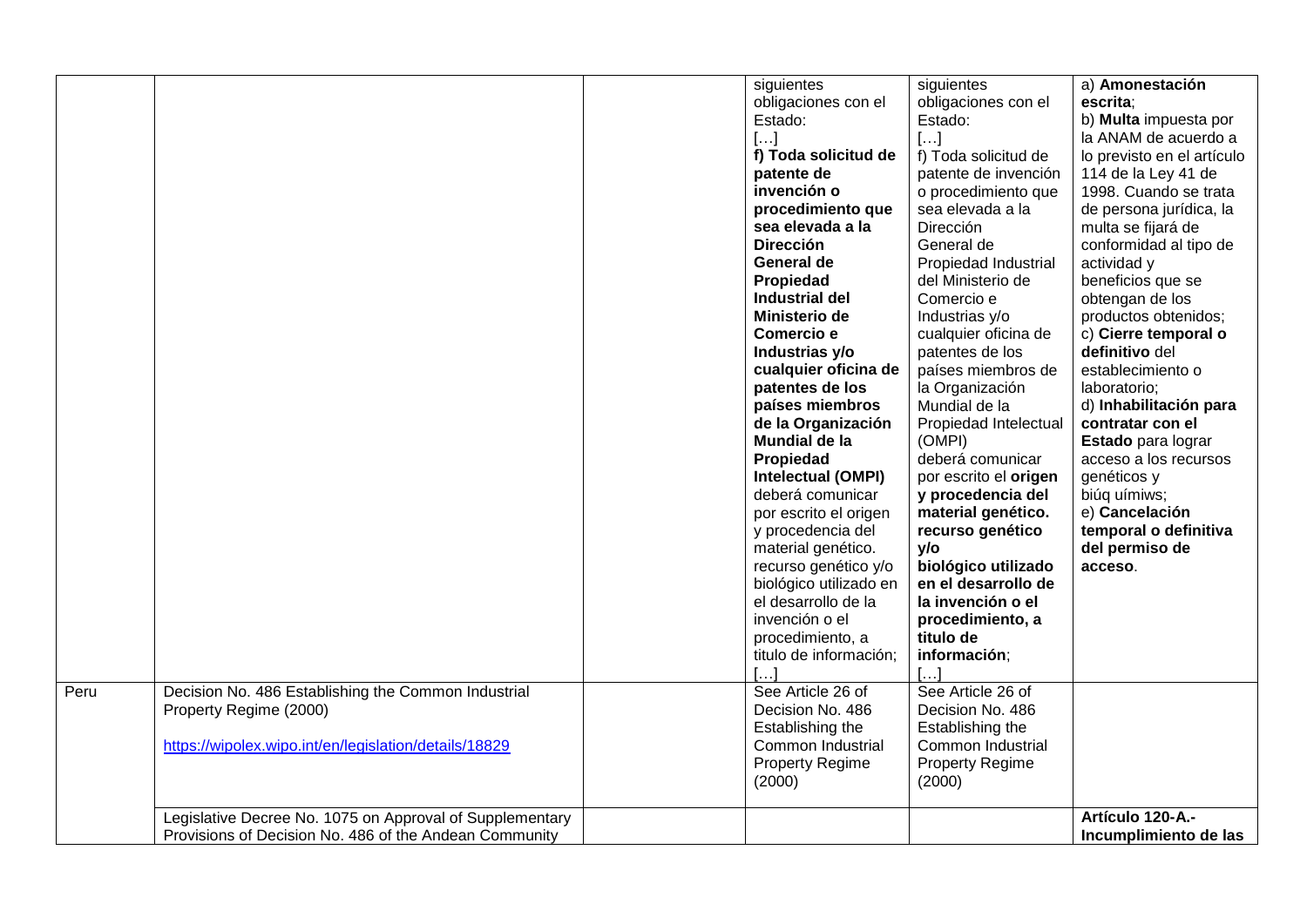| Commission Establishing the Common Regime on         |  | reglas aplicables a         |
|------------------------------------------------------|--|-----------------------------|
| Industrial Property (as amended by Law No. 29316)    |  | recursos genéticos y        |
|                                                      |  | conocimientos               |
| (http://www.wipo.int/wipolex/en/details.jsp?id=6541) |  | tradicionales               |
|                                                      |  | El incumplimiento del       |
|                                                      |  | solicitante de una          |
|                                                      |  | patente del                 |
|                                                      |  | requerimiento del           |
|                                                      |  | contrato referido en el     |
|                                                      |  | artículo 26, literales h) e |
|                                                      |  | i), de la Decisión 486 de   |
|                                                      |  | la Comisión de la           |
|                                                      |  | Comunidad Andina, y         |
|                                                      |  | desarrollado en los         |
|                                                      |  | artículos 20 y 21 del       |
|                                                      |  | Reglamento de Acceso        |
|                                                      |  | a Recursos Genéticos,       |
|                                                      |  | dará lugar a una o más      |
|                                                      |  | de las siguientes           |
|                                                      |  | sanciones, a menos          |
|                                                      |  | que el solicitante          |
|                                                      |  | desista del                 |
|                                                      |  | procedimiento de            |
|                                                      |  | otorgamiento de la          |
|                                                      |  | patente o provea una        |
|                                                      |  | explicación satisfactoria   |
|                                                      |  | de que la invención no      |
|                                                      |  | utiliza tal conocimiento    |
|                                                      |  | tradicional o recurso       |
|                                                      |  | genético del cual el        |
|                                                      |  | Perú es país de origen:     |
|                                                      |  |                             |
|                                                      |  | a) Multa de hasta 1         |
|                                                      |  | 000 UIT.                    |
|                                                      |  | b) Compensación.            |
|                                                      |  | c) Distribución justa y     |
|                                                      |  | equitativa de               |
|                                                      |  | beneficios, incluyendo      |
|                                                      |  | distribución de             |
|                                                      |  | regalías y/o otras          |
|                                                      |  | medidas monetarias o        |
|                                                      |  | no monetarias.              |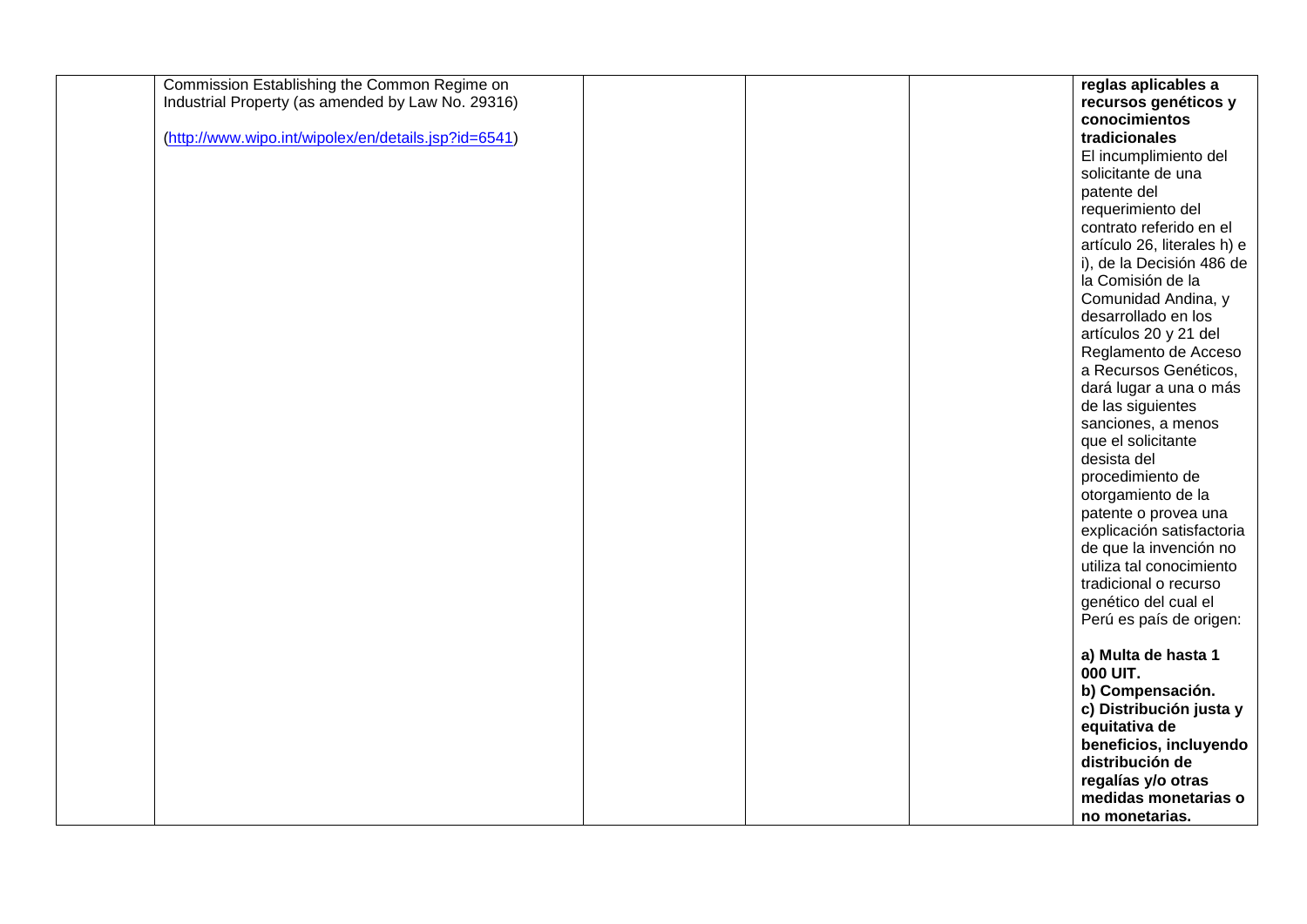| d) Transferencia de                      |
|------------------------------------------|
|                                          |
| Tecnología y                             |
| fortalecimiento de                       |
| capacidades.                             |
| e) Autorizaciones de                     |
| uso.                                     |
| Siempre que se trate de                  |
| licencias obligatorias en                |
| materia de patentes,                     |
| serán de aplicación                      |
| desde el artículo 61                     |
| hasta el artículo 69 de                  |
| la Decisión 486 de la                    |
| Comisión de la                           |
| Comunidad Andina y el                    |
| artículo 40 del decreto                  |
| legislativo de la                        |
| presente Ley. (*)                        |
|                                          |
| (*) Artículo incorporado                 |
| por el Artículo 8 de la                  |
| Ley N° 29316,                            |
| publicada el 14 enero                    |
|                                          |
| <b>COMPLEMENTARY</b>                     |
| <b>PROVISIONS</b>                        |
| <b>SECOND.</b> Submission                |
| of the license contract                  |
| as a requirement for                     |
| obtaining a patent.<br>Where a patent is |
| applied for in respect of                |
| goods or processes                       |
| produced or developed                    |
| on the basis of                          |
| collective knowledge,                    |
| the applicant shall be                   |
| obliged to submit a copy                 |
| of the license contract                  |
| as a prior requirement                   |
| for the grant of the                     |
| rights concerned,                        |
| except where the                         |
| 2009.                                    |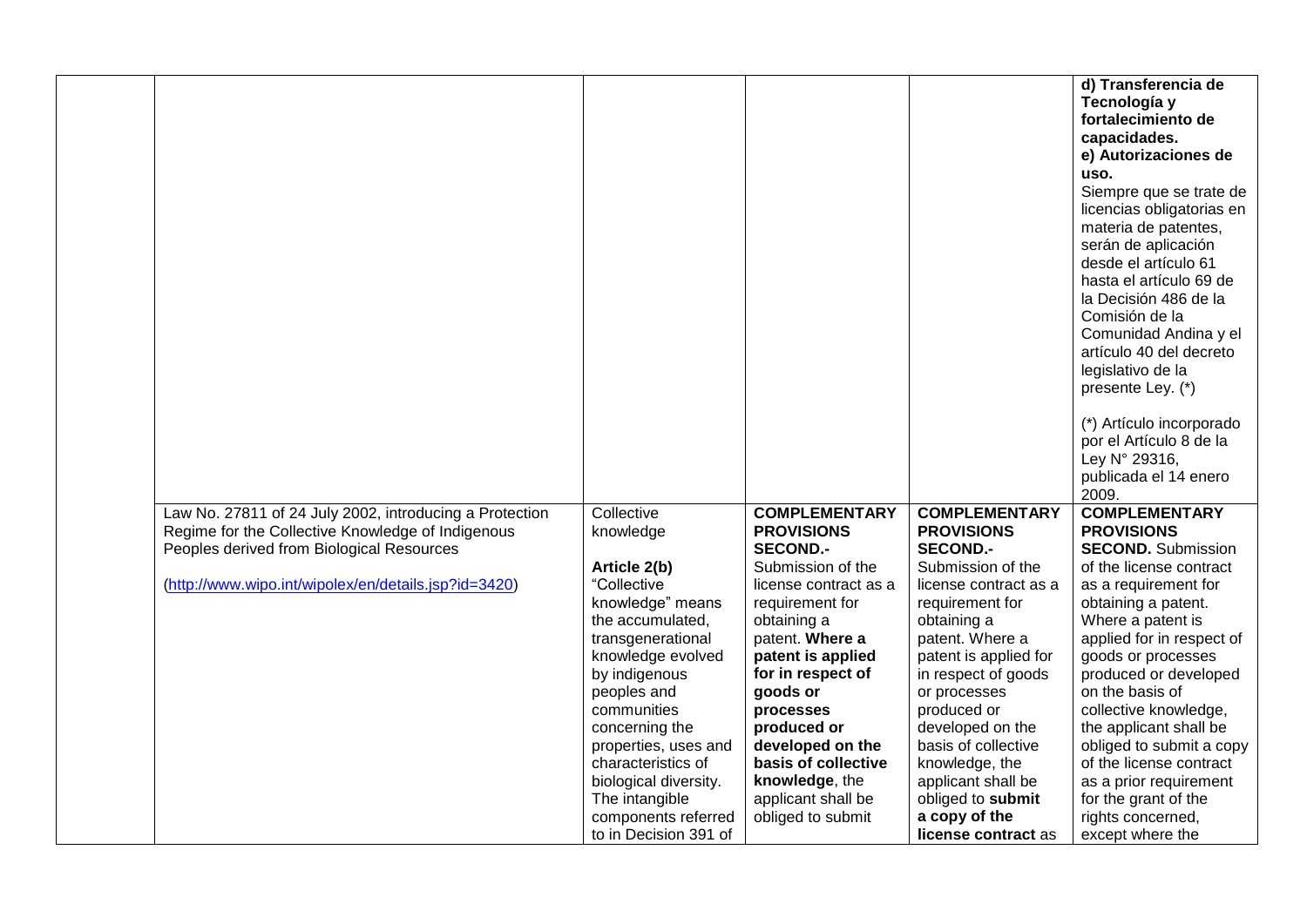|             |                                                                                                                                | the Commission of<br>the Cartagena<br>Agreement include<br>this type of collective<br>knowledge.<br><b>COMPLEMENTARY</b><br><b>PROVISIONS</b><br><b>SECOND.</b><br>Submission of the<br>license contract as a<br>requirement for<br>obtaining a patent.<br>Where a patent is<br>applied for in respect<br>of goods or<br>processes produced<br>or developed on the<br>basis of collective<br>knowledge, the<br>applicant shall be<br>obliged to submit a<br>copy of the license<br>contract as a prior<br>requirement for the<br>grant of the rights<br>concerned, except<br>where the<br>collective<br>knowledge<br>concerned is in the<br>public domain.<br>Failure to comply<br>with this obligation<br>shall be a cause of<br>refusal or<br>invalidation, as the<br>case may be, of the<br>patent concerned. | a copy of the license<br>contract as a prior<br>requirement for the<br>grant of the rights<br>concerned, except<br>where the collective<br>knowledge<br>concerned is in the<br>public domain.<br>Failure to comply<br>with this obligation<br>shall be a cause of<br>refusal or<br>invalidation, as the<br>case may be, of the<br>patent concerned. | a prior requirement<br>for the grant of the<br>rights<br>concerned, except<br>where the collective<br>knowledge<br>concerned is in the<br>public domain.<br>Failure to comply<br>with this obligation<br>shall be a cause of<br>refusal or<br>invalidation, as the<br>case may be, of the<br>patent concerned. | collective knowledge<br>concerned is in the<br>public domain. Failure<br>to comply with this<br>obligation shall be a<br>cause of refusal or<br>invalidation, as the<br>case may be, of the<br>patent concerned. |
|-------------|--------------------------------------------------------------------------------------------------------------------------------|------------------------------------------------------------------------------------------------------------------------------------------------------------------------------------------------------------------------------------------------------------------------------------------------------------------------------------------------------------------------------------------------------------------------------------------------------------------------------------------------------------------------------------------------------------------------------------------------------------------------------------------------------------------------------------------------------------------------------------------------------------------------------------------------------------------|-----------------------------------------------------------------------------------------------------------------------------------------------------------------------------------------------------------------------------------------------------------------------------------------------------------------------------------------------------|----------------------------------------------------------------------------------------------------------------------------------------------------------------------------------------------------------------------------------------------------------------------------------------------------------------|------------------------------------------------------------------------------------------------------------------------------------------------------------------------------------------------------------------|
| Philippines | Philippine Technology Transfer Act of 2009 (Republic Act<br>No. 10055)<br>https://wipolex.wipo.int/en/legislation/details/9605 |                                                                                                                                                                                                                                                                                                                                                                                                                                                                                                                                                                                                                                                                                                                                                                                                                  | Article III, Sec. 8(c)<br>The following are the<br>rights and<br>responsibilities of the                                                                                                                                                                                                                                                            | Article III, Sec. 8(c)<br>The following are the<br>rights and<br>responsibilities of the                                                                                                                                                                                                                       |                                                                                                                                                                                                                  |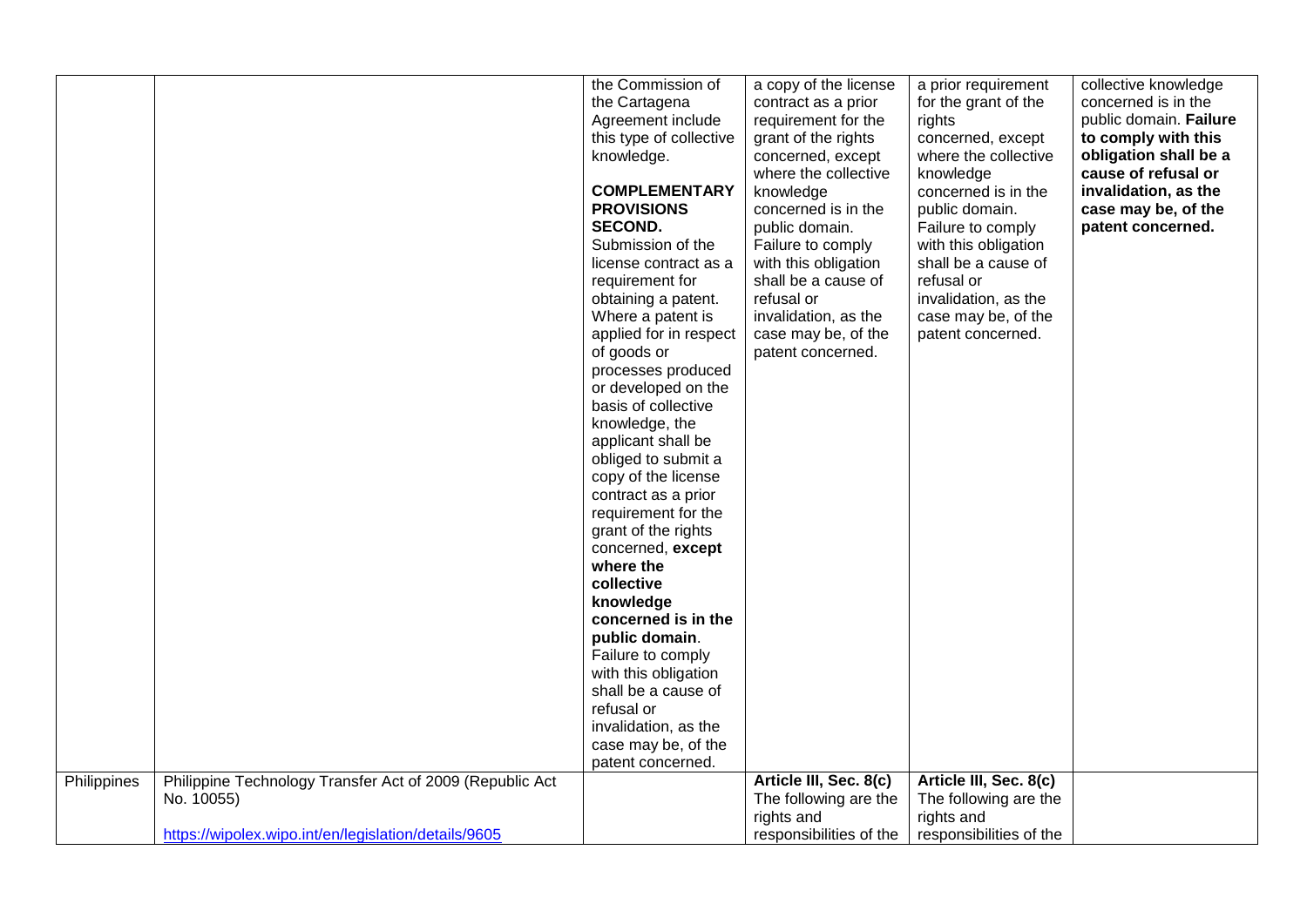|                                                        |                        | [research and             | [research and            |                         |
|--------------------------------------------------------|------------------------|---------------------------|--------------------------|-------------------------|
|                                                        |                        | development               | development              |                         |
|                                                        |                        | institutes and/or         | institutes and/or        |                         |
|                                                        |                        | institutions] RDIs        | institutions] RDIs that  |                         |
|                                                        |                        | that availed of           | availed of research      |                         |
|                                                        |                        | research funds            | funds from               |                         |
|                                                        |                        | from [Government          | [Government              |                         |
|                                                        |                        | <b>Funding Agencies]</b>  | <b>Funding Agencies]</b> |                         |
|                                                        |                        | <b>GFAs:</b>              | GFAs:                    |                         |
|                                                        |                        | $[]$                      | $[]$                     |                         |
|                                                        |                        | (c) Notify the GFA        | (c) Notify the GFA       |                         |
|                                                        |                        | within a reasonable       | within a reasonable      |                         |
|                                                        |                        | time of all IPR           | time of all IPR          |                         |
|                                                        |                        | applications, licenses    | applications, licenses   |                         |
|                                                        |                        | and assignments           | and assignments          |                         |
|                                                        |                        | made. All                 | made. All                |                         |
|                                                        |                        | applications for IP       | applications for IP      |                         |
|                                                        |                        | protection shall          | protection shall         |                         |
|                                                        |                        | disclose any              | disclose any             |                         |
|                                                        |                        | biodiversity and          | biodiversity and         |                         |
|                                                        |                        | genetic resource,         | genetic resource,        |                         |
|                                                        |                        | traditional               | traditional              |                         |
|                                                        |                        | knowledge, and            | knowledge, and           |                         |
|                                                        |                        | indigenous                | indigenous               |                         |
|                                                        |                        | knowledge, systems        | knowledge,               |                         |
|                                                        |                        | and practices as          | systems and              |                         |
|                                                        |                        | these terms are           | practices as these       |                         |
|                                                        |                        | defined in Republic       | terms are defined in     |                         |
|                                                        |                        | Act No. 8371 or the       | Republic Act No.         |                         |
|                                                        |                        | <b>Indigenous Peoples</b> | 8371 or the              |                         |
|                                                        |                        | Rights Act and            | Indigenous Peoples       |                         |
|                                                        |                        | Republic Act No.          | Rights Act and           |                         |
|                                                        |                        | 9.147 or The Wildlife     | Republic Act No.         |                         |
|                                                        |                        | Act                       | 9.147 or The Wildlife    |                         |
|                                                        |                        | []                        | Act                      |                         |
|                                                        |                        |                           | $[\dots]$                |                         |
| Implementing Rules and Regulations of Republic Act No. | Rule 12                | Rule 12                   | Rule 12                  | Rule 12                 |
| 10055 (Joint Administrative Order No. 02-2010)         | []                     | []                        | []                       | $[]$                    |
|                                                        | <b>Section 3</b>       | Section 3.                | Section 3.               | Section 3.              |
| (http://www.wipo.int/wipolex/en/details.jsp?id=9629)   | []                     | Disclosures.              | Disclosures.             | Disclosures.            |
|                                                        | $(c)$ [] biodiversity, | Disclosure of             | Disclosure of            | iii. Where the RDI, for |
|                                                        | genetic resources or   | potential IPRs and/or     | potential IPRs and/or    | reasons beyond its      |
|                                                        | materials associated   | all biodiversity and      | all biodiversity and     | control, does not have  |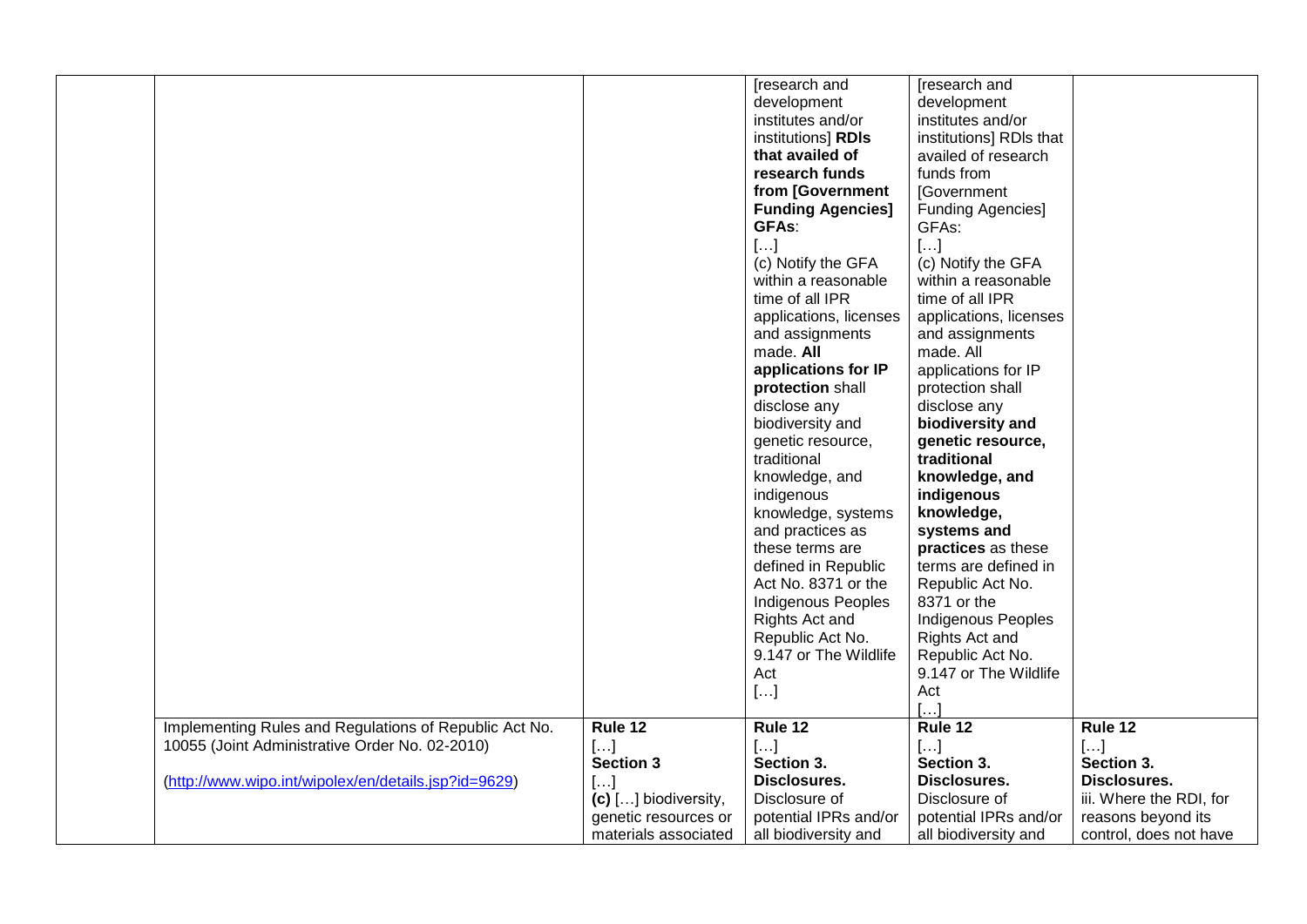|  | traditional        | genetic resource,        | genetic resource,        | the necessary              |
|--|--------------------|--------------------------|--------------------------|----------------------------|
|  | knowledge, and     | traditional              | traditional              | information to fulfill the |
|  | indigenous         | knowledge, and           | knowledge, and           | disclosure requirement     |
|  | knowledge, systems | indigenous               | indigenous               | pertaining to any          |
|  | and practices.     | knowledge, systems       | knowledge, systems       | biodiversity, genetic      |
|  |                    | and practices shall      | and practices shall      | resources or materials,    |
|  |                    | be governed by the       | be governed by the       | traditional knowledge,     |
|  |                    | following rules:         | following rules:         | and indigenous             |
|  |                    | $[]$                     | $[]$                     | knowledge, systems         |
|  |                    | (c) With respect to      | (c) With respect to      | and practices, such as,    |
|  |                    | biodiversity, genetic    | biodiversity, genetic    | for instance, where a      |
|  |                    |                          |                          |                            |
|  |                    | resources or             | resources or             | plant stored in a gene     |
|  |                    | materials associated     | materials associated     | bank was collected         |
|  |                    | Traditional              | Traditional              | decades ago and no         |
|  |                    | knowledge, and           | knowledge, and           | information about its      |
|  |                    | indigenous               | indigenous               | source exists, the RDI     |
|  |                    | knowledge, systems       | knowledge, systems       | shall submit an affidavit  |
|  |                    | and practices,           | and practices,           | from its researcher/s      |
|  |                    | the following            | the following            | that the latter do not     |
|  |                    | provisions shall         | provisions shall         | have the necessary         |
|  |                    | govern:                  | govern:                  | information or that the    |
|  |                    | i. The [Research and     | i. The [Research and     | source is unknown, and     |
|  |                    | Development              | Development              | state the reasons          |
|  |                    | Institutes] RDI shall    | Institutes] RDI shall    | thereof. The GFA shall     |
|  |                    | provide the              | provide the              | review the affidavit to    |
|  |                    | <b>[Government</b>       | <b>[Government</b>       | determine if this will     |
|  |                    | <b>Funding Agencies]</b> | <b>Funding Agencies]</b> | constitute compliance      |
|  |                    | GFA with a written       | GFA with a written       | with the disclosure        |
|  |                    | disclosure on the        | disclosure on the        | requirement under          |
|  |                    | following: (1) any       | following: $(1)$ any     | this rule.                 |
|  |                    | biodiversity, genetic    | biodiversity,            | []                         |
|  |                    | resources or             | genetic resources        | v. A national or           |
|  |                    | materials, associated    | or materials,            | international IPR          |
|  |                    | traditional              | associated               | application filed by the   |
|  |                    | knowledge, and           | traditional              | RDI before the             |
|  |                    | indigenous               | knowledge, and           | appropriate IP office      |
|  |                    |                          | indigenous               | shall include in the       |
|  |                    | knowledge,               |                          |                            |
|  |                    | systems and              | knowledge,               | abstract and/or            |
|  |                    | practices utilized in    | systems and              | description of said        |
|  |                    | or which formed as       | practices utilized in    | application the same       |
|  |                    | basis in the             | or which formed as       | disclosure on              |
|  |                    |                          | basis in the             | biodiversity, genetic      |
|  |                    |                          |                          | resources or materials.    |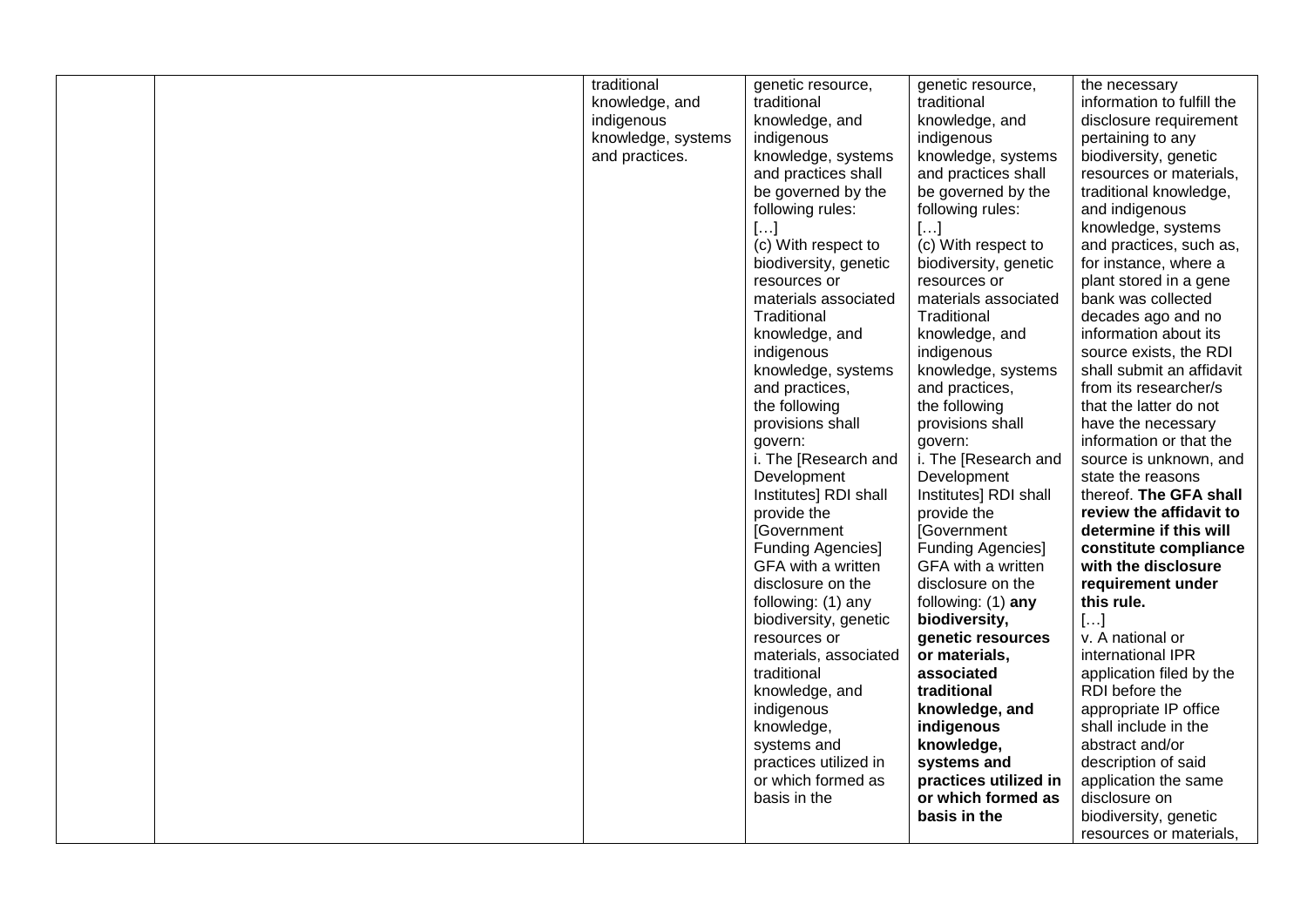|  | development of the      | development of the     | associated traditional  |
|--|-------------------------|------------------------|-------------------------|
|  | subject matter          | subject matter         | knowledge, and          |
|  | contained in the IPR    | contained in the       | indigenous knowledge,   |
|  | application; (2) the    | <b>IPR</b>             | systems and practices   |
|  | primary source of       | application; (2) the   | utilized in or which    |
|  | any biodiversity,       | primary source of      | formed as basis in the  |
|  | genetic resources or    | any biodiversity,      | development of the      |
|  | materials, associated   | genetic resources      | subject matter          |
|  | traditional             | or materials.          | contained in the said   |
|  | knowledge, and          | associated             | application,            |
|  | indigenous              | traditional            | notwithstanding that    |
|  | knowledge, systems      | knowledge, and         | such disclosure may     |
|  | and practices utilized  | indigenous             | not be required for the |
|  | in or which             | knowledge,             | grant or issuance of    |
|  | formed as basis in      | systems and            | certificate of IPR      |
|  | the subject matter      | practices utilized in  | registration.           |
|  | contained in the IPR    | or which               |                         |
|  | application; or (3) the | formed as basis in     |                         |
|  | secondary source, if    | the subject matter     |                         |
|  | no information about    | contained in the       |                         |
|  | the primary source is   | <b>IPR</b>             |                         |
|  | available.              | application; or $(3)$  |                         |
|  | ii. The disclosure      | the secondary          |                         |
|  | requirement under       | source, if no          |                         |
|  | this section shall      | information about the  |                         |
|  | apply when the          | primary source is      |                         |
|  | subject matter          | available.             |                         |
|  | contained in a          | []                     |                         |
|  | national or             | iii. Where the RDI,    |                         |
|  | international IPR       | for reasons beyond     |                         |
|  | application is          | its control, does not  |                         |
|  | directly based on       | have the necessary     |                         |
|  | any biodiversity,       | information to fulfill |                         |
|  | genetic resources       | the disclosure         |                         |
|  | or materials,           | requirement            |                         |
|  | traditional             | pertaining to any      |                         |
|  | knowledge, and          | biodiversity, genetic  |                         |
|  | indigenous              | resources or           |                         |
|  | knowledge,              | materials, traditional |                         |
|  | systems and             | knowledge, and         |                         |
|  | practices to which      | indigenous             |                         |
|  | the RDI has had         | knowledge, systems     |                         |
|  | access to prior to      | and practices, such    |                         |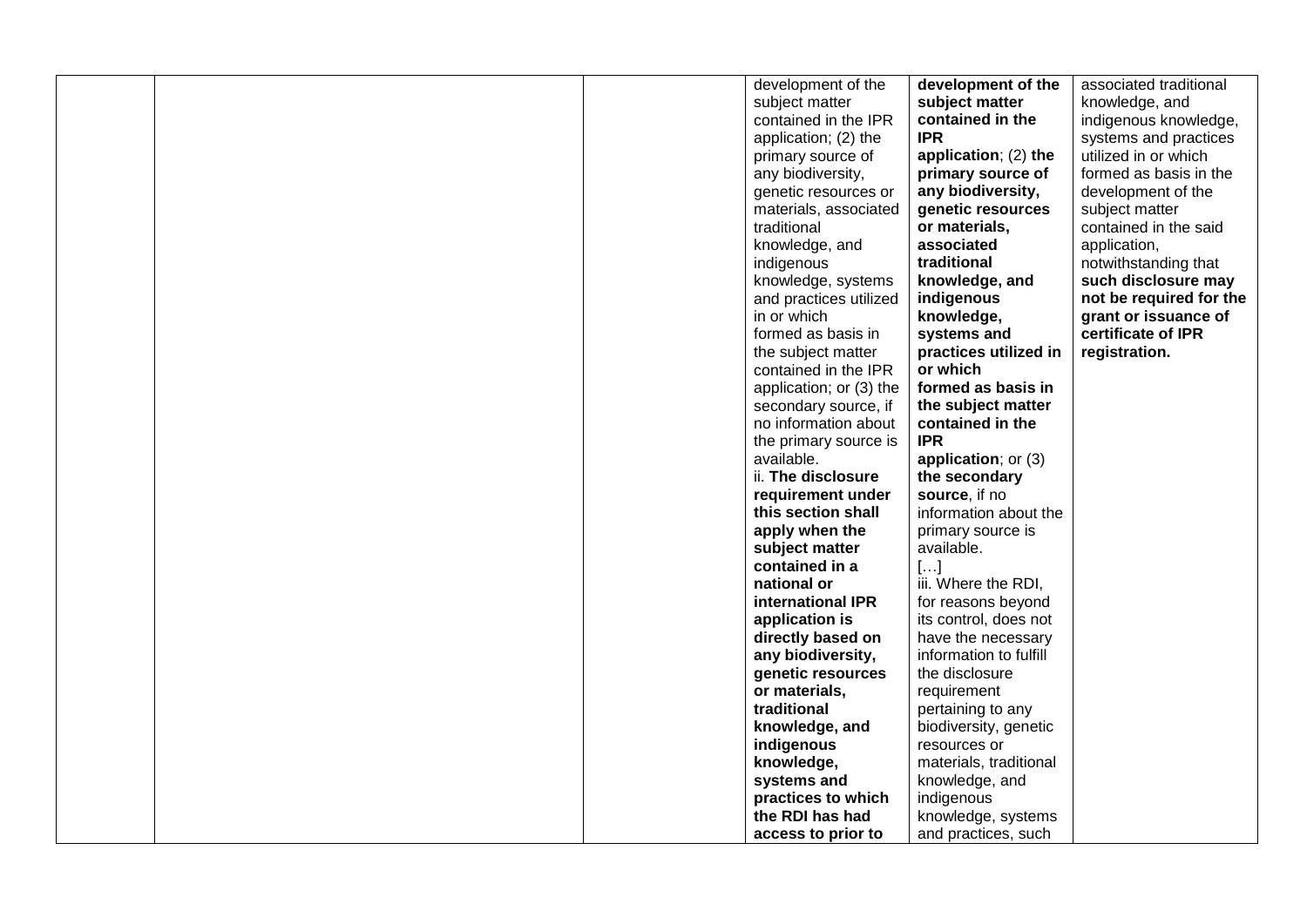|                    | the filing of the IPR   | as, for instance,          |  |
|--------------------|-------------------------|----------------------------|--|
| application. The   |                         | where a plant stored       |  |
| subject matter     |                         | in a gene bank was         |  |
|                    | contained in the IPR    | collected decades          |  |
| application must   |                         | ago and no                 |  |
| depend on the      |                         | information about its      |  |
|                    | specific properties of, | source exists, the         |  |
| or must be         |                         | <b>RDI shall submit an</b> |  |
|                    | consciously derived     | affidavit from its         |  |
| from, such         |                         | researcher/s that          |  |
| biodiversity and   |                         | the latter do not          |  |
|                    | genetic resource or     | have the necessary         |  |
|                    | materials, traditional  | information                |  |
| knowledge, and     |                         | or that the source         |  |
| indigenous         |                         | is unknown, and            |  |
|                    | knowledge, systems      | state the reasons          |  |
| and practices.     |                         | thereof. The GFA           |  |
|                    | iii. Where the RDI,     | shall review the           |  |
|                    | for reasons beyond      | affidavit to determine     |  |
| its control, does  |                         | if this will constitute    |  |
| not have the       |                         | compliance with the        |  |
| necessary          |                         | disclosure                 |  |
|                    | information to fulfill  | requirement under          |  |
| the disclosure     |                         | this rule.                 |  |
| requirement        |                         | []                         |  |
| pertaining to any  |                         | v. A national or           |  |
| biodiversity,      |                         | international IPR          |  |
|                    | genetic resources       | application filed by       |  |
| or materials,      |                         | the RDI before             |  |
| traditional        |                         | the appropriate IP         |  |
| knowledge, and     |                         | office shall include in    |  |
| indigenous         |                         | the abstract and/or        |  |
| knowledge,         |                         | description of said        |  |
| systems and        |                         | application the same       |  |
|                    | practices, such as,     | disclosure on              |  |
|                    | for instance, where a   | biodiversity,              |  |
| plant stored in a  |                         | genetic resources          |  |
| gene bank was      |                         | or materials,              |  |
| collected decades  |                         | associated                 |  |
| ago and no         |                         | traditional                |  |
|                    | information about its   | knowledge, and             |  |
| source exists, the |                         | indigenous                 |  |
|                    | RDI shall submit an     | knowledge,                 |  |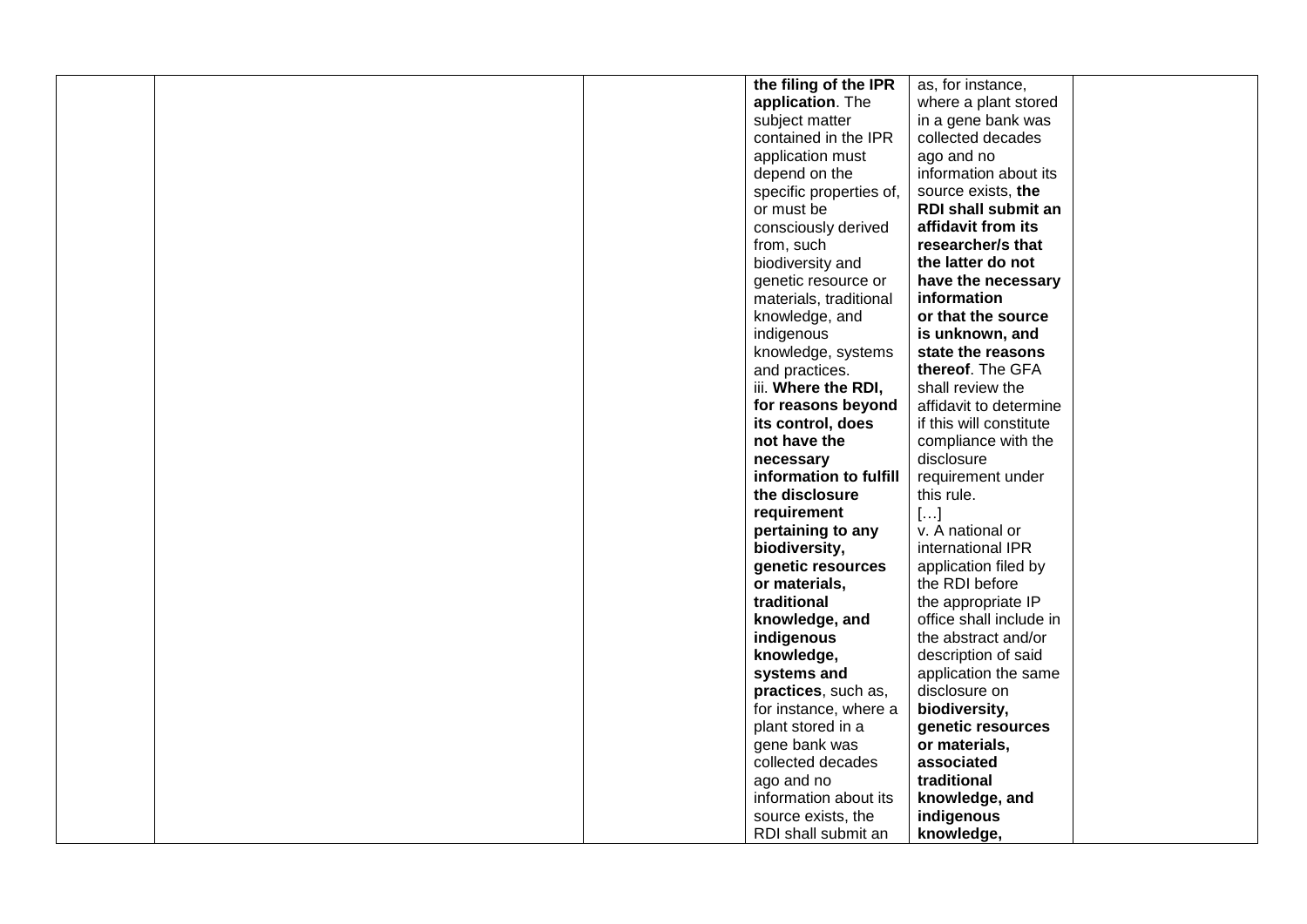|  | affidavit from its      | systems and           |  |
|--|-------------------------|-----------------------|--|
|  | researcher/s that the   | practices utilized in |  |
|  | latter do not have the  | or which formed as    |  |
|  | necessary               | basis in the          |  |
|  | information             | development of the    |  |
|  | or that the source is   | subject matter        |  |
|  | unknown, and state      | contained in the      |  |
|  | the reasons thereof.    | said application,     |  |
|  | The GFA shall           | notwithstanding that  |  |
|  | review the affidavit to | such disclosure may   |  |
|  | determine if this will  | not be required for   |  |
|  | constitute              | the grant or issuance |  |
|  | compliance with the     | of certificate of IPR |  |
|  | disclosure              | registration.         |  |
|  | requirement under       |                       |  |
|  | this rule.              |                       |  |
|  | $[]$                    |                       |  |
|  | v. A national or        |                       |  |
|  | international IPR       |                       |  |
|  | application filed by    |                       |  |
|  | the RDI before          |                       |  |
|  | the appropriate IP      |                       |  |
|  | office shall include    |                       |  |
|  | in the abstract and/or  |                       |  |
|  | description of said     |                       |  |
|  | application the same    |                       |  |
|  | disclosure on           |                       |  |
|  | biodiversity, genetic   |                       |  |
|  | resources or            |                       |  |
|  | materials, associated   |                       |  |
|  | traditional             |                       |  |
|  | knowledge, and          |                       |  |
|  | indigenous              |                       |  |
|  | knowledge, systems      |                       |  |
|  | and practices           |                       |  |
|  | utilized in or which    |                       |  |
|  | formed as basis in      |                       |  |
|  | the development of      |                       |  |
|  | the subject matter      |                       |  |
|  | contained in the        |                       |  |
|  | said application,       |                       |  |
|  | notwithstanding that    |                       |  |
|  | such disclosure may     |                       |  |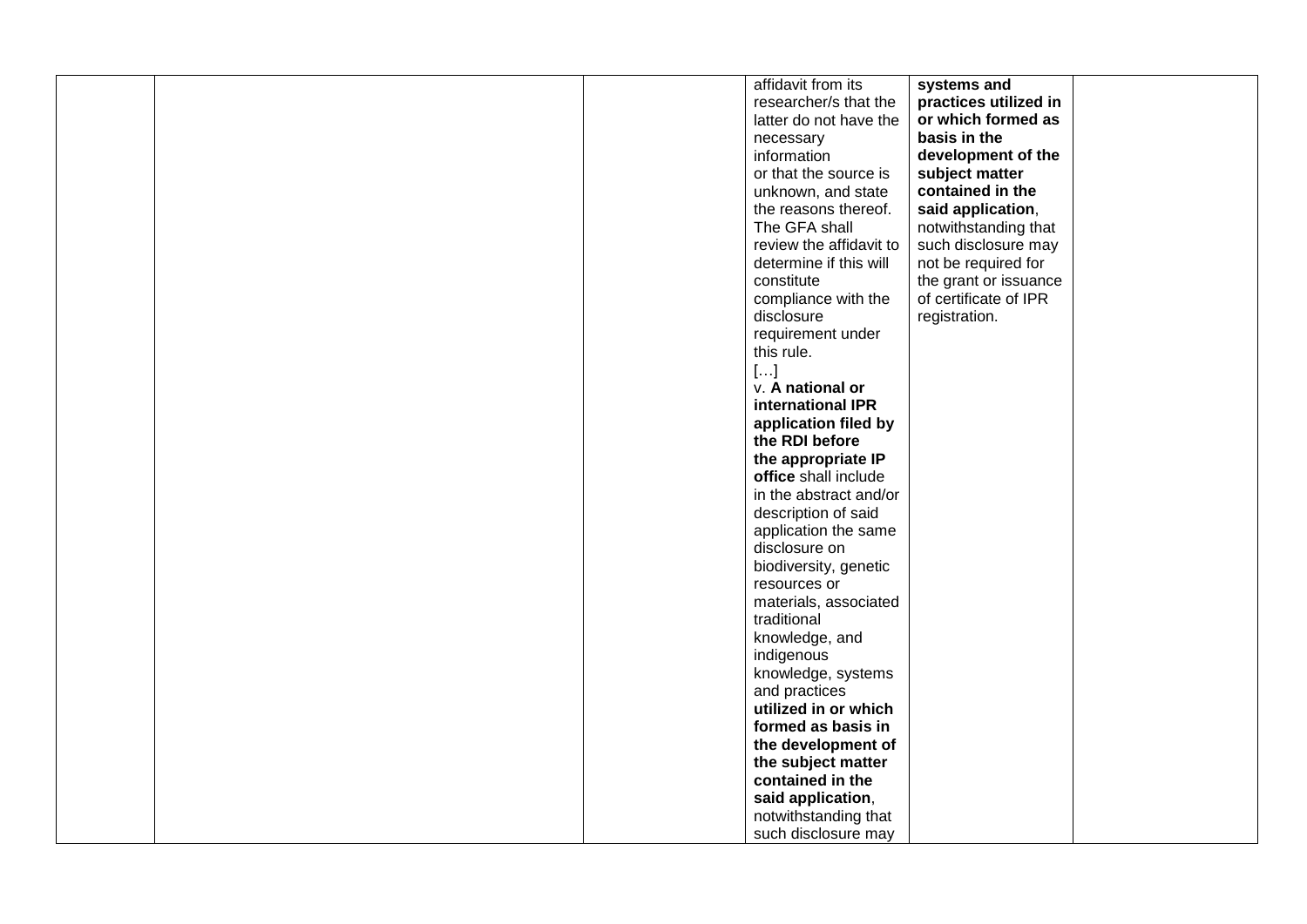| Rules and Regulations on Intellectual Property Rights<br>Application and Registration Protecting the Indigenous<br>Knowledge Systems and Practices of the Indigenous<br>Peoples and Indigenous Cultural Communities (approved<br>by Joint IPOPHL-NCIP Administrative Order No. 01, 2016)<br>https://wipolex.wipo.int/en/legislation/details/19227 | <b>RULE 2</b><br><b>Scope</b><br>These Rules and<br>Regulations apply to<br>the examination and<br>registration of<br>intellectual property<br>rights applications in<br>the IPOPHL that use<br>the IKSP of the<br>indigenous and<br>cultural<br>communities and<br>encourage tradition-<br>based creations and<br>innovations.<br><b>RULE 4</b><br><b>Definition of terms</b><br>"Indigenous<br>Knowledge Systems<br>and Practices" and<br>"IKSP" refer to | not be required for<br>the grant or issuance<br>of certificate of IPR<br>registration.<br><b>RULE 2</b><br><b>Scope</b><br>These Rules and<br>Regulations apply to<br>the examination and<br>registration of<br>intellectual<br>property rights<br>applications in the<br><b>IPOPHL</b> that use<br>the IKSP of the<br>indigenous and<br>cultural communities<br>and encourage<br>tradition-based<br>creations and<br>innovations. | <b>RULE 6</b><br><b>Disclosures on</b><br>intellectual<br>property rights<br>applications<br>a) An intellectual<br>property right<br>application filed in<br>the IPOPHL shall<br>disclose any IKSP<br>that is used in the<br>subject matter of<br>the application<br>including the<br>source or<br>geographical origin<br>of the IKSP used in<br>the application. The<br>intellectual property<br>right application<br>shall contain the<br>disclosure of IKSP<br>including a<br>statement of | <b>RULE 6</b><br><b>Disclosures on</b><br>intellectual property<br>rights applications<br>d) The registration for<br>an intellectual property<br>right that uses IKSP in<br>the subject matter of the<br>application shall only<br>be effected upon<br>compliance with the<br>disclosure<br>requirement under<br>these Rules and<br><b>Regulations,</b><br>particularly, the<br>required free and prior<br>informed consent of<br>the indigenous<br>cultural communities,<br>notwithstanding that<br>such disclosure is not<br>required for the grant of<br>certificate of intellectual |
|---------------------------------------------------------------------------------------------------------------------------------------------------------------------------------------------------------------------------------------------------------------------------------------------------------------------------------------------------|-------------------------------------------------------------------------------------------------------------------------------------------------------------------------------------------------------------------------------------------------------------------------------------------------------------------------------------------------------------------------------------------------------------------------------------------------------------|------------------------------------------------------------------------------------------------------------------------------------------------------------------------------------------------------------------------------------------------------------------------------------------------------------------------------------------------------------------------------------------------------------------------------------|-----------------------------------------------------------------------------------------------------------------------------------------------------------------------------------------------------------------------------------------------------------------------------------------------------------------------------------------------------------------------------------------------------------------------------------------------------------------------------------------------|-----------------------------------------------------------------------------------------------------------------------------------------------------------------------------------------------------------------------------------------------------------------------------------------------------------------------------------------------------------------------------------------------------------------------------------------------------------------------------------------------------------------------------------------------------------------------------------------|
|                                                                                                                                                                                                                                                                                                                                                   | systems, institutions,<br>mechanisms and<br>technologies<br>comprising a unique<br>body of knowledge<br>evolved through time<br>that embody<br>patterns of<br>relationships<br>between and among<br>peoples and<br>between peoples,<br>their lands and<br>resource                                                                                                                                                                                          |                                                                                                                                                                                                                                                                                                                                                                                                                                    | compliance to the<br>requirement of free<br>and prior informed<br>consent of the<br>indigenous cultural<br>communities<br>concerned.                                                                                                                                                                                                                                                                                                                                                          | property right<br>registration. In case a<br>registration has been<br>issued in violation of<br>these Rules and<br><b>Regulations, the</b><br>IPOPHL may, in<br>accordance with its<br>rules and regulations,<br>cancel the<br>registration.                                                                                                                                                                                                                                                                                                                                            |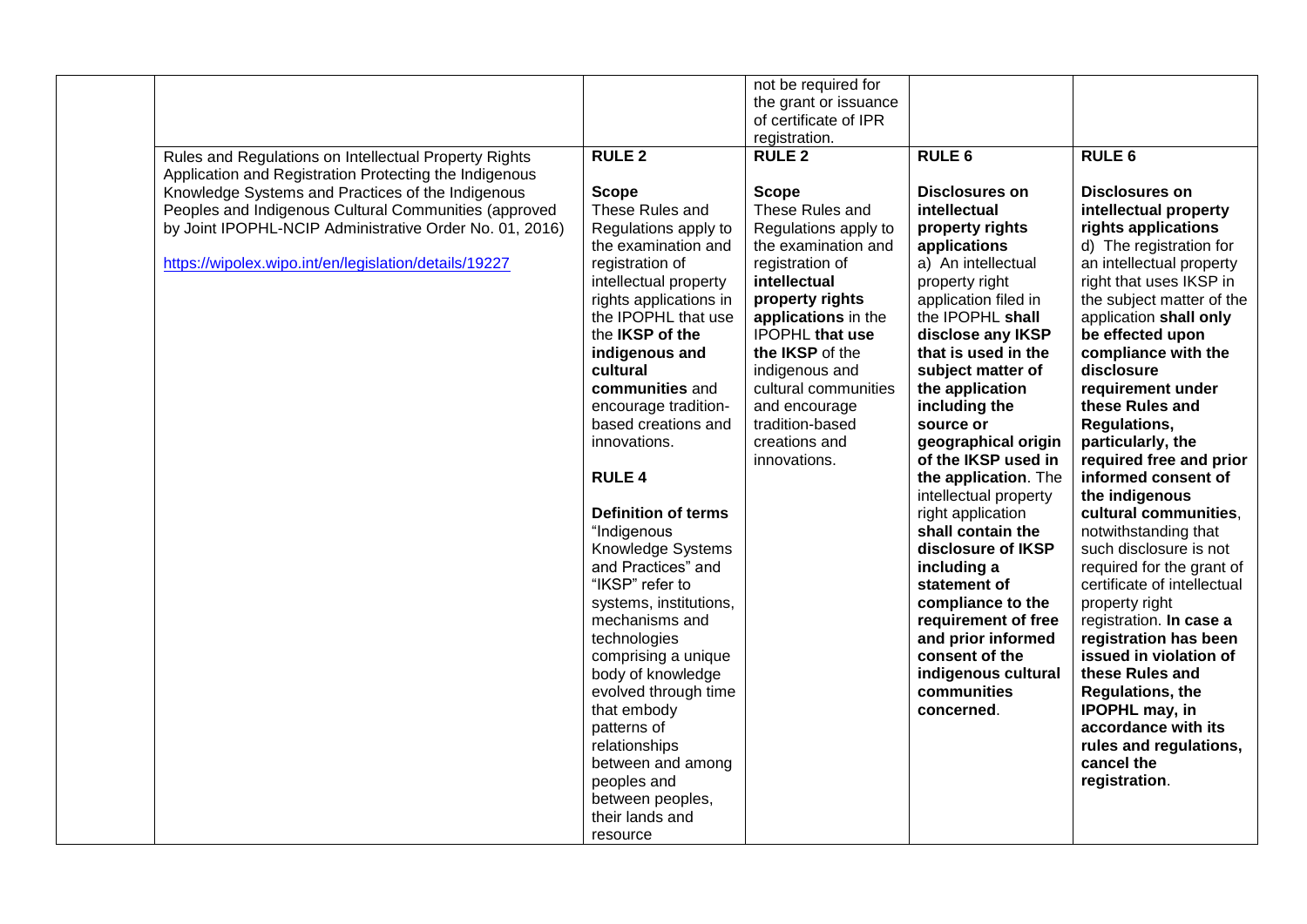|  | environment,           |  |  |
|--|------------------------|--|--|
|  | including such         |  |  |
|  | spheres of             |  |  |
|  | relationships which    |  |  |
|  |                        |  |  |
|  | may include social,    |  |  |
|  | political, cultural,   |  |  |
|  | economic, religious    |  |  |
|  | spheres, and which     |  |  |
|  | are the direct         |  |  |
|  | outcome of the         |  |  |
|  | indigenous peoples'    |  |  |
|  | responses to certain   |  |  |
|  | needs consisting of    |  |  |
|  | adaptive               |  |  |
|  | mechanisms which       |  |  |
|  | have allowed           |  |  |
|  | indigenous peoples     |  |  |
|  | to survive and thrive  |  |  |
|  | within their given     |  |  |
|  | socio-cultural and     |  |  |
|  | biophysical            |  |  |
|  | conditions (Rule II    |  |  |
|  | Section 1(f) NCIP      |  |  |
|  | Administrative Order   |  |  |
|  | No. 01-98).            |  |  |
|  |                        |  |  |
|  | The reference to       |  |  |
|  | <b>IKSP</b> also means |  |  |
|  | traditional cultural   |  |  |
|  | expressions or         |  |  |
|  | traditional            |  |  |
|  | knowledge and          |  |  |
|  | covers distinctive     |  |  |
|  | signs and symbols      |  |  |
|  | associated with the    |  |  |
|  | indigenous peoples     |  |  |
|  | and indigenous         |  |  |
|  | cultural communities   |  |  |
|  | and shall not be       |  |  |
|  | limited to a specific  |  |  |
|  | technical field, and   |  |  |
|  |                        |  |  |
|  | may include            |  |  |
|  | agricultural,          |  |  |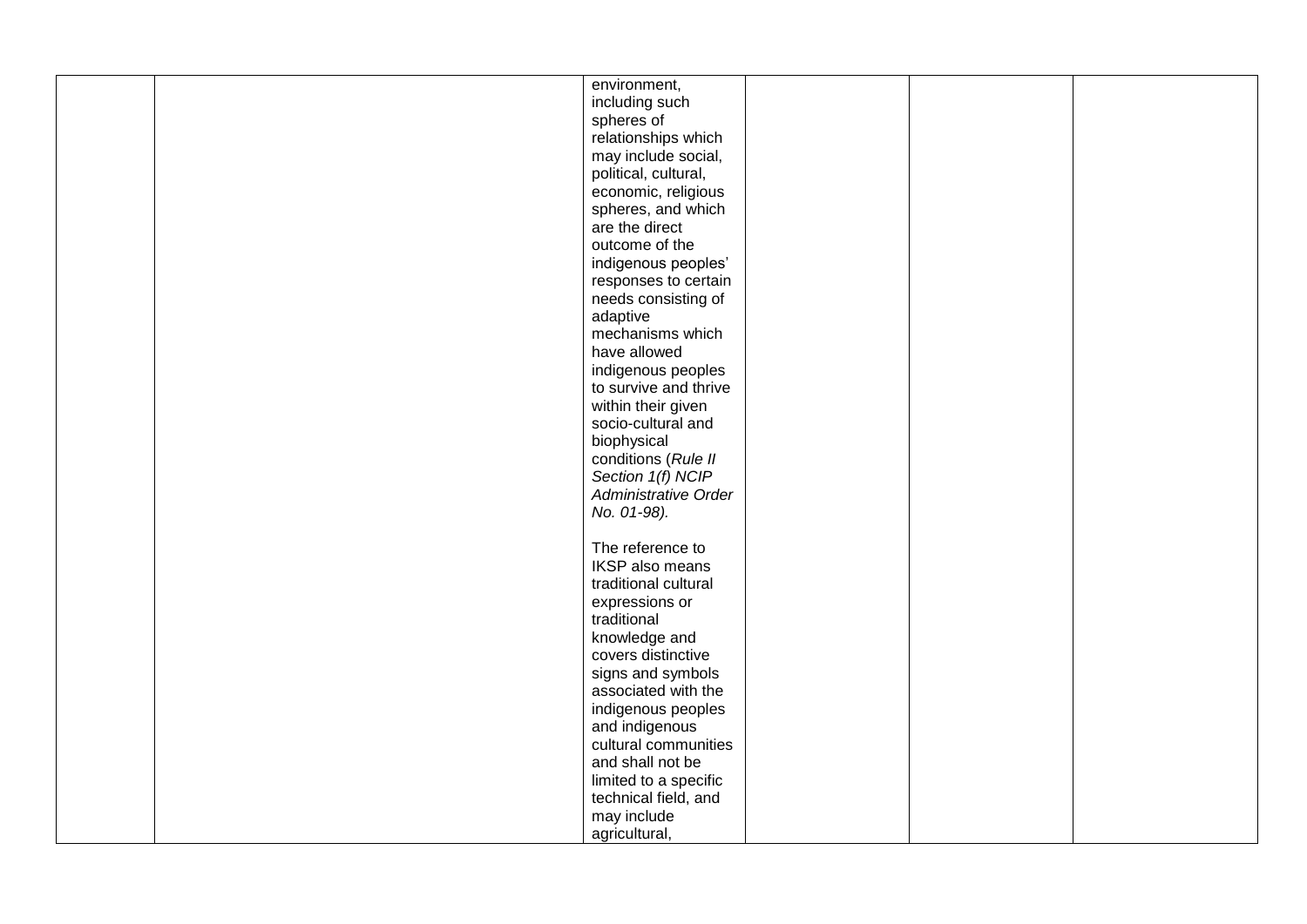|         |                                                        | environmental and         |                           |                           |  |
|---------|--------------------------------------------------------|---------------------------|---------------------------|---------------------------|--|
|         |                                                        | medical knowledge         |                           |                           |  |
|         |                                                        | and knowledge             |                           |                           |  |
|         |                                                        | associated with           |                           |                           |  |
|         |                                                        | genetic resources.        |                           |                           |  |
| Romania | Implementing Regulations of the Patent Law No. 64/1991 | <b>ARTICLE 16</b>         | <b>ARTICLE 16</b>         | <b>ARTICLE 16</b>         |  |
|         | (approved by Government Decision No. 547/2008)         |                           |                           |                           |  |
|         |                                                        | <b>Description of the</b> | <b>Description of the</b> | <b>Description of the</b> |  |
|         |                                                        | invention                 | invention                 | invention                 |  |
|         | (http://www.wipo.int/wipolex/en/details.jsp?id=8457)   |                           |                           |                           |  |
|         |                                                        |                           |                           |                           |  |
|         |                                                        | Traditional               | (1) The description of    | (1) The description of    |  |
|         |                                                        | knowledge                 | the invention             | the invention             |  |
|         |                                                        |                           | according to Art. 14      | according to Art. 14      |  |
|         |                                                        |                           | paragraph (1) letter      | paragraph (1) letter      |  |
|         |                                                        |                           | c) of the                 | c) of the                 |  |
|         |                                                        |                           | Law shall contain the     | Law shall contain the     |  |
|         |                                                        |                           | following:                | following:                |  |
|         |                                                        |                           | $[]$                      | $[]$                      |  |
|         |                                                        |                           | c) presentation of the    | c) presentation of the    |  |
|         |                                                        |                           | prior art considered      | prior art considered      |  |
|         |                                                        |                           | by the applicant to       | by the applicant to       |  |
|         |                                                        |                           | be useful for             | be useful for             |  |
|         |                                                        |                           | understanding,            | understanding,            |  |
|         |                                                        |                           | performing the            | performing the            |  |
|         |                                                        |                           | documentary search        | documentary search        |  |
|         |                                                        |                           | and examining the         | and examining the         |  |
|         |                                                        |                           | claimed invention,        | claimed invention,        |  |
|         |                                                        |                           | with the indication of    | with the indication of    |  |
|         |                                                        |                           | the documents which       | the documents which       |  |
|         |                                                        |                           | substantiate it; at       | substantiate it; at       |  |
|         |                                                        |                           | least one solution        | least one solution        |  |
|         |                                                        |                           | considered to be the      | considered to be the      |  |
|         |                                                        |                           | closest to the            | closest to the            |  |
|         |                                                        |                           | claimed invention         | claimed invention         |  |
|         |                                                        |                           | shall be presented;       | shall be presented;       |  |
|         |                                                        |                           | where the prior art       | where the prior art       |  |
|         |                                                        |                           | also contains             | also contains             |  |
|         |                                                        |                           | traditional               | traditional               |  |
|         |                                                        |                           | knowledge, this and       | knowledge, this and       |  |
|         |                                                        |                           | its source, if known,     | its source, if            |  |
|         |                                                        |                           | shall explicitly be       | known, shall              |  |
|         |                                                        |                           | indicated in the          | explicitly be             |  |
|         |                                                        |                           | description;              |                           |  |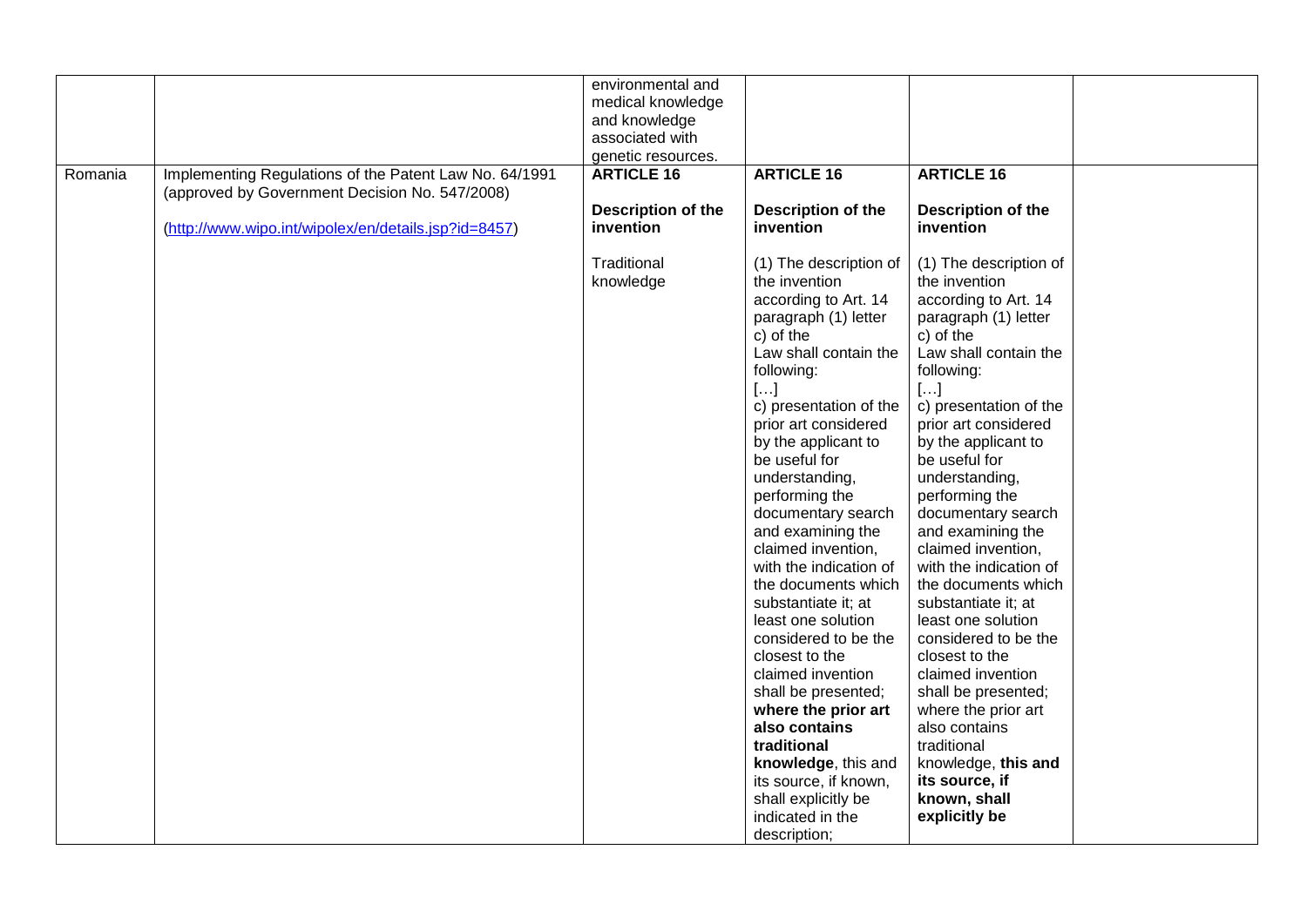|       |                                                                                                                             |                                                                                                                     | $[]$                                                                                                                                                                                     | indicated in the<br>description;                                                                                                                                                                      |                                                                                                                                                                                                                                                                                                                                                                                                                                                                                                                                                                                                                                                                                           |
|-------|-----------------------------------------------------------------------------------------------------------------------------|---------------------------------------------------------------------------------------------------------------------|------------------------------------------------------------------------------------------------------------------------------------------------------------------------------------------|-------------------------------------------------------------------------------------------------------------------------------------------------------------------------------------------------------|-------------------------------------------------------------------------------------------------------------------------------------------------------------------------------------------------------------------------------------------------------------------------------------------------------------------------------------------------------------------------------------------------------------------------------------------------------------------------------------------------------------------------------------------------------------------------------------------------------------------------------------------------------------------------------------------|
|       | Law No. 64/1991 on Patents (as amended up to Law No.<br>83/2014)<br>(https://wipolex.wipo.int/en/legislation/details/15734) |                                                                                                                     |                                                                                                                                                                                          |                                                                                                                                                                                                       | Art. $53 - (1)$ Failure to<br>meet one or more of the<br>formal requirements<br>concerning the patent<br>application shall only<br>constitute grounds for<br>revocation or<br>cancellation of the<br>patent, either wholly<br>or in part, where said<br>failure resulted from<br>fraudulent intentions.<br>(2) A patent shall not be<br>revoked or cancelled,<br>either wholly or in part,<br>without giving the owner<br>the possibility to present<br>observations<br>concerning the<br>revocation or<br>cancellation and to<br>make, in a reasonable<br>period of time,<br>amendments or<br>corrections allowed by<br>the Law and the<br>corresponding<br>implementing<br>regulations. |
| Samoa | Intellectual Property Act 2011<br>(http://www.wipo.int/wipolex/en/details.jsp?id=13492)                                     | <b>Article 7</b><br>biological material or<br>knowledge available<br>within any local or<br>indigenous<br>community | Article 7-<br><b>Application for a</b><br>patent<br>$[]$<br>(3) An application<br>must contain the<br>following:<br>[]<br>(g) a statement<br>stating whether or<br>not the invention for | <b>Article 7-</b><br><b>Application for a</b><br>patent<br>$[\ldots]$<br>(3) An application<br>must contain the<br>following:<br>$[]$<br>$(g)$ a statement<br>stating whether or<br>not the invention | <b>Article 7- Application</b><br>for a patent<br>$[]$<br>(12) If an applicant fails<br>to provide evidence as<br>directed by the<br>Registrar under<br>subsection (10),<br>the Registrar may,<br>cease to deal further<br>with the application.                                                                                                                                                                                                                                                                                                                                                                                                                                           |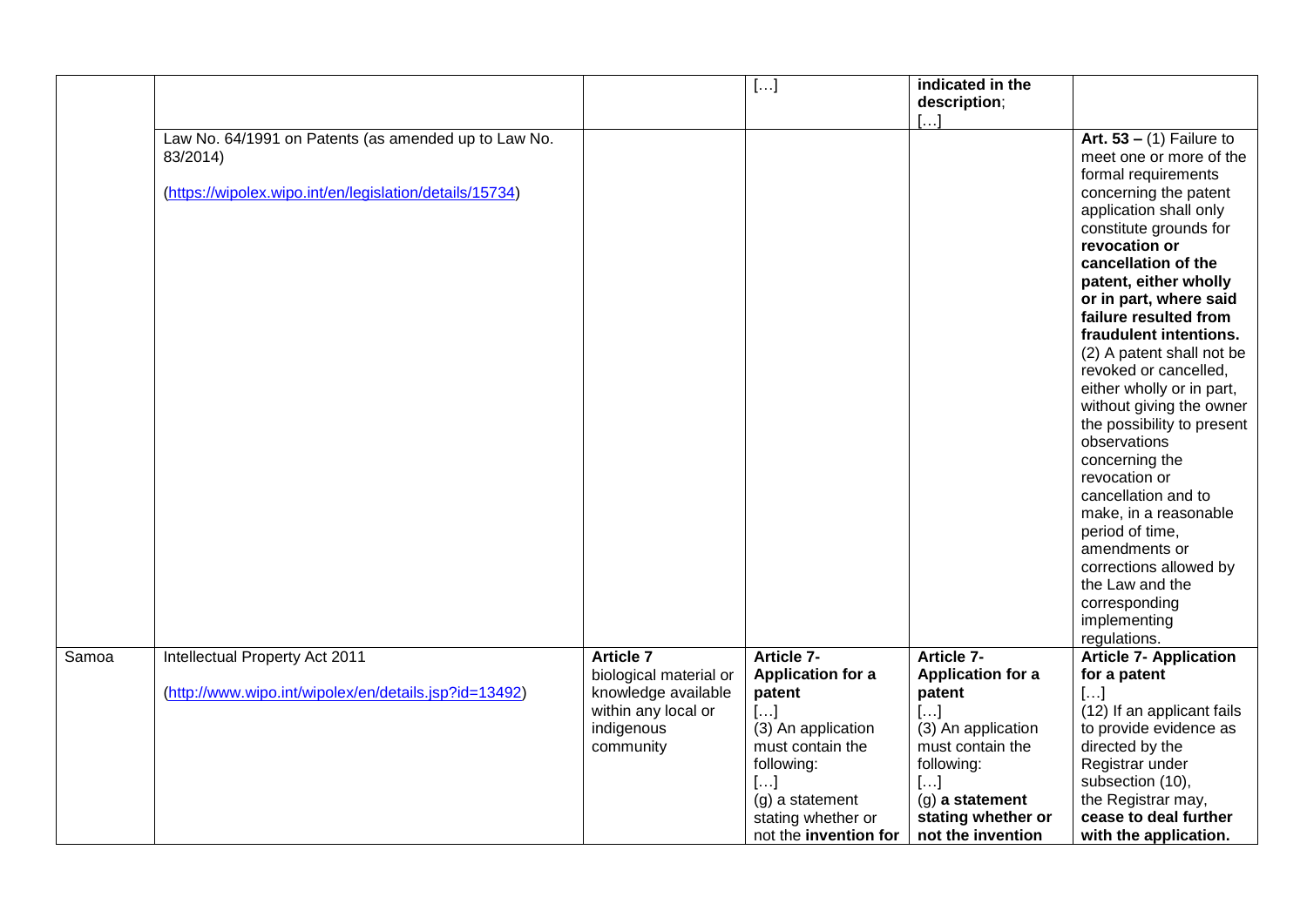|  | which protection is      | for which             |                           |
|--|--------------------------|-----------------------|---------------------------|
|  | claimed is based         | protection is         | 17. Invalidation- (1)     |
|  | on knowledge             | claimed is based      | Any interested person     |
|  | available within any     | on knowledge          | may apply to the          |
|  | local or indigenous      | available within any  | Supreme Court to          |
|  | community whether        | local or indigenous   | invalidate a patent.      |
|  | from Samoa or            | community whether     | (2) The Supreme Court     |
|  | elsewhere:               | from Samoa or         | must invalidate the       |
|  |                          |                       |                           |
|  | (h) a statement          | elsewhere:            | patent if the applicant   |
|  | disclosing the source    | (h) a statement       | proves that:              |
|  | and geographical         | disclosing the        | (a) any of the            |
|  | origin of any            | source and            | requirements of           |
|  | biological material      | geographical origin   | sections 5 and sections   |
|  | used for the             | of any biological     | 7 to 10                   |
|  | invention;               | material used for     | are not fulfilled;        |
|  | []                       | the invention;        | []                        |
|  | (10) Subject to          | $[]$                  |                           |
|  | subsection (11), if      | (10) Subject to       | 22. Application for an    |
|  | the application is       | subsection (11), if   | innovation patent         |
|  | based on or              | the application is    | $[]$                      |
|  | derived from             | based on or derived   | (12) When an applicant    |
|  | biological material      | from biological       | fails to provide evidence |
|  | or knowledge             | material or           | as directed by the        |
|  | available within any     | knowledge available   |                           |
|  | local or indigenous      | within any local or   | Registrar under           |
|  |                          |                       | subsection (10), the      |
|  | community the            | indigenous            | Registrar may cease to    |
|  | Registrar may direct     | community the         | deal further with the     |
|  | the applicant to         | Registrar may direct  | application.              |
|  | furnish evidence as      | the applicant to      |                           |
|  | to the applicant's title | furnish evidence as   | 28. Invalidation-(1) Any  |
|  | or authority to make     | to the applicant's    | interested person may     |
|  | use of such material     | title or authority to | apply to the Registrar to |
|  | or knowledge.            | make use of such      | invalidate an             |
|  | $[]$                     | material or           | innovation patent.        |
|  |                          | knowledge.            | (2) The Registrar must    |
|  | 22. Application for      | []                    | invalidate the innovation |
|  | an innovation            |                       | patent if the             |
|  | patent                   | 22. Application for   | applicant proves that:    |
|  | $[]$                     | an innovation         | $[]$                      |
|  | (3) An application       | patent                | (b) the description and   |
|  | must contain:            | $[]$                  | the claims do not         |
|  | []                       | (3) An application    |                           |
|  |                          | must contain:         | comply with the           |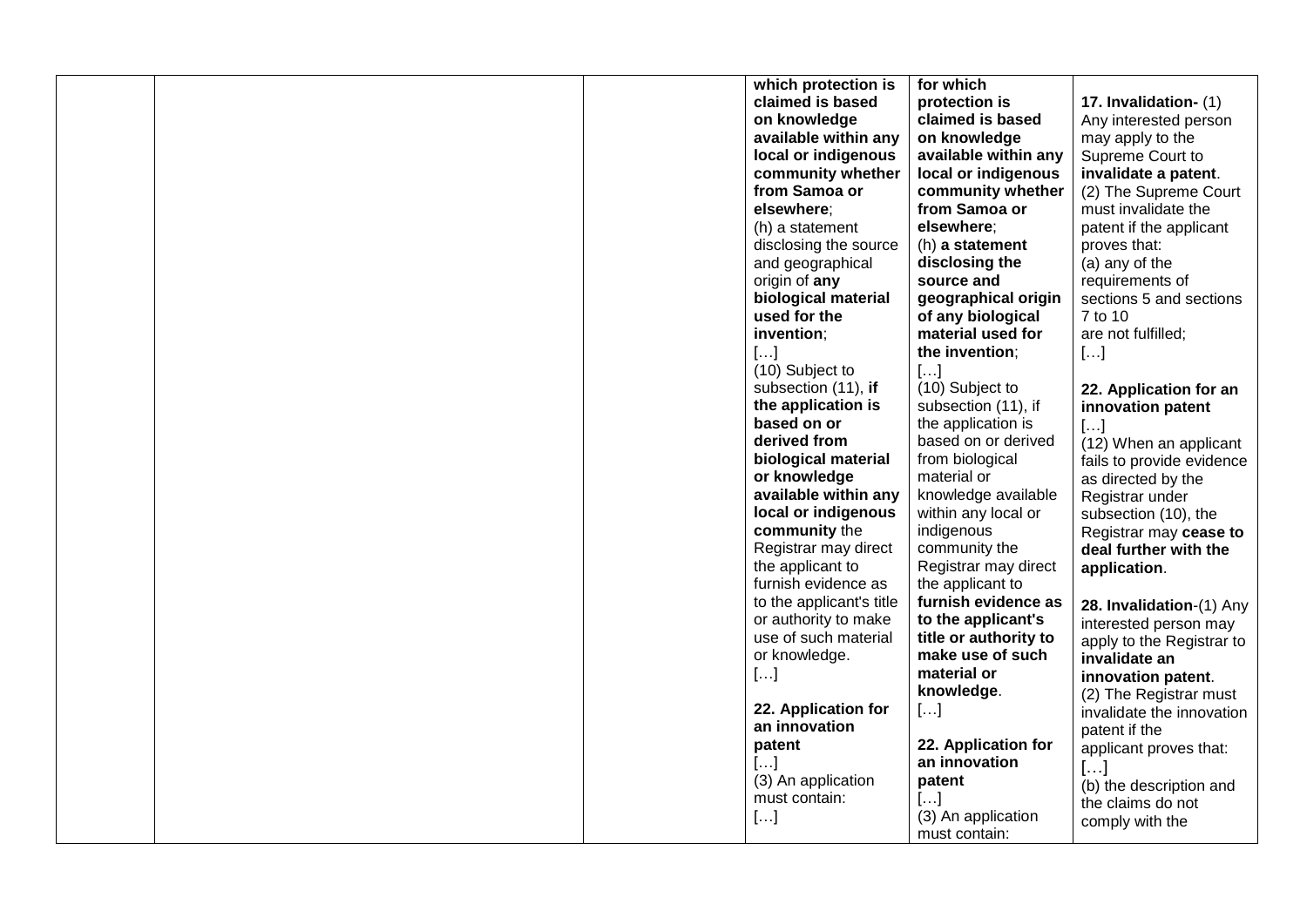|        |                                                      |                  | (g) a statement          | []                    | requirements of section |
|--------|------------------------------------------------------|------------------|--------------------------|-----------------------|-------------------------|
|        |                                                      |                  | stating whether or       | (g) a statement       | 20 and sections 22, to  |
|        |                                                      |                  | not the invention for    | stating whether or    | 25;                     |
|        |                                                      |                  | which protection is      | not the invention     | $[]$                    |
|        |                                                      |                  | claimed is based         | for which             |                         |
|        |                                                      |                  | on knowledge             | protection is         |                         |
|        |                                                      |                  | available                | claimed is based      |                         |
|        |                                                      |                  | within any local or      | on knowledge          |                         |
|        |                                                      |                  | indigenous               | available             |                         |
|        |                                                      |                  | community whether        | within any local or   |                         |
|        |                                                      |                  | from Samoa or            | indigenous            |                         |
|        |                                                      |                  | elsewhere; and           | community whether     |                         |
|        |                                                      |                  | (h) a statement          | from Samoa or         |                         |
|        |                                                      |                  | disclosing the source    | elsewhere; and        |                         |
|        |                                                      |                  | and geographical         | (h) a statement       |                         |
|        |                                                      |                  | origin of any            | disclosing the        |                         |
|        |                                                      |                  | biological material      | source and            |                         |
|        |                                                      |                  | used for the             | geographical origin   |                         |
|        |                                                      |                  | invention;               | of any biological     |                         |
|        |                                                      |                  | []                       | material used for     |                         |
|        |                                                      |                  | (10) Subject to          | the invention;        |                         |
|        |                                                      |                  | subsection (11), if      | $[]$                  |                         |
|        |                                                      |                  | the application is       | (10) Subject to       |                         |
|        |                                                      |                  | based on or              | subsection (11), if   |                         |
|        |                                                      |                  | derived from             | the application is    |                         |
|        |                                                      |                  | biological material      | based on or derived   |                         |
|        |                                                      |                  | or knowledge             | from biological       |                         |
|        |                                                      |                  | available within any     | material or           |                         |
|        |                                                      |                  | local or indigenous      | knowledge available   |                         |
|        |                                                      |                  | community the            | within any local or   |                         |
|        |                                                      |                  | Registrar may direct     | indigenous            |                         |
|        |                                                      |                  | the applicant to         | community the         |                         |
|        |                                                      |                  | furnish evidence as      | Registrar may direct  |                         |
|        |                                                      |                  | to the applicant's title | the applicant to      |                         |
|        |                                                      |                  | or authority to make     | furnish evidence as   |                         |
|        |                                                      |                  | use of such material     | to the applicant's    |                         |
|        |                                                      |                  | or knowledge.            | title or authority to |                         |
|        |                                                      |                  |                          | make use of such      |                         |
|        |                                                      |                  |                          | material or           |                         |
|        |                                                      |                  |                          |                       |                         |
|        |                                                      |                  |                          | knowledge.            |                         |
| South  | Patents Amendment Act 2005 (Act No. 20 of 2005)      | (Section 2)      | Amendment of             | Amendment of          | Section 61              |
| Africa |                                                      | genetic resource | section 30 of Act 57     | section 30 of Act 57  | (1) Any person may at   |
|        | (http://www.wipo.int/wipolex/en/details.jsp?id=5765) |                  | of 1978, as amended      | of 1978, as amended   | any time apply in the   |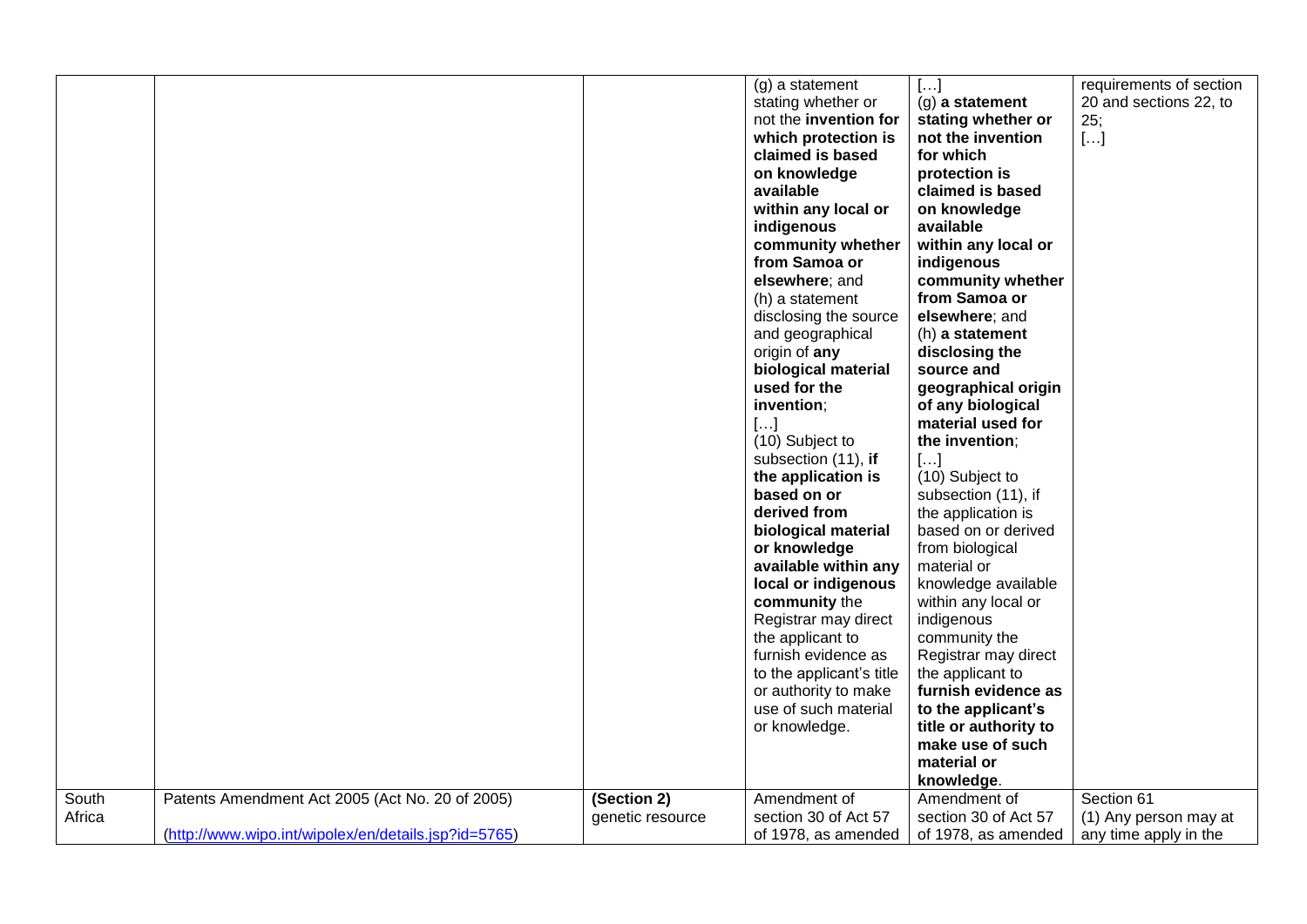| indigenous biological | by section 33 of Act   | by section 33 of Act   | prescribed manner for    |
|-----------------------|------------------------|------------------------|--------------------------|
| resource              | 38 of 1997             | 38 of 1997             | the revocation of a      |
|                       |                        |                        |                          |
| traditional           | 2. Section 30 of the   | 2. Section 30 of the   | patent on any of the     |
| knowledge             | principal Act is       | principal Act is       | following grounds only,  |
|                       | hereby amended by      | hereby amended by      | namely                   |
| Genetic resource      | the insertion after    | the insertion after    | $[]$                     |
| means                 | subsection 25          | subsection 25          | (g) that the prescribed  |
| (a) any indigenous    | (3) of the following   | (3) of the following   | declaration lodged in    |
| genetic material; or  | subsections:           | subsections:           | respect of the           |
| (b) the genetic       |                        |                        | application for the      |
| potential or          | "(3A) Every applicant  | "(3A) Every applicant  | patent or the statement  |
| characteristics of    | who lodges an          | who lodges an          | lodged in terms of       |
| any indigenous        | application for a      | application for a      | section 30(3A) contains  |
| species.              | patent accompanied     | patent accompanied     | a false statement or     |
|                       | by a complete          | by a complete          | representation which is  |
| Indigenous biological | specification shall,   | specification shall,   | material and which the   |
| resource means an     | before acceptance      | before acceptance of   | patentee knew or ought   |
| indigenous biological | of the application,    | the application,       | reasonably to have       |
| resource as defined   | lodge with the         | lodge with the         | known to be false at the |
| in section 1 of the   | registrar a statement  | registrar a            | time when the            |
| National              | in the prescribed      | statement in the       | declaration statement or |
| Environmental         | manner stating         | prescribed manner      | representation was       |
| Management:           | whether or not the     | stating whether or     | made.                    |
| Biodiversity Act,     | invention for which    | not the invention      |                          |
| 2004 (Act No. 10 of   | protection is claimed  | for which              |                          |
| 2004).                | is based on or         | protection is          |                          |
|                       | derived from an        | claimed is based       |                          |
| Traditional           | indigenous biological  | on or derived from     |                          |
| knowledge means       | resource, genetic      | an indigenous          |                          |
| the knowledge that    | resource, or           | biological resource,   |                          |
| an indigenous         | traditional knowledge  | genetic resource,      |                          |
| community has         | or use.                | or                     |                          |
| regarding the use of  | (3B) The registrar     | traditional            |                          |
| an indigenous         | shall call upon the    | knowledge or use.      |                          |
| biological resource   | applicant to furnish   | (3B) The registrar     |                          |
| or a genetic          | proof in the           | shall call upon the    |                          |
| resource.             | prescribed manner      | applicant to furnish   |                          |
|                       | as to his or her title | proof in the           |                          |
|                       | or authority to make   | prescribed manner      |                          |
|                       | use of the             | as to his or her title |                          |
|                       | indigenous biological  | or authority to        |                          |
|                       | resource, genetic      | make use of the        |                          |
|                       | resource, or of the    | indigenous             |                          |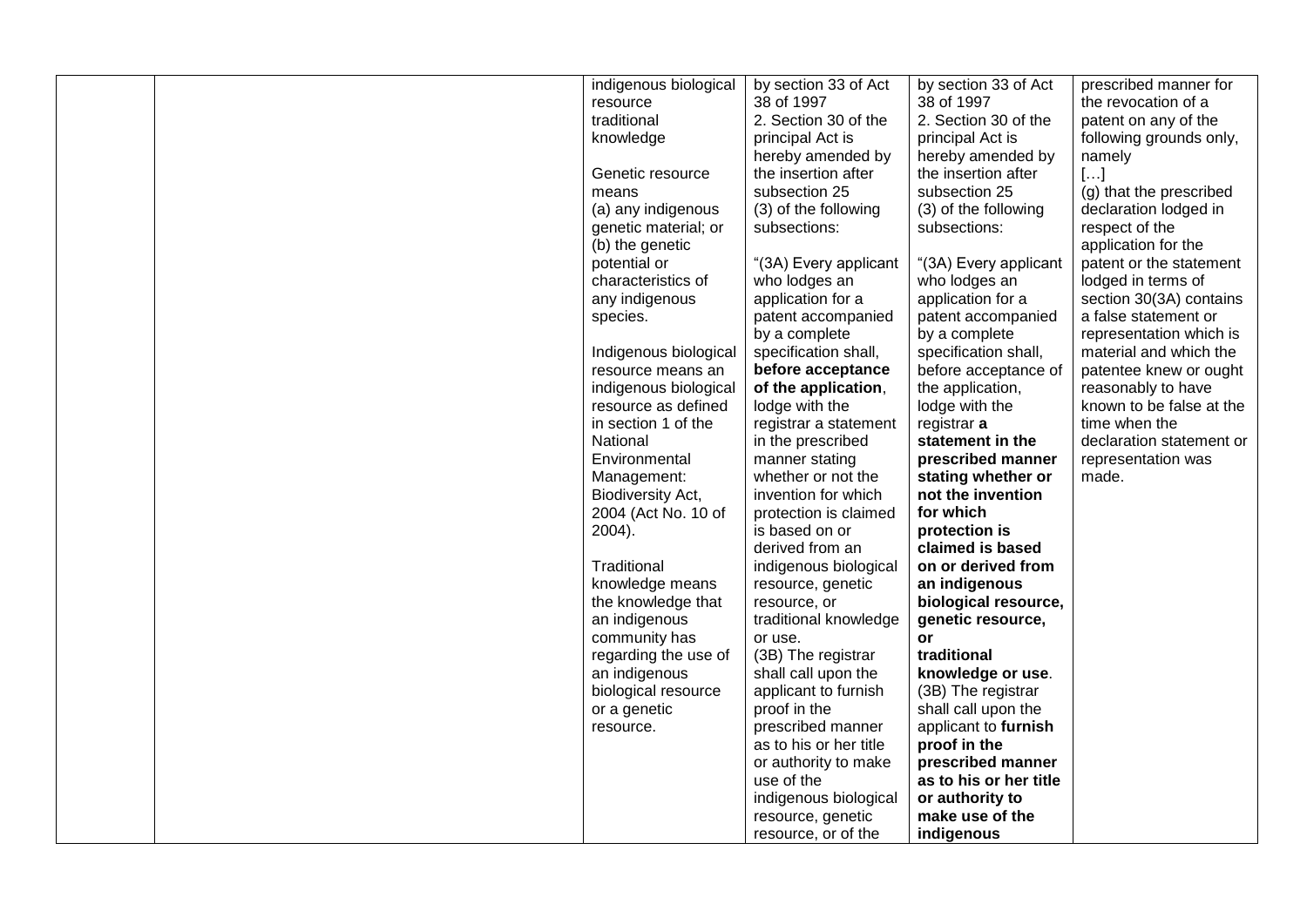|       |                                                                                                                                                                            |                                     | traditional knowledge<br>or use if an applicant<br>lodges a statement<br>that acknowledges<br>that the invention<br>for which<br>protection is<br>claimed is based<br>on or derived from<br>an indigenous<br>biological resource,<br>genetic resource,<br>or traditional<br>knowledge or use.".                                                                                                              | biological resource,<br>genetic resource,<br>or of the traditional<br>knowledge or use if<br>an applicant lodges<br>a statement that<br>acknowledges that<br>the invention for<br>which protection is<br>claimed is based<br>on or derived from<br>an indigenous<br>biological resource,<br>genetic resource,<br>or traditional<br>knowledge or use.".                                                                                                                                           |                                                                                                                                                                                                                                                                                                                                                                                                                                                                                                                                                                                                               |
|-------|----------------------------------------------------------------------------------------------------------------------------------------------------------------------------|-------------------------------------|--------------------------------------------------------------------------------------------------------------------------------------------------------------------------------------------------------------------------------------------------------------------------------------------------------------------------------------------------------------------------------------------------------------|--------------------------------------------------------------------------------------------------------------------------------------------------------------------------------------------------------------------------------------------------------------------------------------------------------------------------------------------------------------------------------------------------------------------------------------------------------------------------------------------------|---------------------------------------------------------------------------------------------------------------------------------------------------------------------------------------------------------------------------------------------------------------------------------------------------------------------------------------------------------------------------------------------------------------------------------------------------------------------------------------------------------------------------------------------------------------------------------------------------------------|
| Spain | Ley N° 24/2015, de 24 de julio de 2015, de Patentes<br>(modificada por la Ley N° 6/2018, de 3 de julio de 2018)<br>(https://wipolex.wipo.int/en/legislation/details/16711) | Artículo 23(2)<br>materia biológica | Artículo 23.<br>Requisitos de la<br>solicitud.<br>$[]$<br>2. Cuando la<br>invención se refiera<br>a materia biológica<br>de origen vegetal o<br>animal la solicitud<br>deberá incluir la<br>mención de su<br>origen geográfico o<br>la fuente de<br>procedencia de<br>dicha materia si<br>estos datos fueran<br>conocidos. Esta<br>información no<br>prejuzgará la validez<br>de la patente.<br>$[ \ldots ]$ | Artículo 23.<br>Requisitos de la<br>solicitud.<br>$[]$<br>2. Cuando la<br>invención se refiera<br>a materia biológica<br>de origen vegetal o<br>animal la solicitud<br>deberá incluir la<br>mención de su<br>origen geográfico o<br>la fuente de<br>procedencia de<br>dicha materia si<br>estos datos fueran<br>conocidos. Esta<br>información no<br>prejuzgará la validez<br>de la patente.<br>En los supuestos<br>previstos en el<br>Reglamento (UE) n.º<br>511/2014 del<br>Parlamento Europeo | Artículo 23. Requisitos<br>de la solicitud.<br>[]<br>2. Cuando la invención<br>se refiera a materia<br>biológica de origen<br>vegetal o animal la<br>solicitud deberá incluir<br>la mención de su origen<br>geográfico o la fuente<br>de procedencia de<br>dicha materia si estos<br>datos fueran conocidos.<br>Esta información no<br>prejuzgará la validez<br>de la patente.<br>En los supuestos<br>previstos en el<br>Reglamento (UE) n.º<br>511/2014 del<br>Parlamento Europeo<br>y del Consejo, de 16 de<br>abril de 2014, relativo a<br>las medidas de<br>cumplimiento de los<br>usuarios del Protocolo |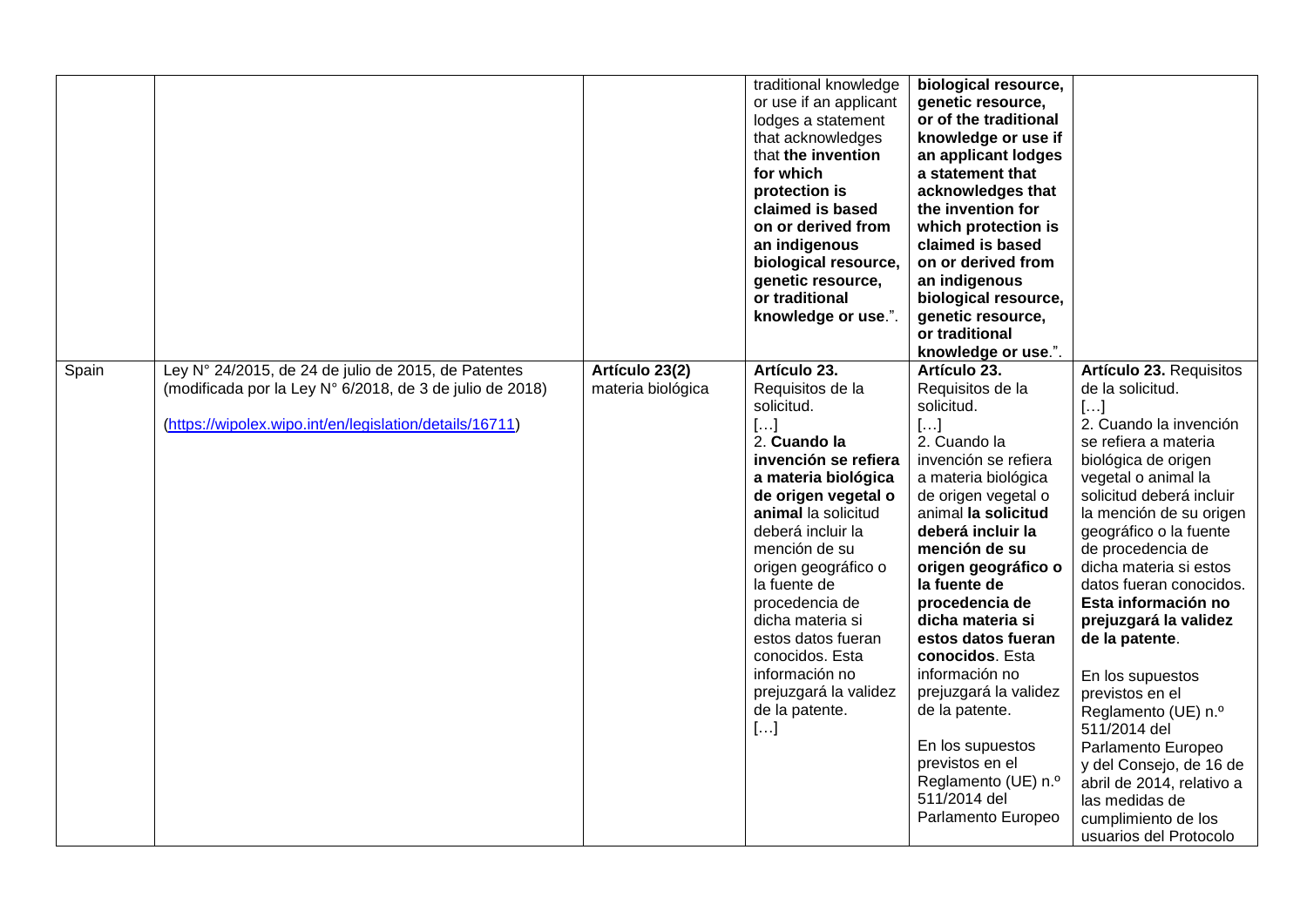|        |                                                      |                        |                        | y del Consejo, de 16   | de Nagoya sobre el        |
|--------|------------------------------------------------------|------------------------|------------------------|------------------------|---------------------------|
|        |                                                      |                        |                        | de abril de 2014,      | acceso a los recursos     |
|        |                                                      |                        |                        | relativo a las         | genéticos y               |
|        |                                                      |                        |                        | medidas de             | participación justa y     |
|        |                                                      |                        |                        | cumplimiento de los    | equitativa en los         |
|        |                                                      |                        |                        | usuarios del           | beneficios que se         |
|        |                                                      |                        |                        | Protocolo de Nagoya    | deriven de su utilización |
|        |                                                      |                        |                        | sobre el acceso a los  | en la Unión, la solicitud |
|        |                                                      |                        |                        | recursos genéticos y   | de                        |
|        |                                                      |                        |                        | participación justa y  | patente deberá            |
|        |                                                      |                        |                        | equitativa en los      | asimismo contener, en     |
|        |                                                      |                        |                        | beneficios que se      | la medida en que          |
|        |                                                      |                        |                        | deriven de su          | reglamentariamente se     |
|        |                                                      |                        |                        | utilización en la      | determine, la             |
|        |                                                      |                        |                        | Unión, la solicitud de | información que los       |
|        |                                                      |                        |                        | patente deberá         | usuarios de tales         |
|        |                                                      |                        |                        | asimismo contener,     | recursos vienen           |
|        |                                                      |                        |                        | en la medida en que    | obligados a conservar     |
|        |                                                      |                        |                        | reglamentariamente     | con arreglo a lo previsto |
|        |                                                      |                        |                        | se determine, la       | en la norma citada. La    |
|        |                                                      |                        |                        | información que        | referida información      |
|        |                                                      |                        |                        | los usuarios de        | tampoco prejuzgará la     |
|        |                                                      |                        |                        | tales recursos         | validez de la patente.    |
|        |                                                      |                        |                        | vienen obligados a     |                           |
|        |                                                      |                        |                        | conservar con          |                           |
|        |                                                      |                        |                        | arreglo a lo           |                           |
|        |                                                      |                        |                        | previsto en la         |                           |
|        |                                                      |                        |                        | norma citada. La       |                           |
|        |                                                      |                        |                        | referida información   |                           |
|        |                                                      |                        |                        | tampoco prejuzgará     |                           |
|        |                                                      |                        |                        | la validez de la       |                           |
|        |                                                      |                        |                        | patente.               |                           |
| Sweden | Regulation (2004:162) Amending the Patents Decree    | Article 5a             | Article 5a.            | Article 5a.            | Article 5a.               |
|        |                                                      | biological material of | If an invention        | If an invention        | If an invention concerns  |
|        | (http://www.wipo.int/wipolex/en/details.jsp?id=3672) | plant or animal origin | concerns biological    | concerns biological    | biological material of    |
|        |                                                      |                        | material of plant or   | material of plant or   | plant or animal origin or |
|        |                                                      |                        | animal origin or if it | animal origin or if it | if it uses such material, |
|        |                                                      |                        | uses such material.    | uses such material,    | the patent application    |
|        |                                                      |                        | the patent             | the patent             | shall include information |
|        |                                                      |                        | application shall      | application shall      | on the geographical       |
|        |                                                      |                        | include information    | include information    | origin of such material,  |
|        |                                                      |                        | on the geographical    | on the                 | if this is known. If the  |
|        |                                                      |                        | origin of such         | geographical origin    |                           |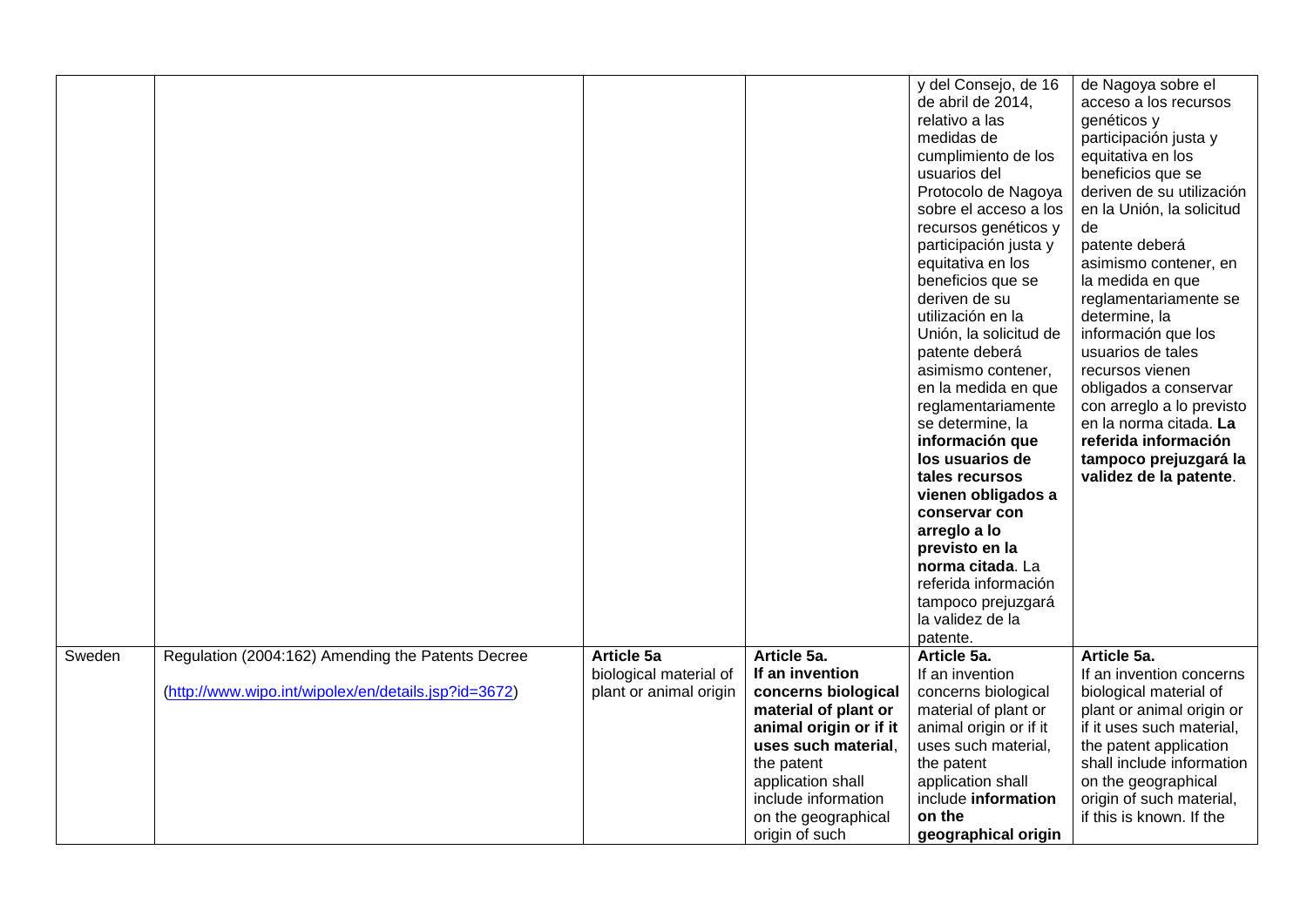| Switzerland | Federal Act of June 25, 1954 on Patents for Inventions                                  | <b>Article 49a</b>                                                                     | material, if this is<br>known. If the origin is<br>not known, this shall<br>be indicated.<br>Lack of information<br>on the geographical<br>origin or on the<br>knowledge of the<br>applicant regarding<br>the origin is without<br>prejudice to the<br>processing of the<br>patent application or<br>the validity of the<br>rights arising from a<br>patent granted.<br>Article 49a                                                                                         | of such material, if<br>this is known. If the<br>origin is not known,<br>this shall be<br>indicated.<br>Lack of information<br>on the geographical<br>origin or on the<br>knowledge of the<br>applicant regarding<br>the origin is without<br>prejudice to the<br>processing of the<br>patent application or<br>the validity of the<br>rights arising from a<br>patent granted.<br>Article 49a                                                                                                  | origin is not known, this<br>shall be indicated.<br>Lack of information on<br>the geographical<br>origin or on the<br>knowledge of the<br>applicant regarding<br>the origin is without<br>prejudice to the<br>processing of the<br>patent application or<br>the validity of the<br>rights arising from a<br>patent granted.<br><b>Article 59</b>                                                                                                                                    |
|-------------|-----------------------------------------------------------------------------------------|----------------------------------------------------------------------------------------|-----------------------------------------------------------------------------------------------------------------------------------------------------------------------------------------------------------------------------------------------------------------------------------------------------------------------------------------------------------------------------------------------------------------------------------------------------------------------------|-------------------------------------------------------------------------------------------------------------------------------------------------------------------------------------------------------------------------------------------------------------------------------------------------------------------------------------------------------------------------------------------------------------------------------------------------------------------------------------------------|-------------------------------------------------------------------------------------------------------------------------------------------------------------------------------------------------------------------------------------------------------------------------------------------------------------------------------------------------------------------------------------------------------------------------------------------------------------------------------------|
|             | (status as of January 1, 2012)<br>(http://www.wipo.int/wipolex/en/details.jsp?id=11895) | Genetic resource;<br>traditional<br>knowledge of<br>indigenous or local<br>communities | 1. The patent<br>application must<br>contain information<br>on the source:<br>a. of the genetic<br>resource to which<br>the inventor or the<br>patent applicant<br>had access,<br>provided the<br>invention is directly<br>based on this<br>resource;<br>b. of traditional<br>knowledge of<br>indigenous or local<br>communities to<br>which the inventor<br>or the patent<br>applicant had<br>access, provided<br>the invention is<br>directly based on<br>this knowledge. | 1. The patent<br>application must<br>contain information<br>on the source:<br>a. of the genetic<br>resource to which<br>the inventor or the<br>patent applicant had<br>access, provided the<br>invention is directly<br>based on this<br>resource;<br>b. of traditional<br>knowledge of<br>indigenous or local<br>communities to<br>which the inventor or<br>the patent applicant<br>had access,<br>provided the<br>invention is directly<br>based on this<br>knowledge.<br>2. If the source is | []<br>2. If the patent<br>application does not<br>meet the other<br>requirements of this Act<br>or the Ordinance, the<br>Institute shall set a<br>time limit for the<br>patent applicant by<br>which the deficiencies<br>must be remedies.<br>Article 59(a)<br>3. The Institute shall<br>reject the patent<br>application if:<br>$\left[\ldots\right]$<br>b. the deficiencies<br>mentioned in Article 59<br>paragraph 2 have not<br>been remedied.<br>Art. 81a<br>1. Any person who |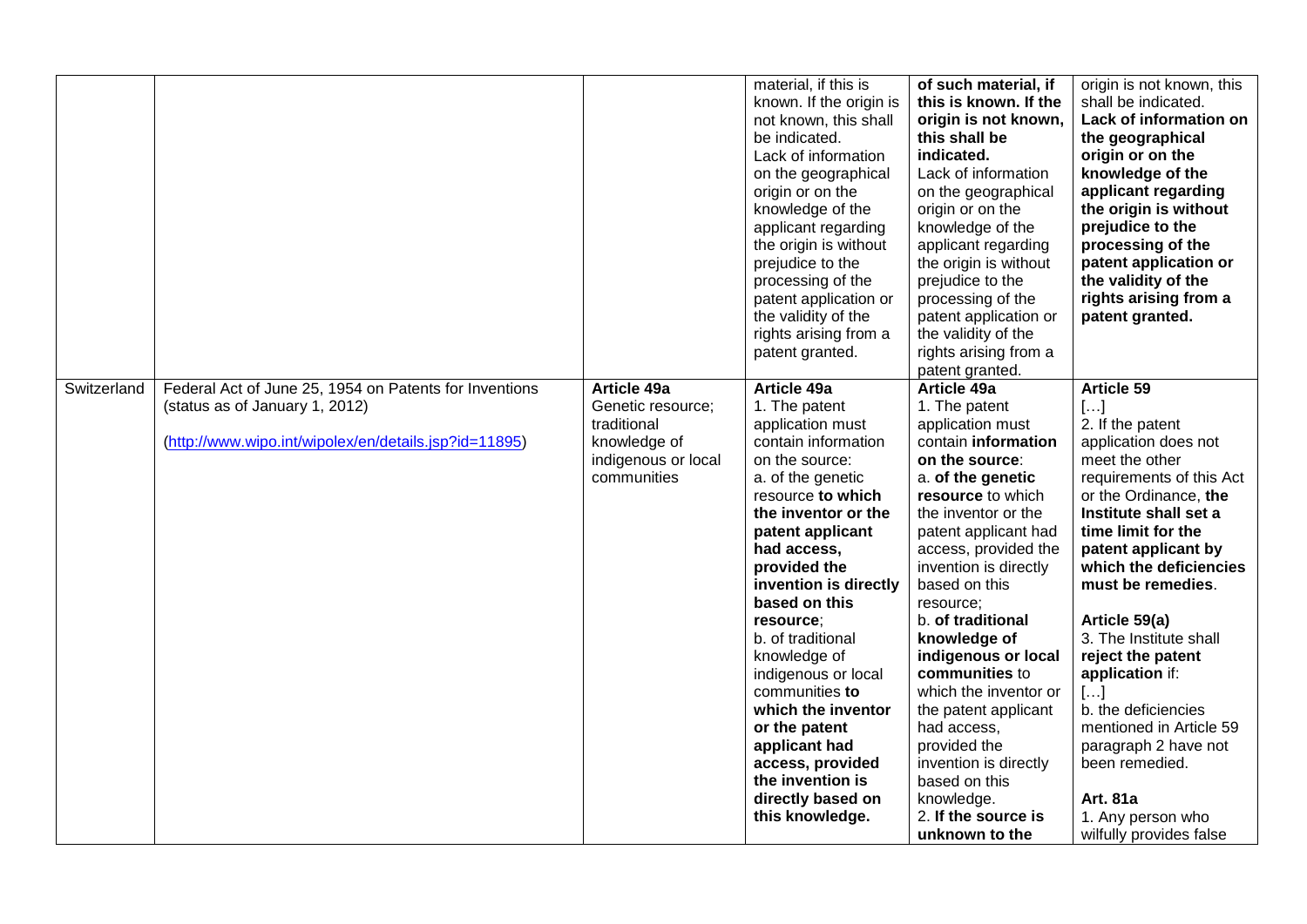|         |                                                                                            |                                                                                                            |                                                                                                                                                                                                                                                                                                                                                                                                                                                                                                                                                                                                          | inventor or the<br>patent applicant,<br>the patent applicant<br>must confirm this<br>in writing.                                                                                                                                                                                                                                                                                                                                                                                                                                                                                                                                 | information under<br>Article 49a is liable to a<br>fine of up to 100,000<br>francs.<br>2. The court may order<br>the publication of the<br>judgment.                                                                                                                                                                                         |
|---------|--------------------------------------------------------------------------------------------|------------------------------------------------------------------------------------------------------------|----------------------------------------------------------------------------------------------------------------------------------------------------------------------------------------------------------------------------------------------------------------------------------------------------------------------------------------------------------------------------------------------------------------------------------------------------------------------------------------------------------------------------------------------------------------------------------------------------------|----------------------------------------------------------------------------------------------------------------------------------------------------------------------------------------------------------------------------------------------------------------------------------------------------------------------------------------------------------------------------------------------------------------------------------------------------------------------------------------------------------------------------------------------------------------------------------------------------------------------------------|----------------------------------------------------------------------------------------------------------------------------------------------------------------------------------------------------------------------------------------------------------------------------------------------------------------------------------------------|
| Uganda  | The Industrial Property Act, 2014<br>https://wipolex.wipo.int/en/legislation/details/16480 | 21. Application for<br>a patent.<br>$[\ldots]$<br>(8)<br>biological resources,<br>traditional<br>knowledge | 21. Application for<br>a patent.<br>[]<br>(8)<br>The description shall<br>contain a clear<br>identification of the<br>origin of genetic or<br>biological resources<br>collected in the<br>territory of Uganda<br>and that were<br>directly or indirectly<br>used in the making<br>of the claimed<br>invention as well as<br>of any element of<br>traditional knowledge<br>associated or not<br>with those resources<br>and that was directly<br>or indirectly used in<br>the making of the<br>claimed invention<br>without the prior<br>informed consent of<br>its individual or<br>collective creators. | 21. Application for<br>a patent.<br>$[\ldots]$<br>(8)<br>The description shall<br>contain a clear<br>identification of the<br>origin of genetic or<br>biological<br>resources collected<br>in the territory of<br><b>Uganda and that</b><br>were directly or<br>indirectly used in<br>the making of the<br>claimed invention<br>as well as of any<br>element of<br>traditional<br>knowledge<br>associated or not<br>with those<br>resources and that<br>was directly or<br>indirectly used in<br>the making of the<br>claimed invention<br>without the prior<br>informed consent of<br>its individual or<br>collective creators. | Section 90<br>$[]$<br>(3) The court shall<br>revoke or invalidate<br>the registration of the<br>patent or the utility<br>model or industrial<br>design on any of the<br>following<br>grounds that-<br>[]<br>(f) the patent does not<br>fully describe and<br>ascertain the invention<br>and the manner in<br>which it is to be<br>performed; |
| Vanuatu | Patents Act No. 2 of 2003<br>(http://www.wipo.int/wipolex/en/details.jsp?id=10727)         | PART <sub>12</sub><br><b>INDIGENOUS</b><br><b>KNOWLEDGE</b>                                                | PART <sub>12</sub><br><b>INDIGENOUS</b><br><b>KNOWLEDGE</b>                                                                                                                                                                                                                                                                                                                                                                                                                                                                                                                                              | PART <sub>12</sub><br><b>INDIGENOUS</b><br><b>KNOWLEDGE</b>                                                                                                                                                                                                                                                                                                                                                                                                                                                                                                                                                                      | PART <sub>12</sub><br><b>INDIGENOUS</b><br><b>KNOWLEDGE</b>                                                                                                                                                                                                                                                                                  |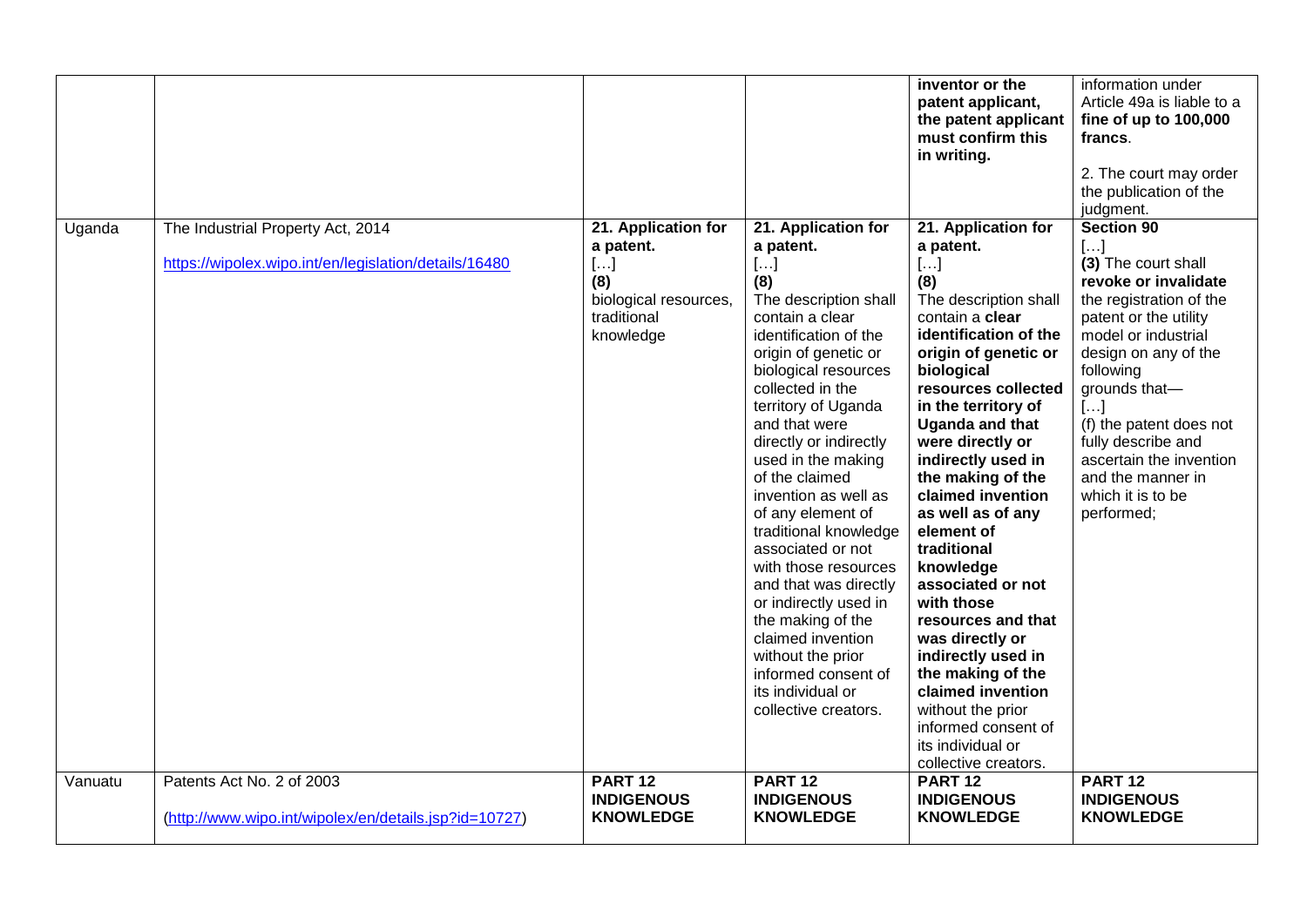|          |                                                                                                                                                                                                                                                                                                                                                            | <b>REGISTRATION OF</b><br><b>PATENT</b><br><b>INVOLVING</b><br><b>INDIGENOUS</b><br><b>KNOWLEDGE</b><br>47. $[]$<br>Indigenous<br>knowledge<br>$[]$ | <b>REGISTRATION OF</b><br><b>PATENT</b><br><b>INVOLVING</b><br><b>INDIGENOUS</b><br><b>KNOWLEDGE</b><br>47. $[]$<br>(2) The Registrar<br>must not grant a<br>patent for an<br>invention that is<br>based on, arose out<br>of, or incorporates<br>elements of,<br>indigenous<br>knowledge unless:<br>(a) the custom<br>owners of the<br>indigenous<br>knowledge have<br>given their prior<br>informed consent to<br>the grant; and<br>(b) the applicant and<br>the custom owners<br>have entered into an<br>agreement on the<br>payment by the<br>applicant to the<br>custom owners of an<br>equitable share<br>of the benefits from<br>exploiting the patent. | <b>REGISTRATION OF</b><br><b>PATENT</b><br><b>INVOLVING</b><br><b>INDIGENOUS</b><br><b>KNOWLEDGE</b><br>47. $[]$<br>(2) The Registrar<br>must not grant a<br>patent for an<br>invention that is<br>based on, arose out<br>of, or incorporates<br>elements of,<br>indigenous<br>knowledge unless:<br>(a) the custom<br>owners of the<br>indigenous<br>knowledge have<br>given their prior<br>informed consent<br>to the grant; and<br>(b) the applicant<br>and the custom<br>owners have<br>entered into an<br>agreement on the<br>payment by the<br>applicant to the<br>custom owners of<br>an equitable share<br>of the benefits from | <b>REGISTRATION OF</b><br><b>PATENT INVOLVING</b><br><b>INDIGENOUS</b><br><b>KNOWLEDGE</b><br>$47.$ []<br>(4) If an agreement<br>mentioned in subsection<br>$(2)$ or $(3)$ has not been<br>entered into within 12<br>months<br>after the patent<br>application has been<br>lodged:<br>(a) the Registrar may<br>grant the patent; and<br>(b) the owner may<br>exploit the patent; and<br>(c) the Registrar is to<br>determine the amount<br>payable to the custom<br>owners or the National<br><b>Council of Chiefs by</b><br>the owner of the<br>patent, being payment<br>of an equitable share<br>of the benefits from<br>exploiting the patent. |
|----------|------------------------------------------------------------------------------------------------------------------------------------------------------------------------------------------------------------------------------------------------------------------------------------------------------------------------------------------------------------|-----------------------------------------------------------------------------------------------------------------------------------------------------|---------------------------------------------------------------------------------------------------------------------------------------------------------------------------------------------------------------------------------------------------------------------------------------------------------------------------------------------------------------------------------------------------------------------------------------------------------------------------------------------------------------------------------------------------------------------------------------------------------------------------------------------------------------|----------------------------------------------------------------------------------------------------------------------------------------------------------------------------------------------------------------------------------------------------------------------------------------------------------------------------------------------------------------------------------------------------------------------------------------------------------------------------------------------------------------------------------------------------------------------------------------------------------------------------------------|---------------------------------------------------------------------------------------------------------------------------------------------------------------------------------------------------------------------------------------------------------------------------------------------------------------------------------------------------------------------------------------------------------------------------------------------------------------------------------------------------------------------------------------------------------------------------------------------------------------------------------------------------|
|          |                                                                                                                                                                                                                                                                                                                                                            |                                                                                                                                                     |                                                                                                                                                                                                                                                                                                                                                                                                                                                                                                                                                                                                                                                               | exploiting the<br>patent.                                                                                                                                                                                                                                                                                                                                                                                                                                                                                                                                                                                                              |                                                                                                                                                                                                                                                                                                                                                                                                                                                                                                                                                                                                                                                   |
| Viet Nam | Circular No. 01/2007/TT-BKHCN of February 14, 2007,<br>guiding the Implementation of the Government's Decree<br>No. 103/2006/ND-CP of September 22, 2006, detailing and<br>guiding the Implementation of a Number of Articles of the<br>Law on Intellectual Property regarding Industrial Property<br>(http://www.wipo.int/wipolex/en/details.jsp?id=5013) | Article 23.11<br>Gene source and/or<br>traditional<br>knowledge                                                                                     | Article 23.11<br>Additional provisions<br>applicable to<br>applications for<br>registration of<br>inventions<br>concerning gene<br>source or traditional<br>knowledge                                                                                                                                                                                                                                                                                                                                                                                                                                                                                         | Article 23.11<br>Additional provisions<br>applicable to<br>applications for<br>registration of<br>inventions<br>concerning gene<br>source or traditional<br>knowledge                                                                                                                                                                                                                                                                                                                                                                                                                                                                  | Article 23.11<br>$[]$<br>If the inventor or the<br>applicant cannot identify<br>the origin of the gene<br>source and/or traditional<br>knowledge, he/she shall<br>so declare and bear<br>responsibility for the                                                                                                                                                                                                                                                                                                                                                                                                                                   |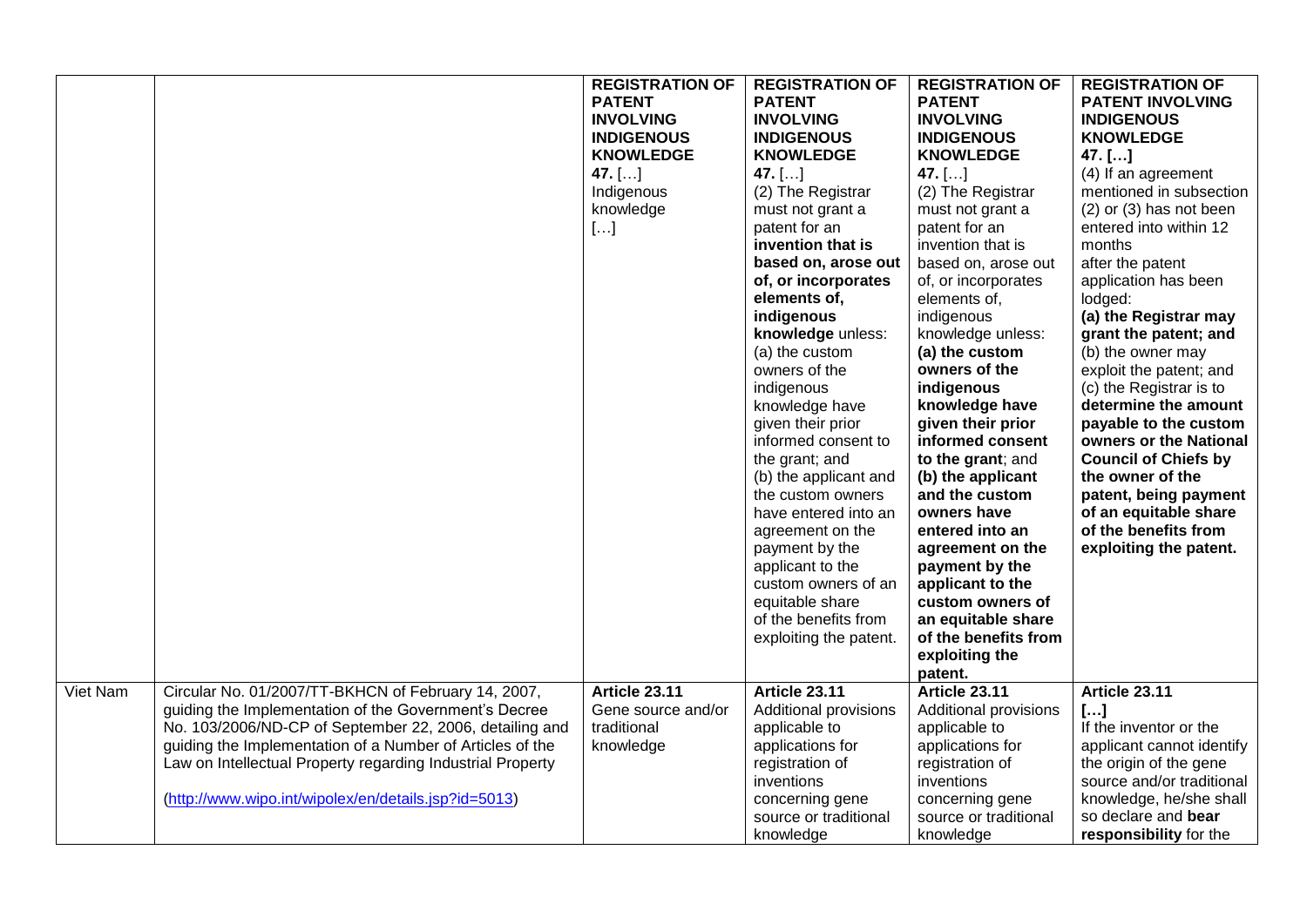|        |                                                         |                   | Apart from the         | Apart from the         | truthfulness of his/her                   |
|--------|---------------------------------------------------------|-------------------|------------------------|------------------------|-------------------------------------------|
|        |                                                         |                   | general requirements   | general requirements   | declaration                               |
|        |                                                         |                   |                        |                        |                                           |
|        |                                                         |                   | for invention          | for invention          |                                           |
|        |                                                         |                   | registration           | registration           |                                           |
|        |                                                         |                   | applications           | applications           |                                           |
|        |                                                         |                   | specified at Points    | specified at Points    |                                           |
|        |                                                         |                   | 23.1 thru 23.7 of this | 23.1 thru 23.7 of this |                                           |
|        |                                                         |                   | Circular, an           | Circular, an           |                                           |
|        |                                                         |                   | application for        | application for        |                                           |
|        |                                                         |                   | registration of an     | registration of an     |                                           |
|        |                                                         |                   | invention              | invention concerning   |                                           |
|        |                                                         |                   | concerning gene        | gene source or         |                                           |
|        |                                                         |                   | source or              | traditional knowledge  |                                           |
|        |                                                         |                   | traditional            | must also contain      |                                           |
|        |                                                         |                   | knowledge must         | documents              |                                           |
|        |                                                         |                   | also contain           | explaining the         |                                           |
|        |                                                         |                   | documents              | origin of the gene     |                                           |
|        |                                                         |                   | explaining the origin  | source and/or          |                                           |
|        |                                                         |                   | of the gene source     | traditional            |                                           |
|        |                                                         |                   | and/or traditional     | knowledge              |                                           |
|        |                                                         |                   | knowledge accessed     | accessed by the        |                                           |
|        |                                                         |                   | by the inventor or the | inventor or the        |                                           |
|        |                                                         |                   | applicant, if the      | applicant, if the      |                                           |
|        |                                                         |                   | invention is directly  | invention is directly  |                                           |
|        |                                                         |                   | based on that gene     | based on that gene     |                                           |
|        |                                                         |                   | source and/or          | source and/or          |                                           |
|        |                                                         |                   | traditional            | traditional            |                                           |
|        |                                                         |                   | knowledge. []          | knowledge. []          |                                           |
| Zambia | The Patents Act, 2016 (Act No. 40 of 2016)              | $28.$ []          | 28. Where an           | 28. Where an           | <b>PART V</b>                             |
|        |                                                         | invention which   | application for the    | application for the    | Examination,                              |
|        | (https://wipolex.wipo.int/en/legislation/details/18207) | utilises genetic  | grant of a patent      | grant of a patent      | publication<br>and                        |
|        |                                                         | resources or      | involves an            | involves an            | opposition                                |
|        |                                                         | associated        | invention which        | invention which        | $51.$ []                                  |
|        |                                                         | traditional       | utilises genetic       | utilises genetic       | (3) Where the Registrar                   |
|        |                                                         |                   | resources or           | resources or           | is of the opinion, after                  |
|        |                                                         | knowledge or both | associated             | associated traditional |                                           |
|        |                                                         | $[\ldots]$        | traditional            |                        | conducting an<br>examination, referred to |
|        |                                                         |                   |                        | knowledge or both,     |                                           |
|        |                                                         |                   | knowledge or both,     | the applicant shall    | in subsection (1), that an                |
|        |                                                         |                   | the applicant shall    | disclose -             | application is not                        |
|        |                                                         |                   | $disclose -$           | (a) the country of     | with<br>compliant<br>the                  |
|        |                                                         |                   | (a) the country of     | origin of the          | requirements of this Act,                 |
|        |                                                         |                   | origin of the genetic  | genetic resources      | the Registrar shall                       |
|        |                                                         |                   |                        | or associated          |                                           |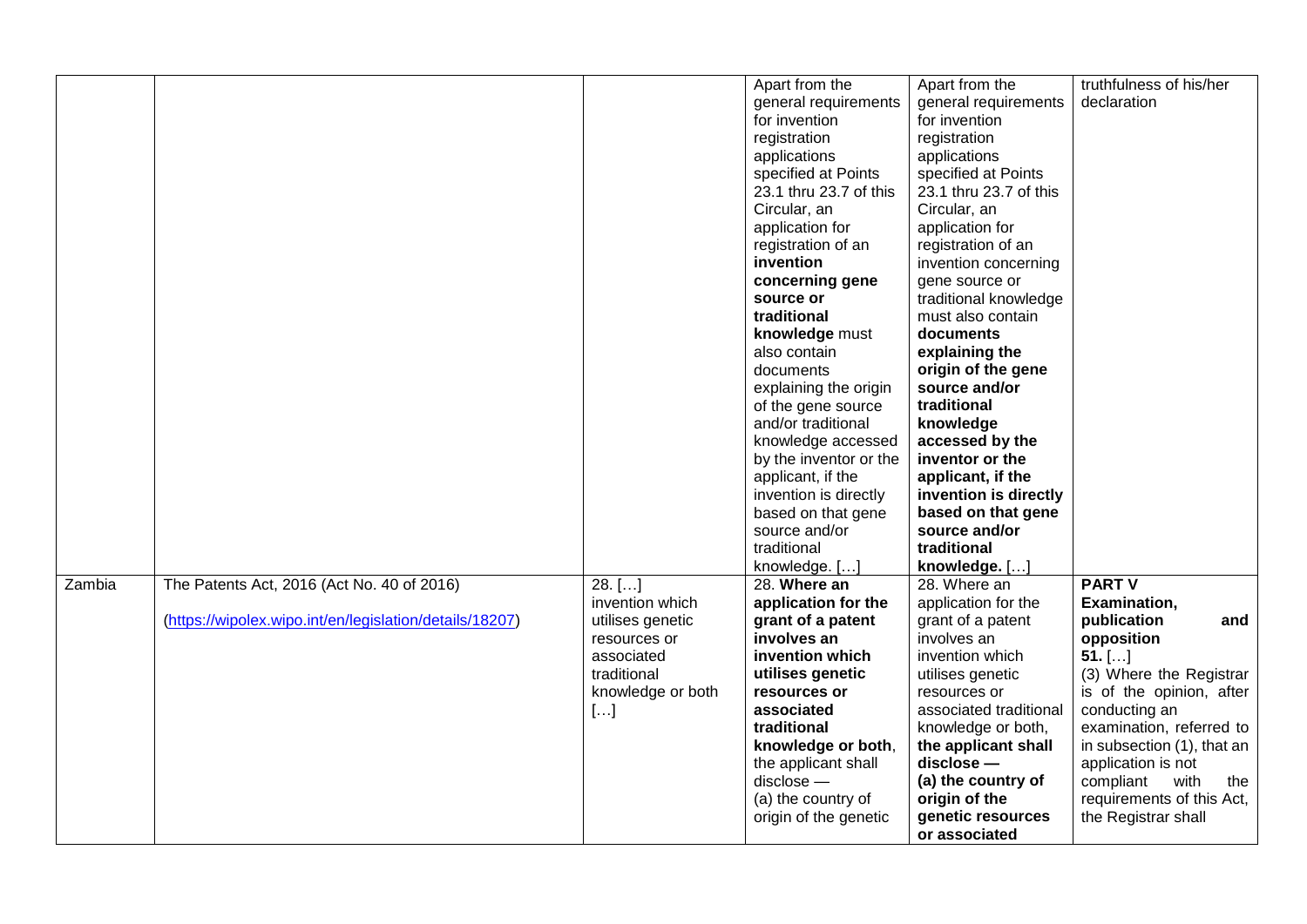|  | resources or<br>associated<br>traditional knowledge<br>in accordance with<br>the Convention<br>on Bio-Diversity; and<br>(b) the source in the<br>country providing the<br>genetic resources<br>or associated<br>traditional<br>knowledge. | traditional<br>knowledge in<br>accordance with<br>the Convention<br>on Bio-Diversity;<br>and<br>(b) the source in<br>the country<br>providing the<br>genetic resources<br>or associated<br>traditional<br>knowledge. | notify the applicant, in<br>writing, to make relevant<br>amendments to<br>the application, within a<br>prescribed period.<br>(4) Where the applicant<br>fails to, after<br>the<br>notification referred<br>to in subsection (3),<br>the<br>make<br>relevant<br>amendments,<br>the<br>Registrar<br>shall, in writing, refuse<br>the application.<br>$[]$<br>56. A person, including<br>the State, may oppose<br>the grant of a<br>patent at any time,<br>within a period of three<br>months from the date<br>an application for a grant<br>of a patent is advertised,<br>or within such<br>further period as the<br>Registrar may allow, and<br>before the sealing of<br>the patent, by filing a<br>written<br>notice<br>of<br>opposition<br>to<br>the<br>Registrar,<br>stating any of<br>the<br>following grounds:<br>$[]$<br>(I) that the complete<br>specification does not<br>disclose or wrongly<br>mentions the source<br>or the geographical<br>origin |
|--|-------------------------------------------------------------------------------------------------------------------------------------------------------------------------------------------------------------------------------------------|----------------------------------------------------------------------------------------------------------------------------------------------------------------------------------------------------------------------|--------------------------------------------------------------------------------------------------------------------------------------------------------------------------------------------------------------------------------------------------------------------------------------------------------------------------------------------------------------------------------------------------------------------------------------------------------------------------------------------------------------------------------------------------------------------------------------------------------------------------------------------------------------------------------------------------------------------------------------------------------------------------------------------------------------------------------------------------------------------------------------------------------------------------------------------------------------|
|  |                                                                                                                                                                                                                                           |                                                                                                                                                                                                                      | or biological material<br>used for the invention;<br>$\left[\ldots\right]$                                                                                                                                                                                                                                                                                                                                                                                                                                                                                                                                                                                                                                                                                                                                                                                                                                                                                   |
|  |                                                                                                                                                                                                                                           |                                                                                                                                                                                                                      |                                                                                                                                                                                                                                                                                                                                                                                                                                                                                                                                                                                                                                                                                                                                                                                                                                                                                                                                                              |